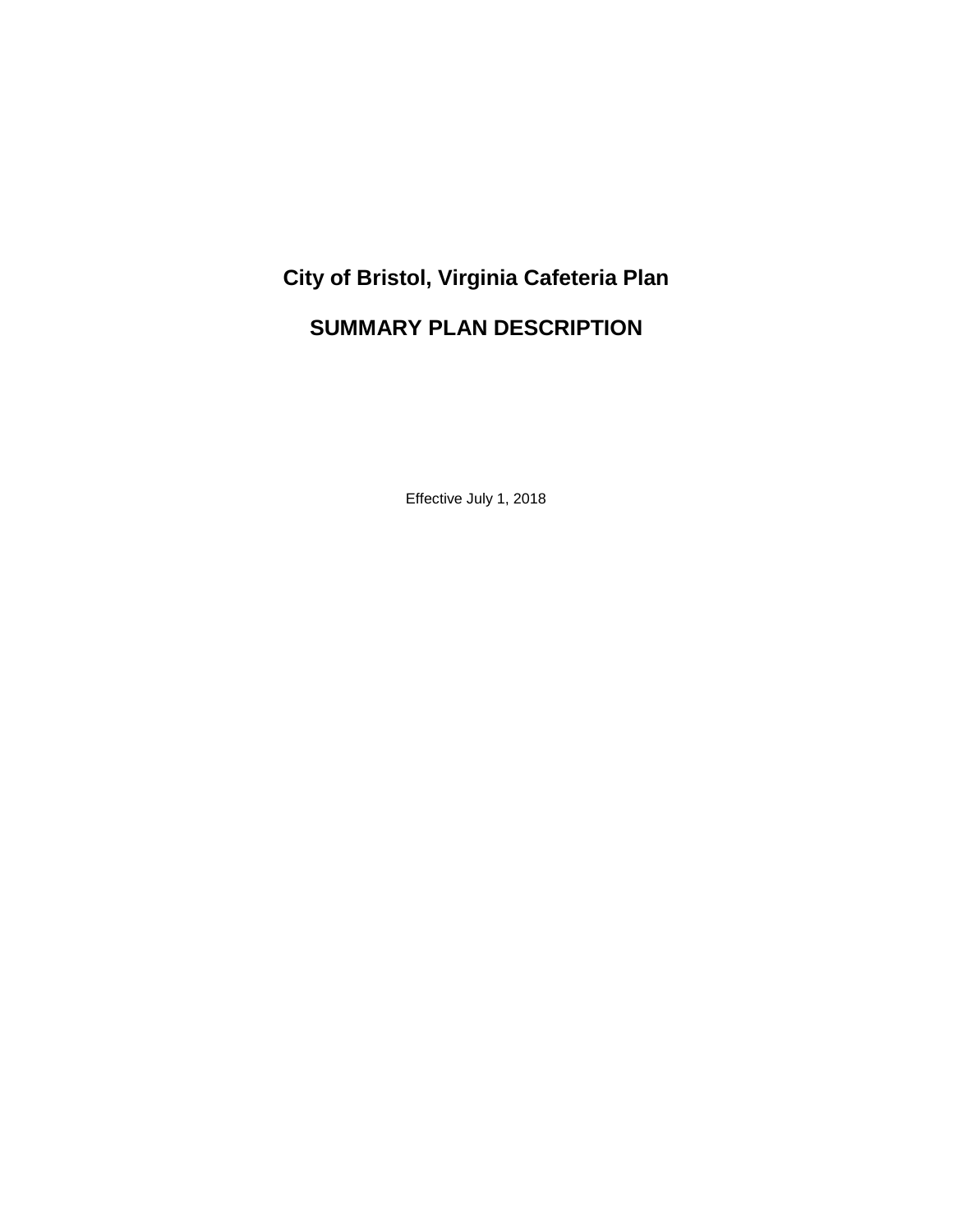## **Summary Plan Description With Premium Payment, Health FSA, and DCAP Components**

# **Table of Contents**

| Article I                                                                                                                                                                                                                                                                                                                                                                                                                                                                                                                                                                                                         | 4                                                           |
|-------------------------------------------------------------------------------------------------------------------------------------------------------------------------------------------------------------------------------------------------------------------------------------------------------------------------------------------------------------------------------------------------------------------------------------------------------------------------------------------------------------------------------------------------------------------------------------------------------------------|-------------------------------------------------------------|
| <b>INTRODUCTION</b>                                                                                                                                                                                                                                                                                                                                                                                                                                                                                                                                                                                               | 4                                                           |
| Article II<br><b>PARTICIPATION IN YOUR PLAN</b><br>How can I participate in the Cafeteria Plan?<br>What are the Eligibility Requirements to participate in the Plan?<br>Are there any Employees who are not eligible to participate in the Plan?<br>How do I become a Participant and when is my Entry Date?<br>What is the "Open Enrollment Period" and the "Plan Year"?<br>What happens if my employment ends during the Plan Year or I lose eligibility for<br>other reasons?<br>What is "Continuation Coverage" and how does it work?<br>How does a leave of absence (such as under FMLA) affect my benefits? | 5<br>5<br>5<br>5<br>5<br>5<br>6<br>6<br>6<br>$\overline{7}$ |
| Article III                                                                                                                                                                                                                                                                                                                                                                                                                                                                                                                                                                                                       | 10                                                          |
| PAYING FOR YOUR BENEFITS UNDER YOUR PLAN                                                                                                                                                                                                                                                                                                                                                                                                                                                                                                                                                                          | 10                                                          |
| How do employees pay for benefits on a pre-tax basis?                                                                                                                                                                                                                                                                                                                                                                                                                                                                                                                                                             | 10                                                          |
| Will I pay any administrative costs under the Cafeteria Plan?                                                                                                                                                                                                                                                                                                                                                                                                                                                                                                                                                     | 10                                                          |
| Can I change my elections under the Cafeteria Plan during the Plan Year?                                                                                                                                                                                                                                                                                                                                                                                                                                                                                                                                          | 10                                                          |
| When Can I Change Elections Under the Cafeteria Plan During the Plan Year?                                                                                                                                                                                                                                                                                                                                                                                                                                                                                                                                        | 10                                                          |
| Article IV                                                                                                                                                                                                                                                                                                                                                                                                                                                                                                                                                                                                        | 15                                                          |
| WHAT BENEFITS ARE PROVIDED UNDER THE PLAN                                                                                                                                                                                                                                                                                                                                                                                                                                                                                                                                                                         | 15                                                          |
| What benefits may be elected under the Cafeteria Plan?                                                                                                                                                                                                                                                                                                                                                                                                                                                                                                                                                            | 15                                                          |
| Article V                                                                                                                                                                                                                                                                                                                                                                                                                                                                                                                                                                                                         | 16                                                          |
| <b>HOW BENEFITS ARE TAXED</b>                                                                                                                                                                                                                                                                                                                                                                                                                                                                                                                                                                                     | 16                                                          |
| What tax savings are possible under the Cafeteria Plan?                                                                                                                                                                                                                                                                                                                                                                                                                                                                                                                                                           | 16                                                          |
| How will participating in the Cafeteria Plan affect my Social Security benefits?                                                                                                                                                                                                                                                                                                                                                                                                                                                                                                                                  | 16                                                          |
| Will I be taxed on the Health FSA Benefits that I receive?                                                                                                                                                                                                                                                                                                                                                                                                                                                                                                                                                        | 16                                                          |
| Will I be taxed on the DCAP Benefits that I receive?                                                                                                                                                                                                                                                                                                                                                                                                                                                                                                                                                              | 17                                                          |
| <b>Article VI</b>                                                                                                                                                                                                                                                                                                                                                                                                                                                                                                                                                                                                 | 18                                                          |
| PREMIUM INSURANCE BENEFIT ACCOUNT                                                                                                                                                                                                                                                                                                                                                                                                                                                                                                                                                                                 | 18                                                          |
| What are "Premium Payment Benefits"?                                                                                                                                                                                                                                                                                                                                                                                                                                                                                                                                                                              | 18                                                          |
| How are my Premium Payment Benefits paid?                                                                                                                                                                                                                                                                                                                                                                                                                                                                                                                                                                         | 18                                                          |
| <b>Article VII</b><br>HEALTH FSA ACCOUNT<br>What are "Health FSA Benefits"?<br>What is my "Health FSA Account"?<br>How are my Health FSA Benefits paid for under the Cafeteria Plan?<br>What are the maximum and minimum Health FSA Benefits that I may elect?<br>What are Health FSA carryovers?<br>What amounts will be available for Health FSA reimbursement at any particular time<br>during the Plan Year?<br>What are "Medical Care Expenses" that may be reimbursed from the Health FSA?<br>When must the Medical Care Expenses be incurred for the Health FSA?                                           | 19<br>19<br>19<br>19<br>19<br>19<br>20<br>20<br>20<br>21    |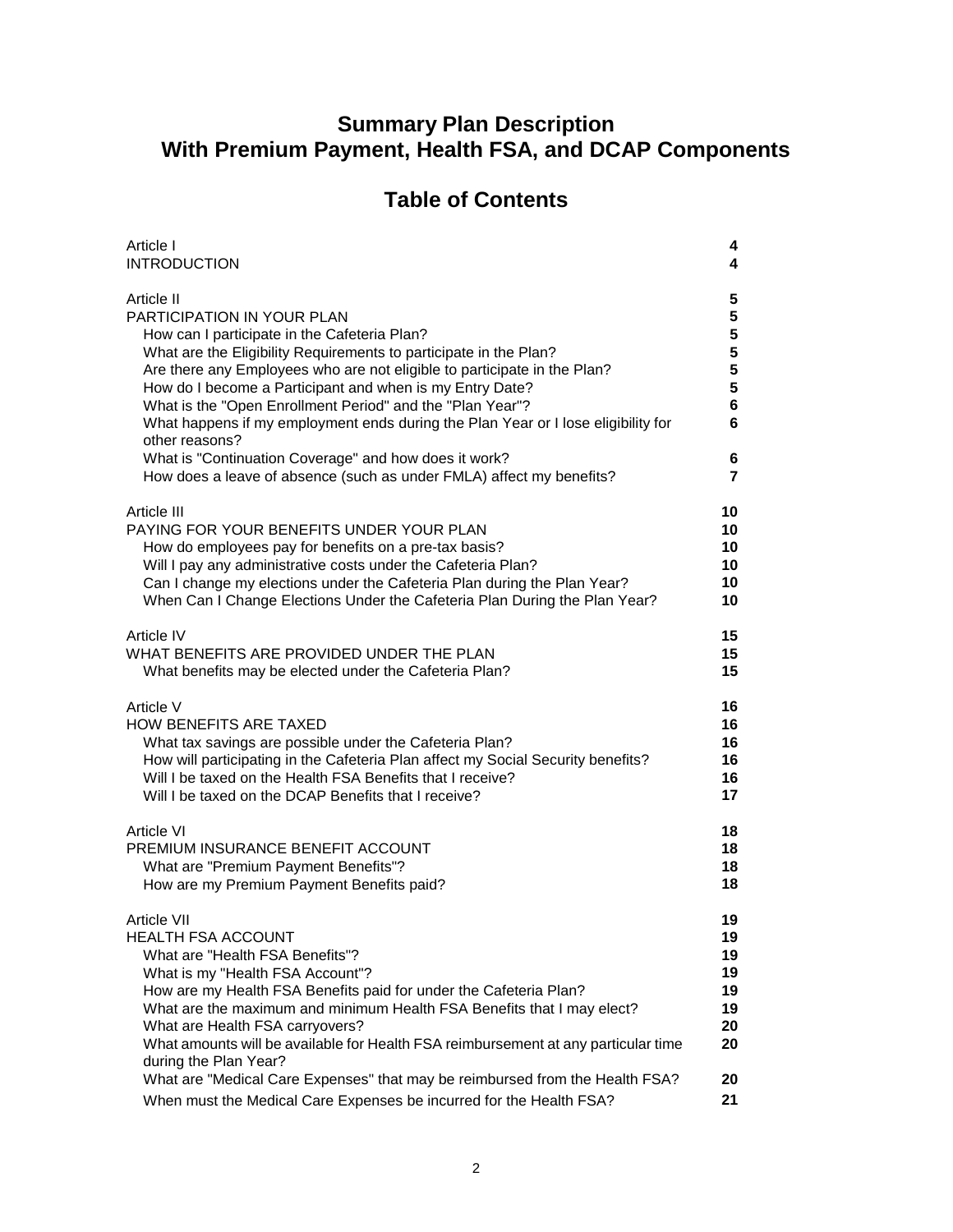| Can I Continue Health FSA Coverage After Terminating Employment or Incurring a<br><b>COBRA Event?</b>                                                                                                                                             | 22                         |
|---------------------------------------------------------------------------------------------------------------------------------------------------------------------------------------------------------------------------------------------------|----------------------------|
| What must I do to be reimbursed for Medical Care Expenses from the Health FSA?<br>Is there any risk of losing or forfeiting the amounts I elect for Health FSA Benefits?<br><b>Qualified Reservist Distribution</b>                               | 22<br>23<br>23             |
| What are the time limits that affect forfeiture of my Health FSA Benefits (and what<br>happens to amounts that are forfeited)?                                                                                                                    | 24                         |
| Will I be taxed on the Health FSA Benefits that I receive?                                                                                                                                                                                        | 24                         |
| Article VIII<br>DEPENDENT CARE REIMBURSEMENT ACCOUNT<br>What are "DCAP Benefits"?<br>What is my "DCAP Account"?<br>What are the maximum and minimum DCAP Benefits that I may elect under the<br>Cafeteria Plan?                                   | 25<br>25<br>25<br>25<br>25 |
| How are my DCAP Benefits paid for under the Cafeteria Plan?<br>What amounts will be available for DCAP reimbursement at any particular time<br>during the Plan Year?                                                                              | 25<br>26                   |
| What are "Dependent Care Expenses" that may be reimbursed?<br>When must the Dependent Care Expenses be incurred?<br>Can I Continue DCAP Coverage After Terminating Employment?<br>What must I do to be reimbursed for my Dependent Care Expenses? | 26<br>27<br>27<br>27       |
| Is there any risk of losing or forfeiting the amounts that I elect for DCAP Benefits?<br>What are the time limits that affect forfeiture of my DCAP Benefits?                                                                                     | 28<br>28                   |
| Will I be taxed on the DCAP Benefits I receive?                                                                                                                                                                                                   | 28                         |
| If I elect DCAP Benefits, can I still claim the Dependent Care Tax Credit on my<br>federal income tax return?                                                                                                                                     | 29                         |
| What is the Dependent Care Tax Credit?<br>Would it be better to include the DCAP Benefits in my income and claim the                                                                                                                              | 29<br>29                   |
| Dependent Care Tax Credit, instead of treating the reimbursements as tax free?                                                                                                                                                                    |                            |
| Article IX<br><b>CLAIMS PROCEDURE</b>                                                                                                                                                                                                             | 30<br>30                   |
| What happens if my claim for benefits is denied?                                                                                                                                                                                                  | 30                         |
| Article X<br><b>FUNDING</b>                                                                                                                                                                                                                       | 34<br>34                   |
| Funding This Plan                                                                                                                                                                                                                                 | 34                         |
| How long will the Cafeteria Plan remain in effect?                                                                                                                                                                                                | 34                         |
| <b>Article XI</b>                                                                                                                                                                                                                                 | 35                         |
| <b>GENERAL INFORMATION</b>                                                                                                                                                                                                                        | 35                         |
| What other general information should I know?                                                                                                                                                                                                     | 35                         |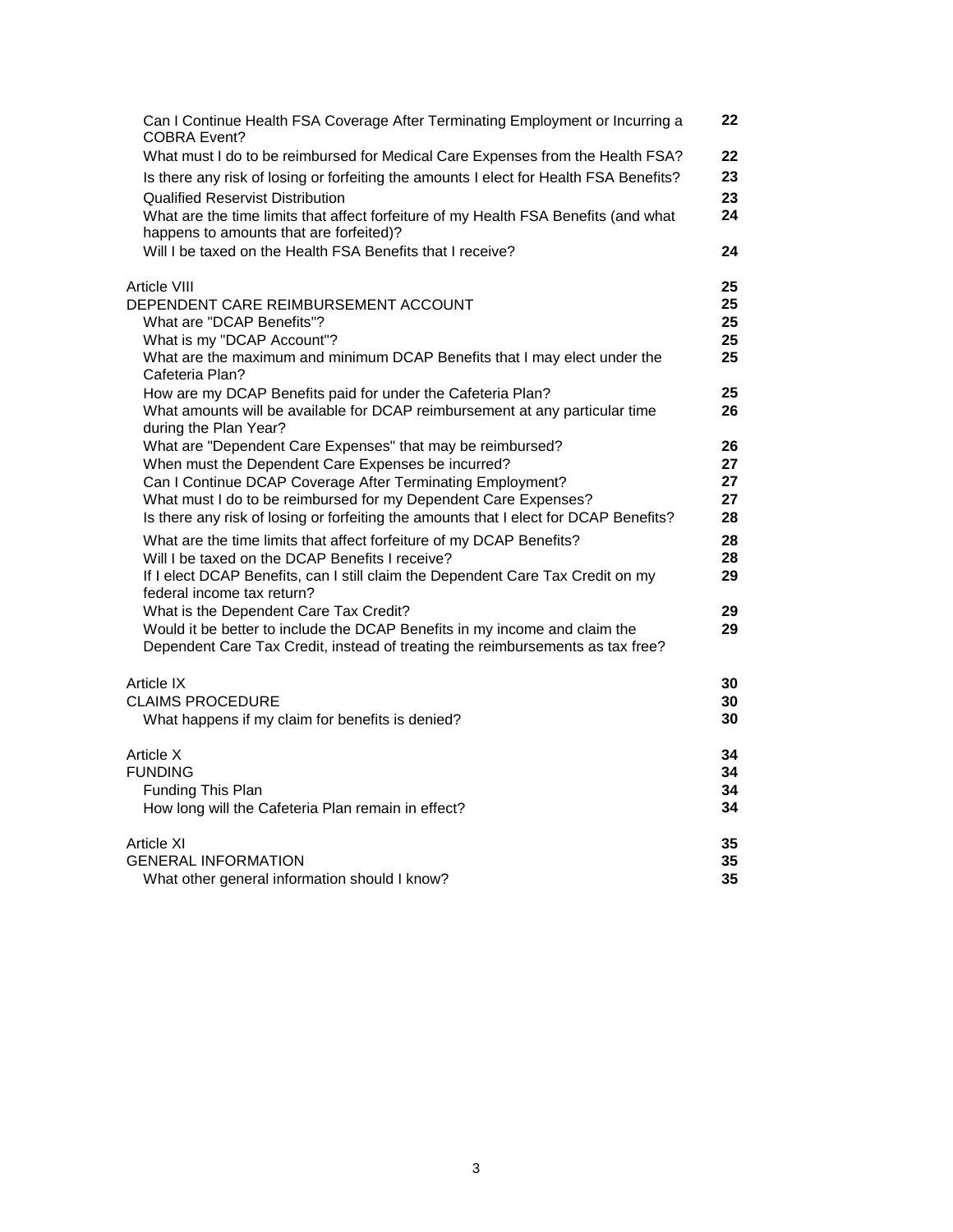## **City of Bristol, Virginia Cafeteria Plan With Premium Payment, Health FSA, and DCAP Components**

## **Summary Plan Description**

## **Article I INTRODUCTION**

City of Bristol, Virginia, (the "Employer") sponsors the City of Bristol, Virginia Cafeteria Plan (with Premium Payment, Health FSA, and DCAP Components) (the "Cafeteria Plan") that allows Eligible Employees to choose from a menu of different benefits to suit their needs and to pay for those benefits with pre-tax dollars. Alternatively, Eligible Employees may choose to pay for any of the benefits with after-tax contributions on a payroll-reduction basis.

This Summary Plan Description (SPD) describes the basic features of the Cafeteria Plan, how it operates, and how to get the maximum advantage from it. This Summary does not describe every detail of the Cafeteria Plan and is not meant to interpret or change the provisions of your Plan. A copy of your Plan is on file at your Employer's office and may be read by you, your Beneficiaries, or your legal representatives at any reasonable time. In the event of any inconsistencies or conflict between the actual provisions of the Cafeteria Plan document and this Summary, the Cafeteria Plan Document shall govern.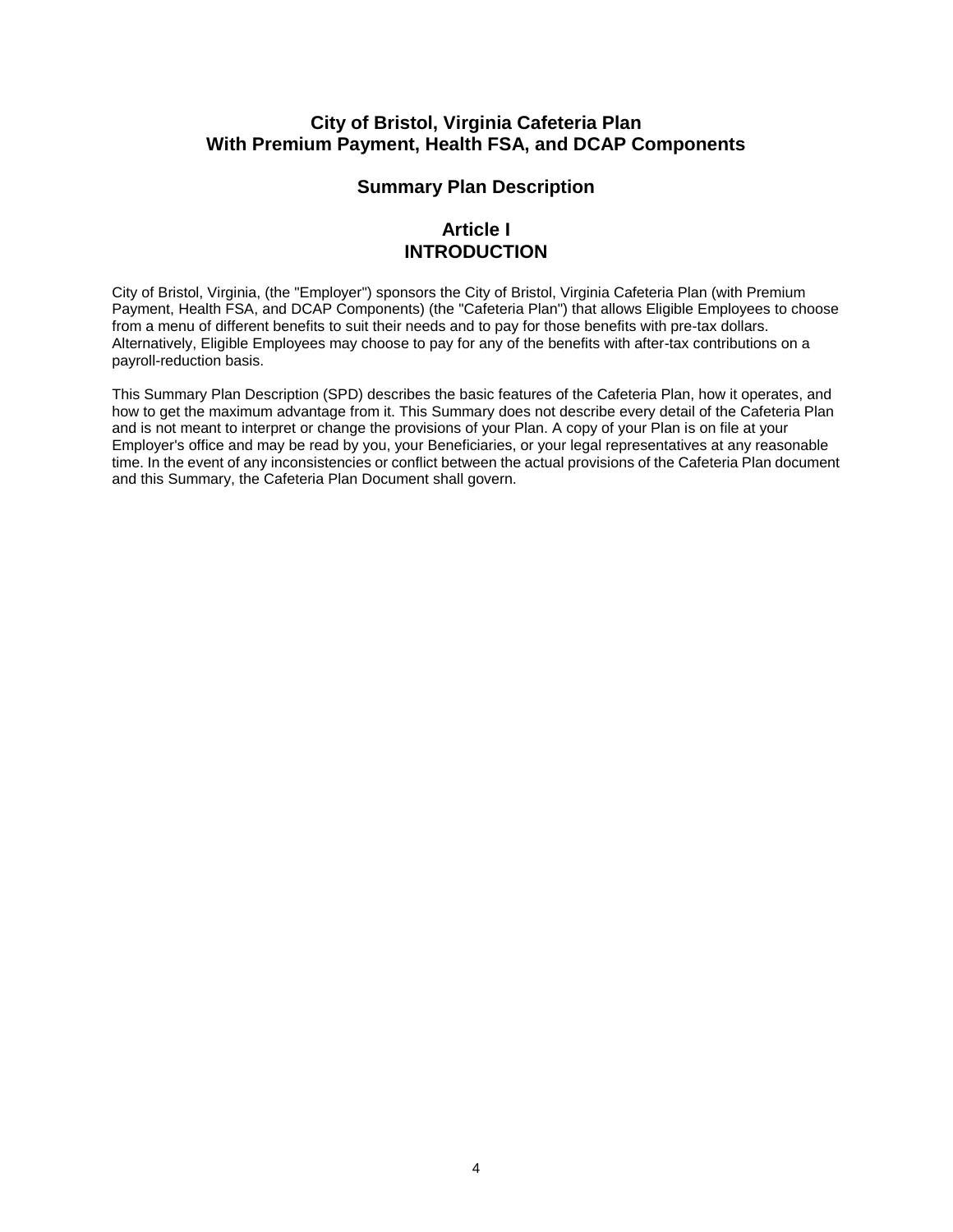## **Article II PARTICIPATION IN YOUR PLAN**

#### **How can I participate in the Cafeteria Plan?**

Once an Employee has met the Plan's eligibility requirements, and provided that the election procedures outlined under **'How do I become a Participant and when is my Entry Date?'** section are followed, the Eligible Employee may participate in the Plan.

#### **What are the Eligibility Requirements to participate in the Plan?**

Employees who are eligible to participate in the Employer's group medical insurance, regularly work 24 or more hours per week and Enrollments must be submitted during the specified open enrollment period. Each year this enrollment period will be communicated in open enrollment materials and are employed by a participating Employer may participate in the Plan once they meet the eligibility requirements and provided that the election procedures outlined under '**How do I become a Participant?**' section are followed.

Eligibility for the Premium Insurance Benefits is also subject to the additional eligibility requirements, if any, specified in the Medical Insurance Plan.

An Eligible Employee may opt out of Employer's major medical plan without requiring the Employee to provide a certification or some proof that the Employee had other health coverage. An "ineligible (unconditional) opt-out arrangement" would increase the employee's required contribution for purposes of determining affordability.

#### **Are there any Employees who are not eligible to participate in the Plan?**

The following Employees are excluded from participating in the Plan: Employees covered by a collective bargaining agreement as to which welfare benefits were the subject of good faith bargaining, unless such agreement expressly provides for participation in the Plan, Non-resident aliens with no US source of income, "Leased employees" within the meaning of Section 414(n), Part-time employees who regularly work less than 24 hours per week, and self-employed individuals, partners in a partnership, or more-than-2% shareholders in a Subchapter S corporation.

#### **How do I become a Participant and when is my Entry Date?**

After you satisfy the eligibility requirements described under **'What are the Eligibility Requirements to participate in the Cafeteria Plan?',** you may enter the plan on the same day as the Employer's group medical plan by signing an individual Election Form/Salary Reduction Agreement (or completing any electronic enrollment materials). The Election Form/Salary Reduction Agreement will be available by the first day of the Open Enrollment Period. You must complete the Election Form/Salary Reduction Agreement and return it to Benefits Administrator within the time period specified in the enrollment materials. (If you have not received the enrollment materials and/or the Election Form/Salary Reduction Agreement, ask Benefits Administrator for copies.) An Eligible Employee who fails to complete, sign, and return an Election Form/Salary Reduction Agreement, (or waiver of pre-tax premiums) as required, for the first plan year is considered to have elected **not** to participate for the initial Plan Year and may not elect any Benefits under the Plan (a) until the next Open Enrollment Period; or (b) until an event occurs that would justify a mid-year election change, as described under **'Can I change my elections under the Cafeteria Plan during the Plan Year?'.**

An Eligible Employee who fails to complete, sign, and return an Election Form/Salary Reduction Agreement, (or waiver of pre-tax premiums) as required, for subsequent Plan Years, then the Employee shall continue with the same elections as the prior year for

If an Employee who fails to file an Election Form/Salary Reduction Agreement is eligible for Premium Insurance Benefits and has made an effective election for such Benefits, then the Employee's share of the Contributions for such Benefits will be paid with after-tax dollars outside of this Plan until such time as the Employee files, during a subsequent Open Enrollment Period (or after an event occurs that would justify a mid-year election change as explained under **'Can I change my elections under the Cafeteria Plan during the Plan Year?'),** a timely Election Form/Salary Reduction Agreement to elect Premium Payment Benefits. Until the Employee files such an election, the Employer's portion of the Contribution will also be paid outside of this Plan.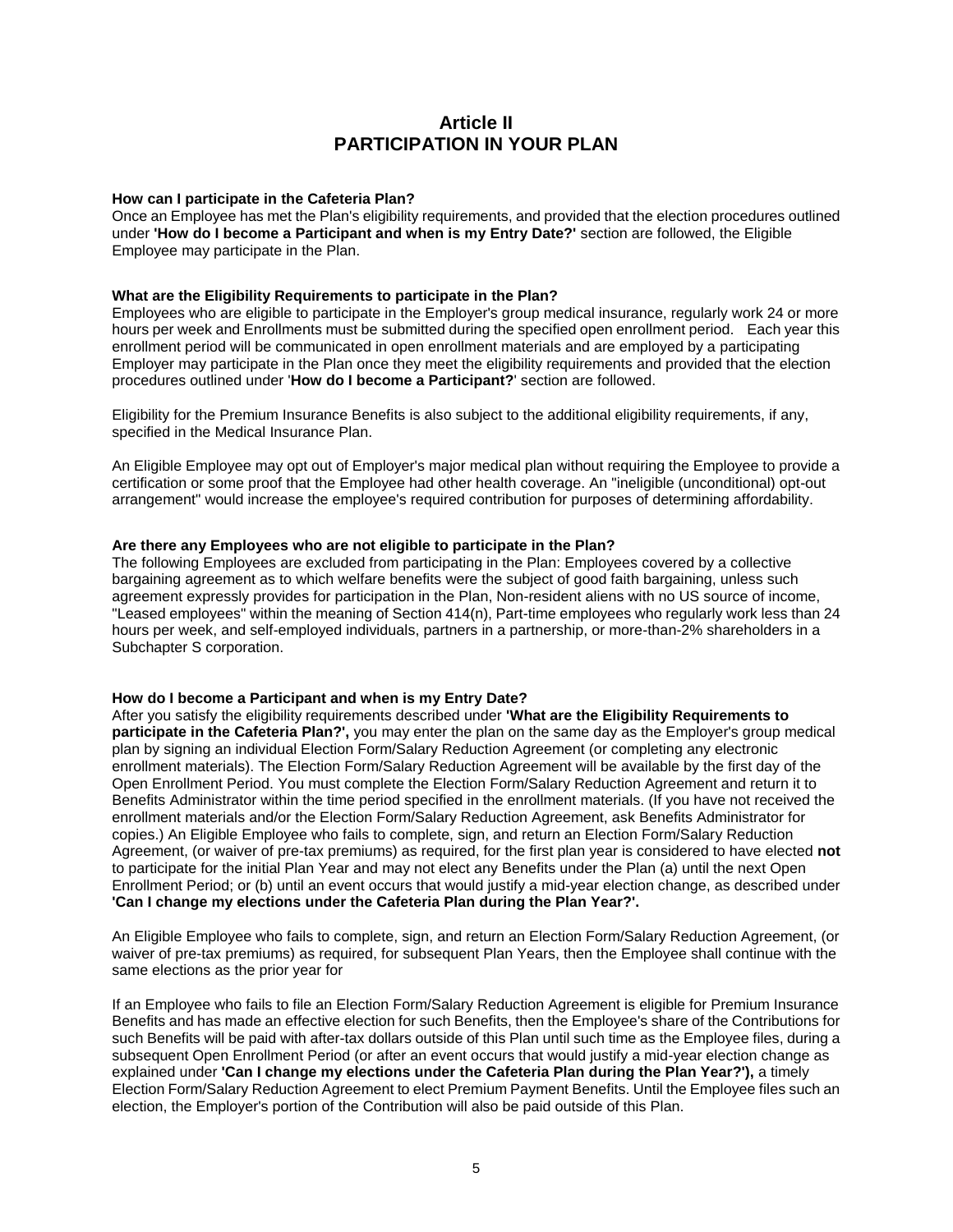Employees who actually participate in the Cafeteria Plan are called "Participants." An Employee continues to participate in the Cafeteria Plan until: (a) termination of the Cafeteria Plan; or (b) the date on which the Participant ceases to be an Eligible Employee (because of retirement, termination of employment, layoff, reduction of hours, or any other reason).

However, for purposes of pre-taxing COBRA coverage for Premium Insurance Benefits and Health FSA Benefits, certain Employees may be able to continue eligibility in the Cafeteria Plan for certain periods. See **'What is Continuation Coverage and how does it work?**', and **'What happens if my employment ends during the Plan Year or I lose eligibility for other reasons?**' for information about how termination of participation affects your Benefits.

#### **What is the "Open Enrollment Period" and the "Plan Year"?**

The Open Enrollment Period is the period during which you have an opportunity to participate under the Cafeteria Plan by signing and returning an individual Election Form/Salary Reduction Agreement.

You will be notified of the timing and duration of the Open Enrollment Period prior to the beginning of the new Plan Year. The Plan Administrator will inform all Participants of the applicable dates for each annual enrollment period.

#### **What happens if my employment ends during the Plan Year or I lose eligibility for other reasons?**

If your employment with the Employer is terminated during the Plan Year, then your active participation in the Cafeteria Plan will cease and you will not be able to make any more contributions to the Cafeteria Plan for the Premium insurance benefits, Health FSA, and DCAP benefits.

The Premium Insurance Benefits will terminate as of the date specified in the Medical Insurance Plan.

See '**What is Continuation Coverage and how does it work?**' and the booklets for the Medical Insurance Plan for information on your right to continued or converted group health coverage after termination of your employment.

For reimbursement of expenses from the Health FSA Account after termination of employment, see '**What must I do to be reimbursed for Medical Care Expenses from the Health FSA?**'.

For reimbursement of expenses from the DCAP Account after termination of employment, see '**What must I do to be reimbursed for my Dependent Care Expenses?**'.

For purposes of pre-taxing COBRA coverage for Premium Insurance Benefits and Health FSA Benefits, certain Employees may be able to continue eligibility in the Cafeteria Plan for certain periods. See '**What is Continuation Coverage and how does it work?**'.

If you are rehired within 30 days or less during the same Plan Year and are eligible for the Cafeteria Plan, then your prior elections will be reinstated.

If you are rehired more than 30 days after you terminated employment, and are eligible for the Cafeteria Plan, you will be treated as a new hire and must re-satisfy (complete the waiting period) Plan eligibility requirements to rejoin the Plan. Any unused reimbursement benefit account balance prior to the initial separation of service date will be forfeited.

If you cease to be an Eligible Employee for reasons other than termination of employment, such as a reduction of hours, then you must complete the waiting period described under **'How can I participate in the Cafeteria Plan?'** before again becoming eligible to participate in the Plan.

#### **What is "Continuation Coverage" and how does it work?**

To the extent required by COBRA, a Participant and his or her Spouse and Dependents, as applicable, whose coverage terminates under the medical insurance plan because of a COBRA qualifying event (and who is a qualified beneficiary as defined under COBRA), may be given the opportunity to continue on a self-pay basis the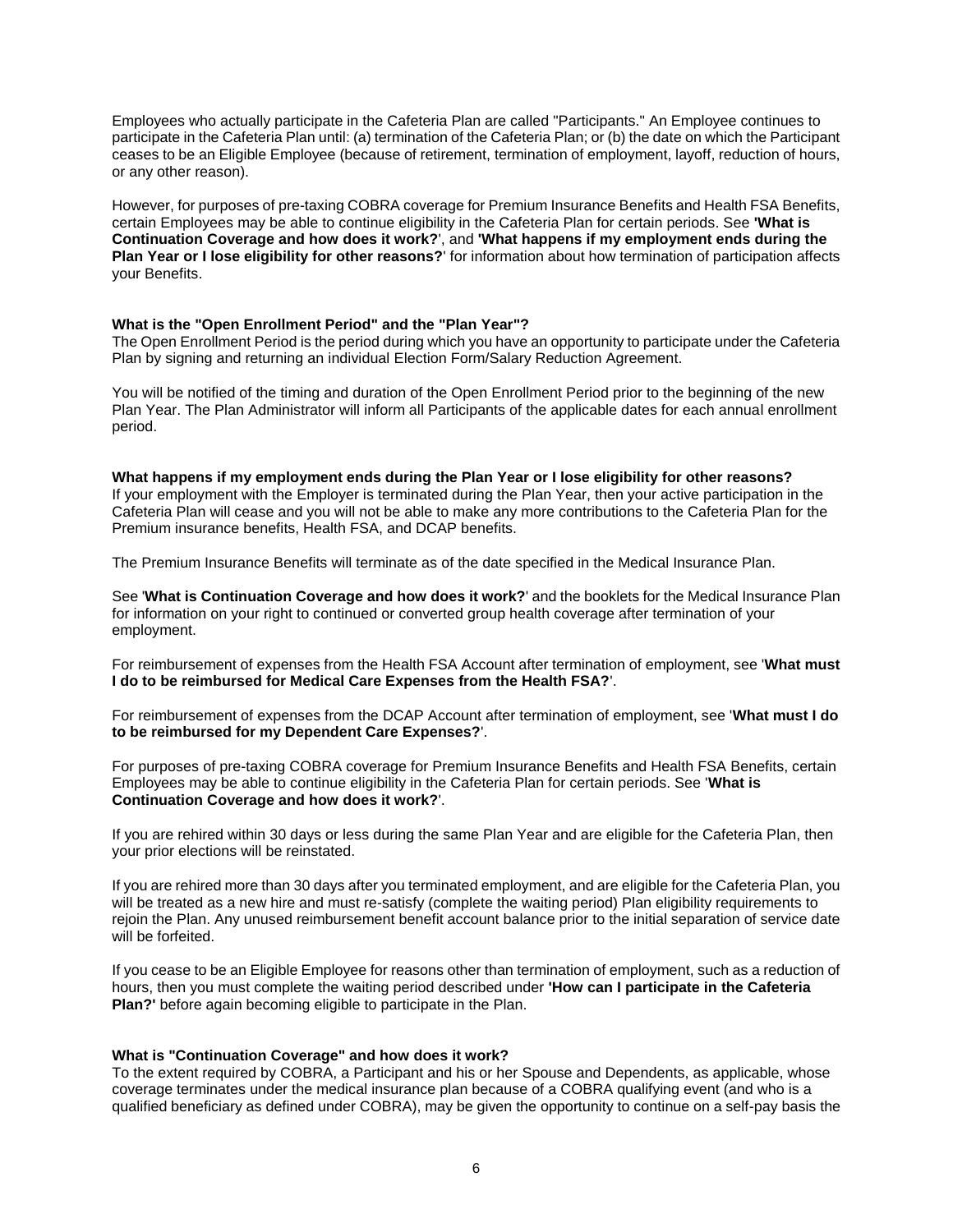same coverage that he or she had under the medical insurance plan the day before the qualifying event for the periods prescribed by COBRA. Such continuation coverage shall be subject to all conditions and limitations under COBRA. Contributions for COBRA coverage for medical insurance benefits may be paid on a pre-tax basis for current Employees receiving taxable compensation (as may be permitted by the Plan Administrator on a uniform and consistent basis, but may not be prepaid from contributions in one Plan Year to provide coverage that extends into a subsequent Plan Year) where COBRA coverage arises either: (a) because the Employee ceases to be eligible because of a reduction in hours; or (b) because the Employee's Dependent ceases to satisfy the eligibility requirements for coverage. For all other individuals (e.g., Employees who cease to be eligible because of retirement, termination of employment, or layoff), Contributions for COBRA coverage for medical insurance benefits shall be paid on an after-tax basis (unless may be otherwise permitted by the Plan Administrator on a uniform and consistent basis, but may not be prepaid from contributions in one Plan Year to provide coverage that extends into a subsequent Plan Year).

To the extent required by COBRA, a Participant and his or her Spouse and Dependents, as applicable, who has a separation from service or whose coverage terminates under the Health FSA Benefit because of a COBRA qualifying event (and who is a qualified beneficiary as defined under COBRA) may be given the opportunity to continue on a self-pay basis the same coverage that he or she had under the Health FSA Benefit the day before the qualifying event for the periods prescribed by COBRA.

Specifically, such individuals may be eligible for COBRA continuation coverage only if they have a positive Health FSA Account balance at the end of the applicable Period of Coverage (taking into account all claims submitted before the date of the qualifying event).

Such individuals will be notified if they are eligible for COBRA continuation coverage. If COBRA is elected, it will be available only for the remainder of the applicable Period of Coverage; such COBRA coverage for the Health FSA Benefit will cease at the end of the Plan Year and cannot be continued for the next Plan Year. Such continuation coverage shall be subject to all conditions and limitations under COBRA.

Participants with underspent Health FSA Accounts can continue Health FSA benefits only through the end of the year in which the COBRA qualifying event occurs. Qualified beneficiaries who continue coverage through December 31 may carry over up to \$500 of unused Health FSA amounts remaining at the end of a Plan Year in accordance with the Plan's provisions regarding Health FSA carryovers.

Contributions for coverage for Health FSA Benefits may be paid on a pre-tax basis for current Employees receiving taxable compensation (as may be permitted by the Plan Administrator on a uniform and consistent basis, but may not be prepaid from contributions in one Plan Year to provide coverage that extends into the new Plan Year) where COBRA coverage arises either: (a) because the Employee ceases to be eligible because of a reduction of hours; or (b) because the Employee's Dependent ceases to satisfy the eligibility requirements for coverage. For all other individuals (e.g., Employees who cease to be eligible because of retirement, termination of employment, or layoff), Contributions for COBRA coverage for Health FSA Benefits may be paid on an after-tax basis (unless permitted otherwise by the Plan Administrator on a uniform and consistent basis, but may not be prepaid from contributions in one Plan Year to provide coverage that extends into the new Plan Year).

#### USERRA

Continuation and reinstatement rights may also be available if you are absent from employment due to service in the uniformed services pursuant to the Uniformed Services Employment and Reemployment Rights Act of 1994 (USERRA). More information about coverage under USERRA is available from the Plan Administrator.

#### **How does a leave of absence (such as under FMLA) affect my benefits?**

The Family and Medical Leave Act ('the FMLA') requires employers with 50 or more employees to permit eligible employees to take up to 12 weeks of unpaid, job-protected leave each year because of the birth of a child or the placement of a child for adoption or foster care, to care for an immediate family member who has a serious health condition, or because of the employee's own serious health condition. The FMLA also permits an eligible employee to take up to 12 workweeks of leave during any 12-month period for a "qualifying exigency" arising because the employee's spouse, son, daughter, or parent is on active duty (or has been notified of a call or order to active duty) in the Armed Forces in support of a "contingency operation." In addition, an eligible employee who is the spouse, son, daughter, parent, or next of kin of a covered service member is entitled to take up to 26 workweeks of leave during a 12-month period to care for the service member. These FMLA provisions have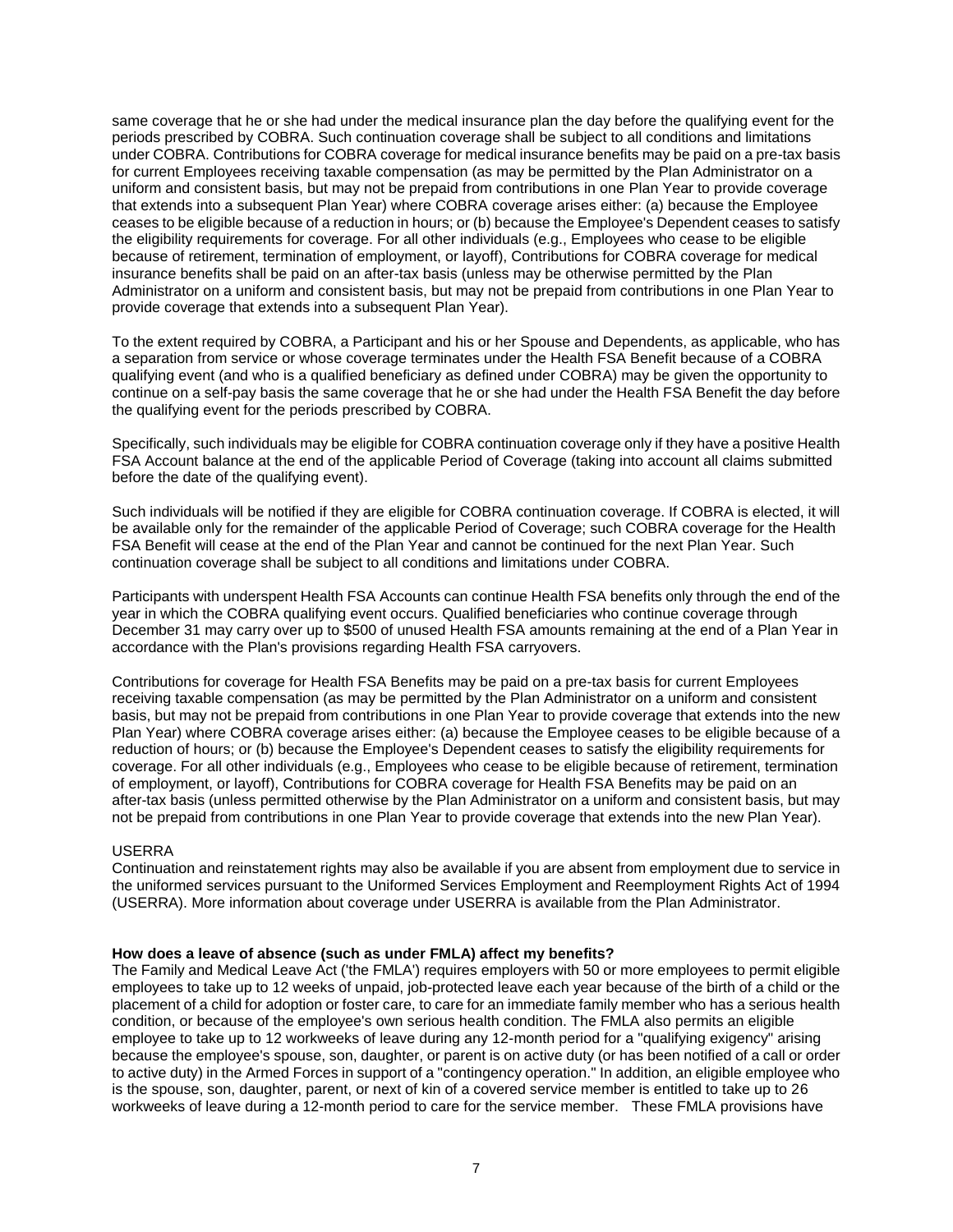been further amended regarding qualifying exigency leave and covered service member leave for employees who are relatives of veterans and members of the Armed Forces.

#### *FMLA Leaves of Absence*

If you go on a qualifying leave under the Family and Medical Leave Act of 1993 (FMLA), then to the extent required by the FMLA your Employer will continue to maintain your Premium insurance benefits, and Health FSA benefits on the same terms and conditions as if you were still active (that is, your Employer will continue to pay its share of the contributions to the extent that you opt to continue coverage). Your Employer may require you to continue all Premium Insurance Benefits and Health FSA Benefits coverage while you are on paid leave (so long as Participants on non-FMLA paid leave are required to continue coverage). If so, you will pay your share of the contributions by the method normally used during any paid leave (for example, on a pre-tax salary-reduction basis).

If you are going on unpaid FMLA leave (or paid FMLA leave where coverage is not required to be continued) and you opt to continue your Premium Insurance Benefits and Health FSA Benefits, then you may pay your share of the contributions in one of the following ways:

- With after-tax dollars, by sending monthly payments to the Employer by the due date established by the Employer;
- Pre-pay with pre-tax dollars, by having such amounts withheld from the Participant's ongoing Compensation, if any, including unused sick days and vacation days, or pre-paying all or a portion of the Contributions for the expected duration of the leave on a pre-tax salary reduction basis out of pre-leave Compensation. To pre-pay the Contributions, the Participant must make a special election to that effect prior to the date that such Compensation would normally be made available (pre-tax dollars may not be used to fund coverage during the next Plan Year);
- Pay-as-you-go with their share of premium payments on the same schedule as payments would be made if the Employee were not on leave, or under another schedule permitted under Department of Labor regulations; or
- Under another arrangement agreed upon between the Participant and the Plan Administrator (e.g., the Plan Administrator may fund coverage during the leave and withhold "catch-up" amounts from the Participant's Compensation on a pre-tax or after-tax basis) upon the Participant's return.

If your Employer requires all Participants to continue Premium Insurance Benefits and Health FSA Benefits during the unpaid FMLA leave, then you may discontinue paying your share of the required contributions until you return from leave. Upon returning from leave, you must pay your share of any required contributions that you did not pay during the leave. Payment for your share will be withheld from your compensation either on a pre-tax or after-tax basis, depending on what you and the Plan Administrator agree to. If your Premium Insurance Benefits or Health FSA Benefits coverage ceases while you are on FMLA leave (e.g., for non-payment of required contributions), you will be permitted to re-enter such Benefits, as applicable, upon return from such leave on the same basis as when you were participating in the Plan before the leave or as otherwise required by the FMLA. You may be required to have coverage for such Benefits reinstated so long as coverage for Employees on non-FMLA leave is required to be reinstated upon return from leave.

But despite the preceding sentence, with regard to Health FSA Benefits, if your coverage ceased you will be permitted to elect whether to be reinstated in the Health FSA Benefit at the same coverage level as was in effect before the FMLA leave (with increased contributions for the remaining period of coverage) or at a coverage level that is reduced pro rata for the period of FMLA leave during which you did not pay contributions. If you elect the pro rata coverage, the amount withheld from your compensation on a payroll-by payroll basis for the purpose of paying for reinstated Health FSA Benefits will equal the amount withheld before FMLA leave.

If you are commencing or returning from FMLA leave, then your election for non-health benefits (such as life insurance, etc.) will be treated in the same way as under your Employer's policy for providing such Benefits for Participants on a non-FMLA leave (see below). If that policy permits you to discontinue contributions while on leave, then upon returning from leave you will be required to repay the contributions not paid by you during leave. Payment will be withheld from your compensation either on a pre-tax or after-tax basis, as agreed to by the Plan Administrator and you or as the Plan Administrator otherwise deems appropriate.

#### *Non-FMLA Leaves of Absence*

If you go on an unpaid leave of absence that does not affect eligibility, then you will continue to participate and the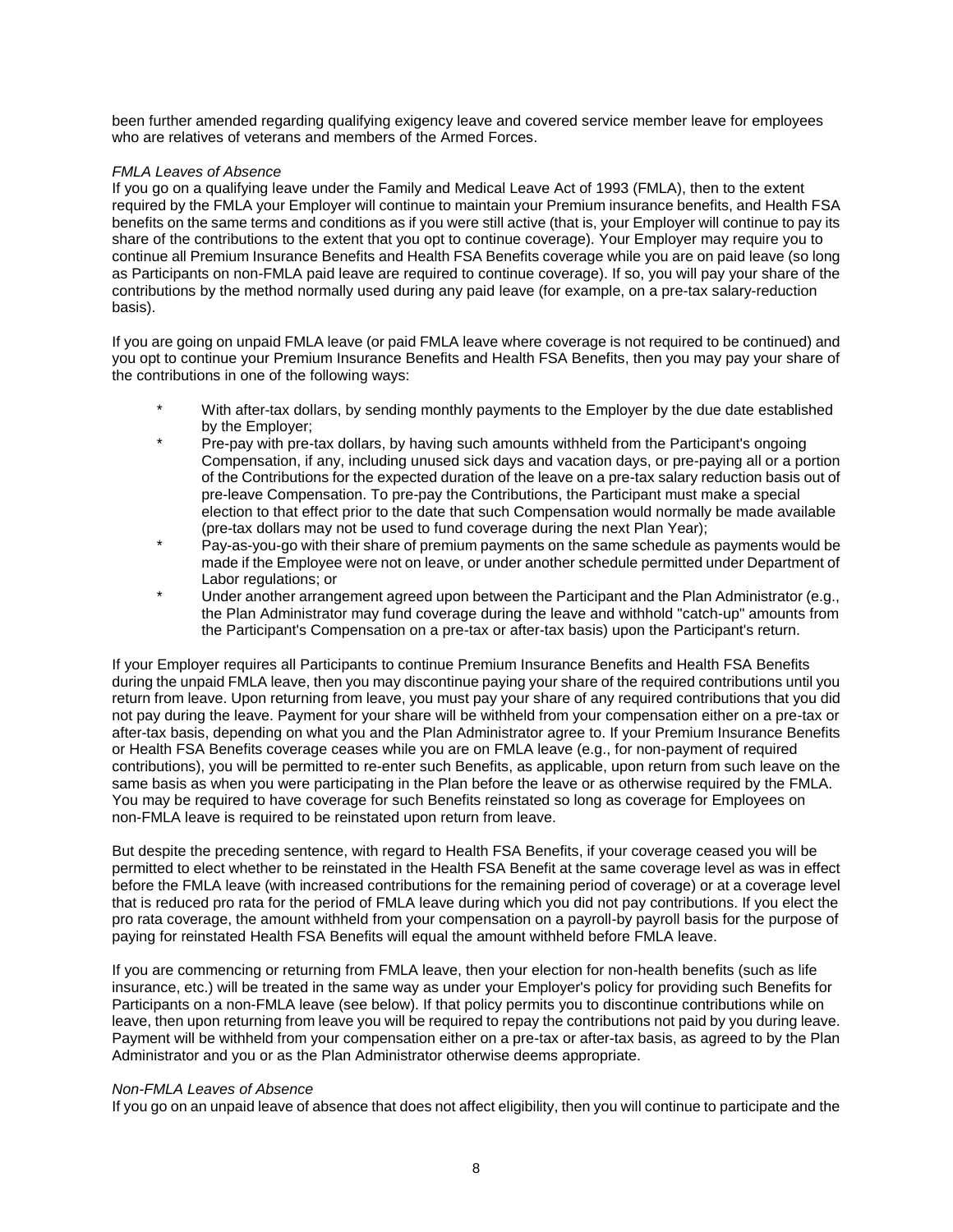contribution due from you (if not otherwise paid by your regular salary reductions) will be paid:

- with after-tax dollars, by sending monthly payments to the Employer by the due date established by the Employer;
- with pre-tax dollars, by having such amounts withheld from the Participant's ongoing Compensation, if any, including unused sick days and vacation days, or pre-paying all or a portion of the Contributions for the expected duration of the leave on a pre-tax salary reduction basis out of pre-leave Compensation. To pre-pay the Contributions, the Participant must make a special election to that effect prior to the date that such Compensation would normally be made available (pre-tax dollars may not be used to fund coverage during the next Plan Year);
- with their share of premium payments on the same schedule as payments would be made if the Employee were not on leave, or under another schedule permitted under Department of Labor regulations; or
- under another arrangement agreed upon between the Participant and the Plan Administrator (e.g., the Plan Administrator may fund coverage during the leave and withhold "catch-up" amounts from the Participant's Compensation on a pre-tax or after-tax basis) upon the Participant's return.

If you go on an unpaid leave that does affect eligibility, then the Change in Status rules will apply (see **'When Can I Change Elections Under the Cafeteria Plan During the Plan Year?').**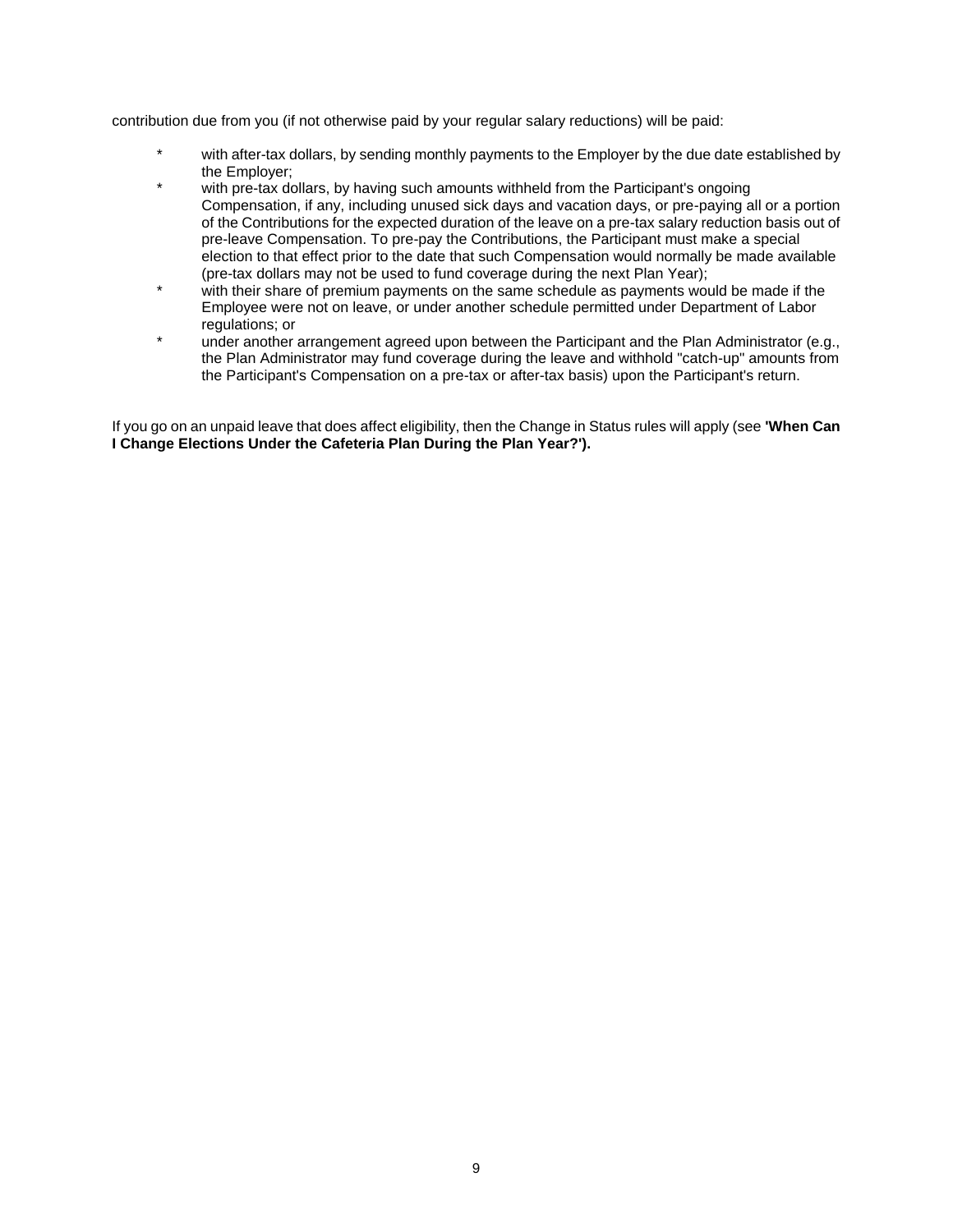## **Article III PAYING FOR YOUR BENEFITS UNDER YOUR PLAN**

#### **How do employees pay for benefits on a pre-tax basis?**

An Employee's election to pay for benefits on a pre-tax or after-tax basis is made by entering into an Election Form/Salary Reduction Agreement with the Employer (ask Benefits Administrator for a copy if you have not received one). Under that Agreement, if you elect to pay for benefits on a pre-tax basis, you agree to a salary reduction to pay for your share of the cost of coverage (also known as contributions) with pre-tax funds instead of receiving a corresponding amount of your regular pay that would otherwise be subject to taxes. From then on, you must pay contributions for such coverage by having that portion deducted from each paycheck on a pre-tax basis (generally an equal portion from each paycheck, or an amount otherwise agreed to or as deemed appropriate by the Plan Administrator).

If a participant's coverage terminates either on the participant's employment termination date or on the last day of the month in which the participant's employment terminates, and the Participant's year-to-date salary reductions exceed or are less than their required Contributions for the benefit coverage, the Employer will, as applicable, either return any unused contributions to the Participant as additional taxable wages or recoup the due salary reduction amounts from any remaining Compensation.

**Example of a refund of prepayment for Health FSA Coverage.** Sue elects coverage of \$1,200 under her employer's calendar-year Health FSA. Each month, her employer reduces her pay by \$100 to pay for her coverage. Sue is paid on the 15th and last day of each month; the \$100 monthly health FSA salary reductions are taken from the first paycheck of each month. No salary reductions are taken from the second paycheck, which she receives on the last day of each month. Assume that Sue's employment terminates on February 21 and her health FSA coverage ends on that day. Before her termination date, she had already paid for coverage for the full month of February (via the salary reduction taken on February 15). Thus, her employer must reimburse \$25 of the \$100 that Sue previously paid for February's coverage.

#### **Will I pay any administrative costs under the Cafeteria Plan?**

No. The cost of the plan includes administrative expenses and is paid entirely by the Employer. The cost of the plan includes administrative expenses and is paid in part by the use of forfeitures, if any. (See **What are the time limits that affect forfeiture of my Health FSA Benefits?** and **What are the time limits that affect forfeiture of my DCAP Benefits?**) The rest of the cost of administering the Cafeteria Plan is paid entirely by the Employer.

#### **Can I change my elections under the Cafeteria Plan during the Plan Year?**

You generally cannot change your election to participate in the Cafeteria Plan or vary the salary reduction amounts that you have selected during the Plan Year (known as the irrevocability rule). Of course, you can change your elections for benefits and salary reductions during the Open Enrollment Period, but those election changes will apply only for the following Plan Year.

During the Plan Year, however, there are several important exceptions to the irrevocability rule. See the various "Change in Election Events" that are described under '**When Can I Change Elections Under the Cafeteria Plan?**'. The Plan Administrator may also reduce your salary reductions (and increase your taxable regular pay) during the Plan Year if you are a key employee or highly compensated individual as defined by the Internal Revenue Code ("the Code"), if necessary to prevent the Cafeteria Plan from becoming discriminatory within the meaning of the federal income tax law. Additionally, if a mistake is made as to your eligibility or participation, the allocations made to your account, or the amount of benefits to be paid to you or another person, then the Plan Administrator shall, to the extent that it deems administratively possible and otherwise permissible under the Code and other applicable law, allocate, withhold, accelerate, or otherwise adjust such amounts as will in its judgment accord the credits to the account or distributions to which you are or such other person is properly entitled under the Cafeteria Plan. Such action by the Plan Administrator may include withholding of any amounts due from your compensation.

#### **When can I change elections under the cafeteria plan during the Plan Year?**

Participants can change their elections under the Cafeteria Plan during a Plan Year if an event occurs that is a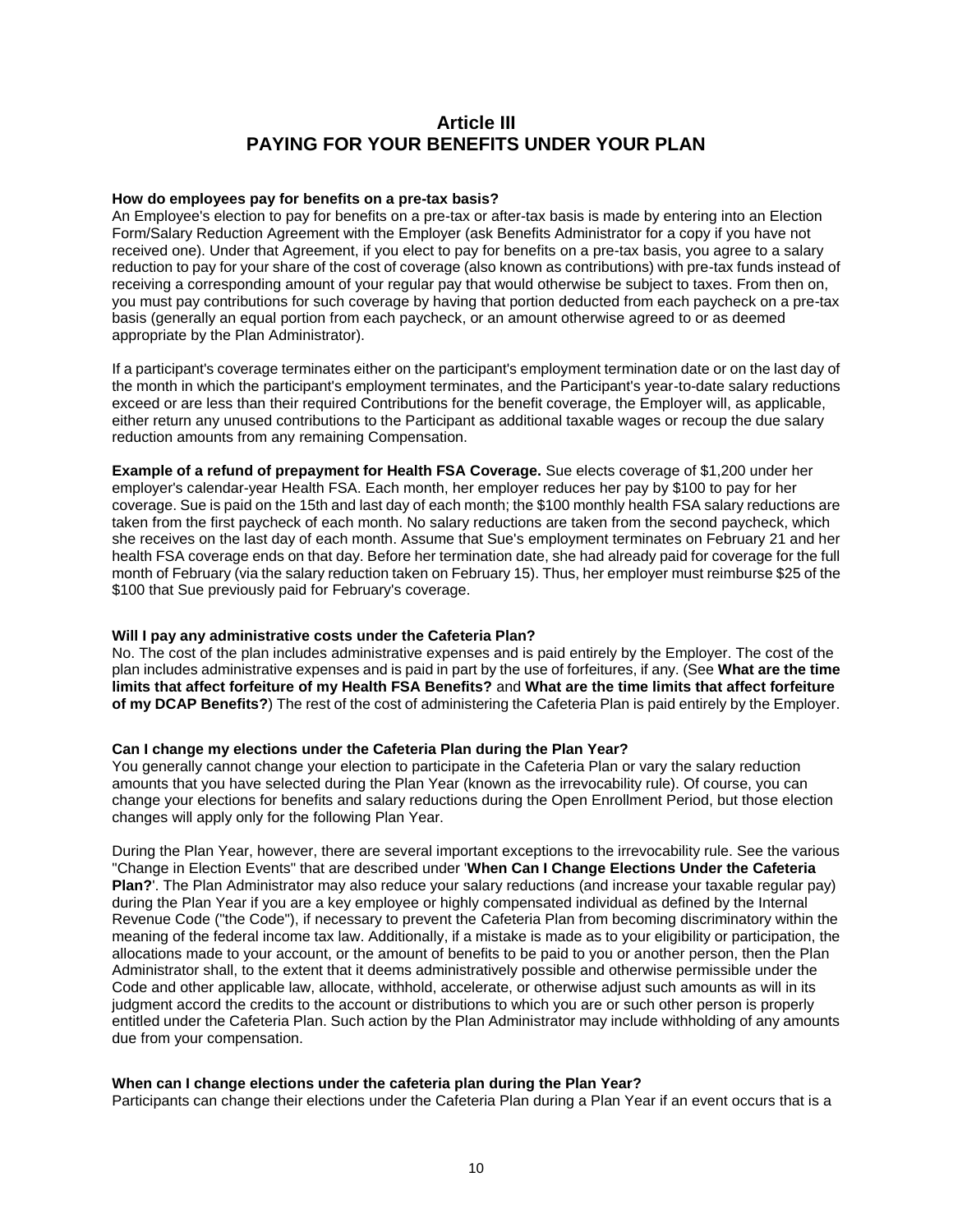Change in Election Event and certain other conditions are met, as described below. For details, see the various 'Change in Election Events' headings below for the specific type of Change in Election Event:

Leaves of absence, including FMLA leave (defined under '**How do leaves of absence (such as under FMLA) affect my benefits?**'); Changes in Status; Special Enrollment Rights; Certain Judgments, Decrees, and Orders; Medicare or Medicaid; Changes in Cost; Changes in Coverage; and Changes in HSA Elections. Note also that no changes can be made with respect to Medical Insurance Benefits if they are not permitted under the Medical Insurance Plan.

If any Change in Election Event occurs, you must inform the Plan Administrator and complete a new Election Form/Salary Reduction Agreement within 30 days after the occurrence.

If the change involves a loss of your Spouse's or Dependent's eligibility for Medical Insurance Benefits, then the change will be deemed effective as of the date that eligibility is lost due to the occurrence of the Change in Election Event, even if you do not request it within 30 days.

#### **1. Leaves of Absence**

*(Applies to Medical Insurance Benefits, Health FSA, and DCAP Benefits)*  You may change an election under the Cafeteria Plan upon FMLA and non-FMLA leave only as described under **'How do leaves of absence (such as under FMLA) affect my benefits?'**

#### **2. Change in Status.**

*(Applies to Medical Insurance Benefits, Health FSA, and DCAP Benefits)* If one or more of the following Changes in Status occur, you may revoke your old election and make a new election, provided that both the revocation and new election are on account of and correspond with the Change in Status (as described in item 3 below). Those occurrences that qualify as a Change in Status include the events described below, as well as any other events that the Plan Administrator, in its sole discretion and on a uniform and consistent basis, determines are permitted under IRS regulations:

- a change in your legal marital status (such as marriage, death of a Spouse, divorce, legal separation, or annulment);
- a change in the number of your Dependents (such as the birth of a child, adoption or placement for adoption of a Dependent, or death of a Dependent);
- any of the following events that change the employment status of you, your Spouse, or your Dependent and that affect benefits eligibility under a cafeteria plan (including this Cafeteria Plan) or other employee benefit plan of you, your Spouse, or your Dependents. Such events include any of the following changes in employment status: termination or commencement of employment; a strike or lockout; a commencement of or return from an unpaid leave of absence; a change in worksite; switching from salaried to hourly-paid, union to non-union, or full-time to part-time (or vice versa); incurring a reduction or increase in hours of employment; or any other similar change that makes the individual become (or cease to be) eligible for a particular employee benefit;
- an event that causes your Dependent to satisfy or cease to satisfy an eligibility requirement for a particular benefit (such as attaining a specific age, or a similar circumstance); or
- a change in your, your Spouse's, or your Dependent's place of residence.

#### **3. Change in Status-Other Requirements.**

*(Applies to Medical Insurance Benefits, Health FSA, and DCAP Benefits)* 

If you wish to change your election based on a Change in Status, you must establish that the revocation is on account of and corresponds with the Change in Status. The Plan Administrator, in its sole discretion and on a uniform and consistent basis, shall determine whether a requested change is on account of and corresponds with a Change in Status. As a general rule, a desired election change will be found to be consistent with a Change in Status event if the event affects coverage eligibility (for DCAP Benefits, the event may also affect eligibility of Dependent Care Expenses (as defined under '**What are "Dependent Care Expenses" that may be reimbursed?**') for the dependent care tax exclusion).

In addition, you must satisfy the following specific requirements in order to alter your election based on that Change in Status:

Loss of Spouse or Dependent Eligibility; Special COBRA Rules. For accident and health benefits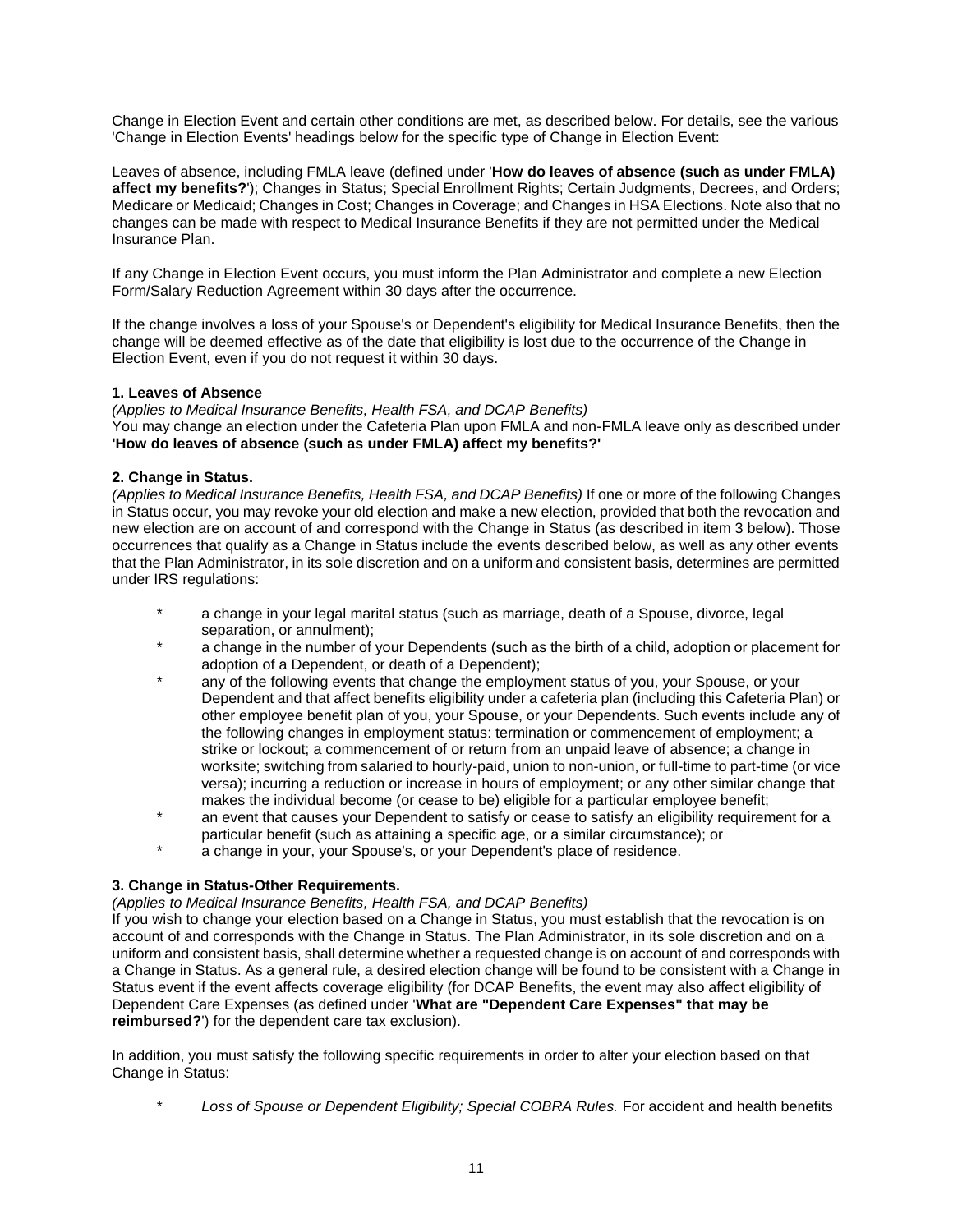(the Medical Insurance Plan and the Health FSA Benefits), a special rule governs which type of election changes are consistent with the Change in Status. For a Change in Status involving your divorce, annulment, or legal separation from your Spouse, the death of your Spouse or your Dependent, or your Dependent's ceasing to satisfy the eligibility requirements for coverage, you may elect only to cancel the accident or health benefits for the affected Spouse or Dependent. A change in election for any individual other than your Spouse involved in the divorce, annulment, or legal separation, your deceased Spouse or Dependent, or your Dependent that ceased to satisfy the eligibility requirements would fail to correspond with that Change in Status.

**Example:** Employee Mike is married to Sharon, and they have one child. The employer offers a calendar-year cafeteria plan that allows employees to elect any of the following: no medical coverage, employee-only coverage, employee-plus-one-dependent coverage, or family coverage. Before the plan year, Mike elects family coverage for himself, his wife Sharon, and their child. Mike and Sharon subsequently divorce during the plan year; Sharon loses eligibility for coverage under the plan, while the child is still eligible for coverage under the plan. Mike now wishes to revoke his previous election and elect no medical coverage. The divorce between Mike and Sharon constitutes a Change in Status. An election to cancel medical coverage for Sharon is consistent with this Change in Status. However, an election to cancel coverage for Mike and/or the child is not consistent with this Change in Status. In contrast, an election to change to employee-plus-one dependent coverage would be consistent with this Change in Status.

However, if you, your Spouse, or your Dependent elects COBRA continuation coverage under the Employer's plan because you ceased to be eligible because of a reduction of hours or because your Dependent ceases to satisfy eligibility requirements for coverage, and if you remain a Participant under the terms of this Cafeteria Plan, then you may in certain circumstances be able to increase your contributions to pay for such coverage. See '**What is "Continuation Coverage" and how does it work?**'.

- Gain of Coverage Eligibility Under Another Employer's Plan. For a Change in Status in which you, your Spouse, or your Dependent gains eligibility for coverage under another employer's cafeteria plan (or qualified benefit plan) as a result of a change in your marital status or a change in your, your Spouse's, or your Dependent's employment status, your election to cease or decrease coverage for that individual under the Cafeteria Plan would correspond with that Change in Status only if coverage for that individual becomes effective or is increased under the other employer's plan.
- \* *DCAP Benefits.* With respect to the DCAP Benefits, you may change or terminate your election with respect to a Change in Status event only if (a) such change or termination is made on account of and conforms with a Change in Status that affects eligibility for coverage under the DCAP; or (b) your election change is on account of and conforms with a Change in Status that affects the eligibility of Dependent Care Expenses for the available tax exclusion.

**Example:** Employee Mike is married to Sharon, and they have a 12-year-old daughter. The employer's plan offers a DCAP as part of its cafeteria plan. Mike elects to reduce his salary by \$2,000 during a plan year to fund dependent care coverage for his daughter. In the middle of the plan year when the daughter turns 13 years old, however, she is no longer eligible to participate in the DCAP. This event constitutes a Change in Status. Mike's election to cancel coverage under the DCAP would be consistent with this Change in Status.

**4. Special Enrollment Rights.** *(Applies to Medical Insurance Benefits)* In certain circumstances, enrollment for Medical Insurance Benefits may occur outside the Open Enrollment Period, as explained in materials provided to you separately describing the Medical Insurance Benefits. (The Employer's Special Enrollment Notice also contains important information about the special enrollment rights that you may have. Contact the Human Resources Manager if you need another copy.) When a special enrollment right explained in those separate documents applies to your Medical Insurance Benefits, you may change your election under the Cafeteria Plan to correspond with the special enrollment right.

**5. Certain Judgments, Decrees, and Orders.** *(Applies to Medical Insurance Benefits and Health FSA Benefits)*  If a judgment, decree, or order from a divorce, separation, annulment, or custody change requires your child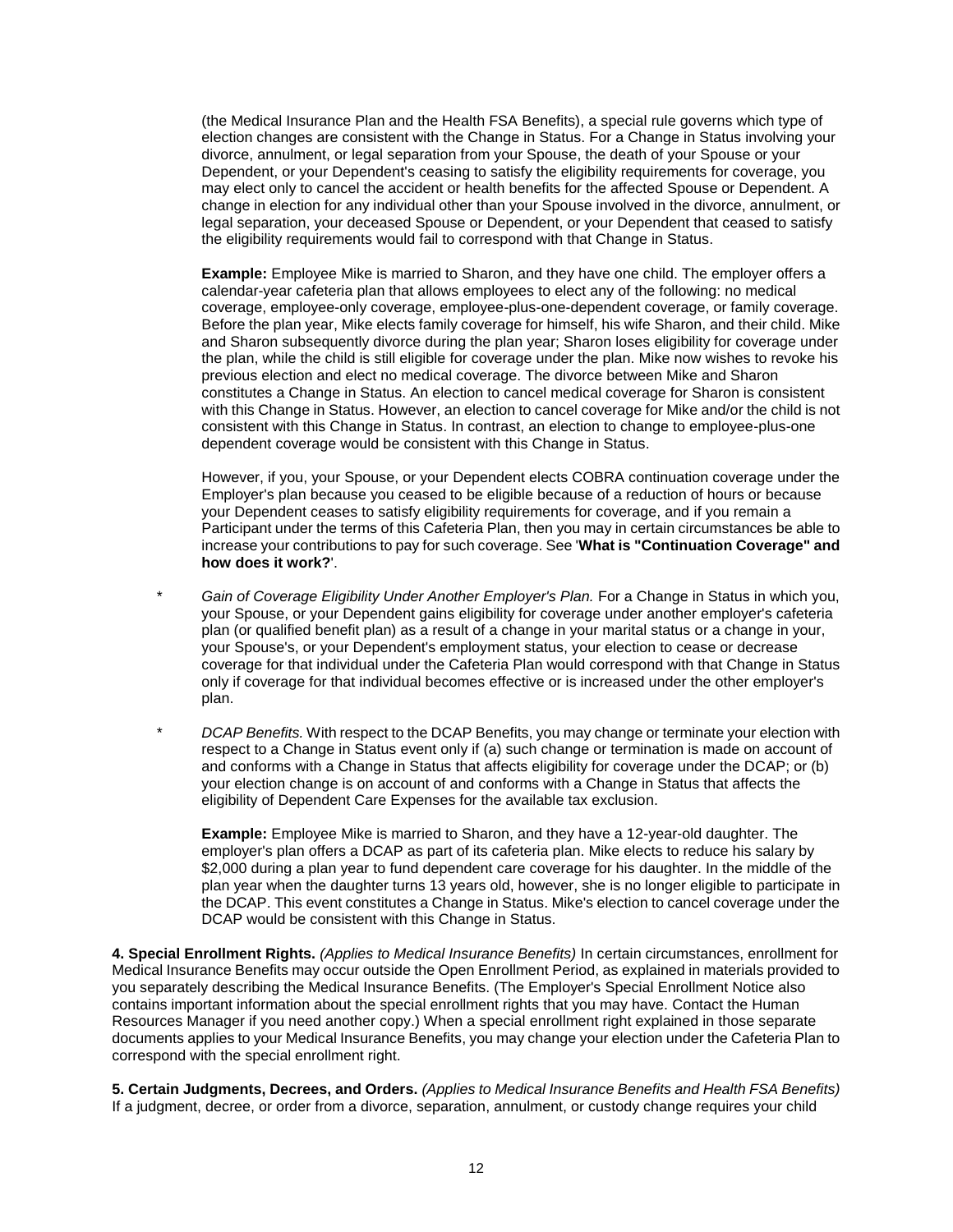(including a foster child who is your Dependent) to be covered under the Medical Insurance Benefits or Health FSA Benefits, you may change your election to provide coverage for the child. If the order requires that another individual (such as your former Spouse) cover the child, then you may change your election to revoke coverage for the child, provided that such coverage is, in fact, provided for the child.

**6. Medicare or Medicaid.** *(Applies to Medical Insurance Benefits and Health FSA Benefits)* If you, your Spouse, or your Dependent becomes entitled to (i.e., becomes enrolled in) Medicare or Medicaid, then you may reduce or cancel that person's accident or health coverage under the Medical Insurance Plan, and/or your Health FSA coverage. Similarly, if you, your Spouse, or your Dependent who has been entitled to Medicare or Medicaid loses eligibility for such coverage, then you may elect to commence or increase that person's accident or health coverage (here, Medical Insurance Benefits and/or Health FSA Benefits, as applicable).

**7. Change in Cost.** *(Applies to Medical Insurance Benefits and DCAP Benefits)* If the cost charged to you for your Medical Insurance Benefits or DCAP Benefits significantly increases during the Plan Year, then you may choose to do any of the following: (a) make a corresponding increase in your contributions; (b) revoke your election and receive coverage under another benefit package option (if any) that provides similar coverage, or elect similar coverage under the plan of your Spouse's employer; or (c) drop your coverage, but only if no other benefit package option provides similar coverage. (Note that, for purposes of this definition, (a) the Health FSA is not similar coverage with respect to the Medical Insurance Benefits; and (b) coverage under another employer plan, such as the plan of a Spouse's or Dependent's employer, may be treated as similar coverage if it otherwise meets the requirements of similar coverage.)

For insignificant increases or decreases in the cost of benefits, however, the Plan Administrator will automatically adjust your election contributions to reflect the minor change in cost. The Plan Administrator generally will notify you of increases in the cost of Medical Insurance benefits; you generally will have to notify the Plan Administrator of increases in the cost of DCAP benefits. The change in cost provision applies to DCAP Benefits only if the cost change is imposed by a dependent care provider who is not your relative.

**8. Change in Coverage.** *(Applies to Medical Insurance Benefits and DCAP Benefits)* You may also change your election if one of the following events occurs:

- \* *Significant Curtailment of Coverage.* If your Medical Insurance Benefits and DCAP Benefits coverage is significantly curtailed without a loss of coverage (for example, when there is an increase in the deductible under the Medical Insurance Benefits), then you may revoke your election for that coverage and elect coverage under another benefit package option that provides similar coverage. (Coverage under a plan is significantly curtailed only if there is an overall reduction of coverage under the plan generally-loss of one particular physician in a network does not constitute significant curtailment.) If your Medical Insurance Benefits and DCAP Benefits coverage is significantly curtailed with a loss of coverage (for example, if you lose all coverage under the option by reason of an overall lifetime or annual limitation), then you may either revoke your election and elect coverage under another benefit package option that provides similar coverage, elect similar coverage under the plan of your Spouse's employer, or drop coverage, but only if there is no option available under the plan that provides similar coverage. (The Plan Administrator generally will notify you of significant curtailments in Medical Insurance Benefits coverage; you generally will have to notify the Plan Administrator of significant curtailments in DCAP Benefits coverage.)
- \* *Addition or Significant Improvement of Cafeteria Plan Option.* If the Cafeteria Plan adds a new option or significantly improves an existing option, then the Plan Administrator may permit Participants who are enrolled in an option other than the new or improved option to elect the new or improved option. Also, the Plan Administrator may permit eligible Employees to elect the new or improved option on a prospective basis, subject to limitations imposed by the applicable option.
- \* *Loss of Other Group Health Coverage.* You may prospectively change your election to add group health coverage for you, your Spouse or Dependent, if any of you loses coverage under any group health coverage sponsored by a governmental or educational institution, including (but not limited to) the following: a state children's health insurance program (SCHIP); a medical care program of certain Indian Tribal programs or a tribal organization; a state health benefits risk pool; or a foreign government group health plan, subject to the terms and limitations of the applicable Benefit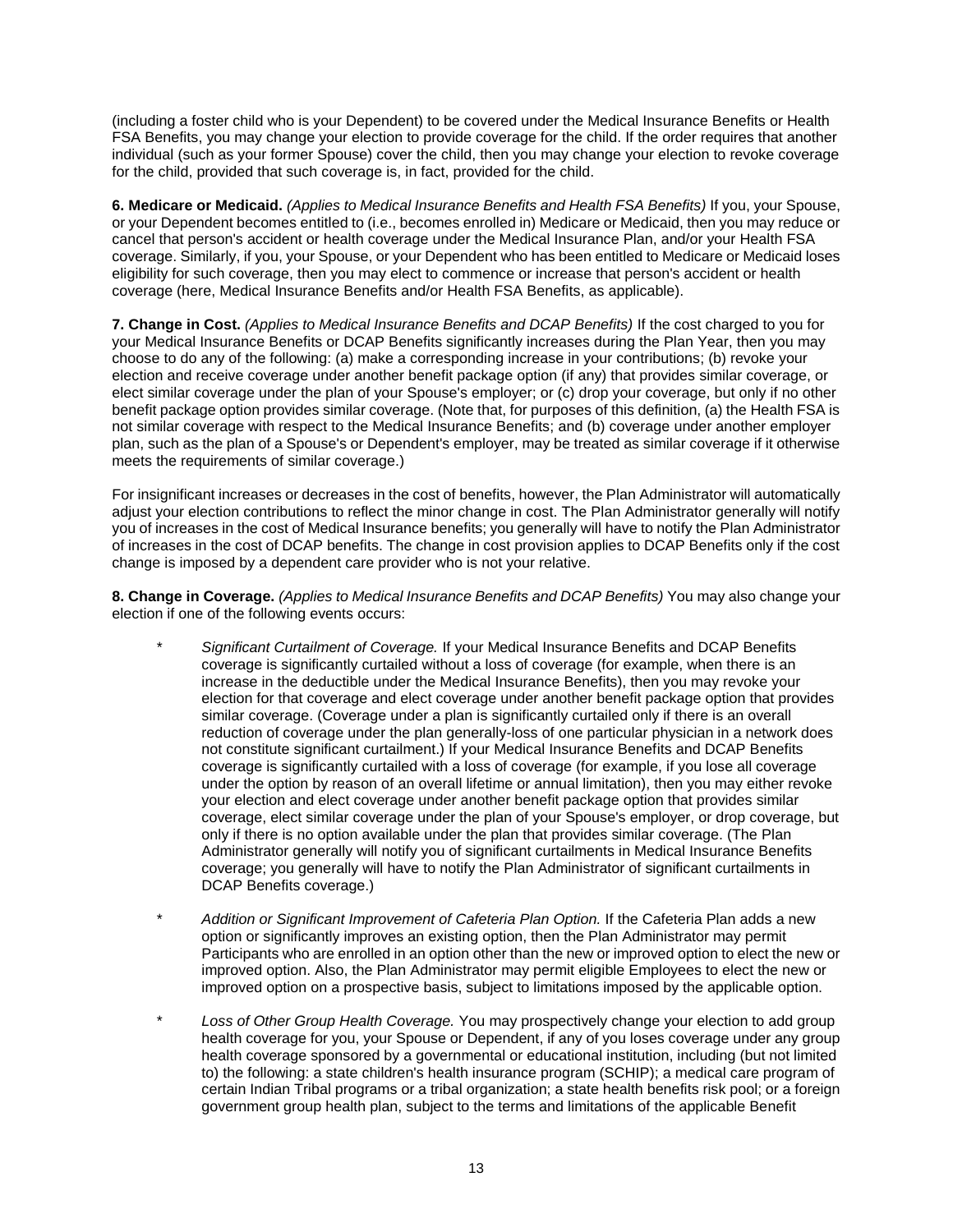Package Option(s).

An election change on account of a HIPAA special enrollment attributable to an employee or dependent becoming eligible for a state premium assistance subsidy under the plan from Medicaid or SCHIP may, subject to the provisions of the underlying group health plan, be effective retroactively (up to 60 days).

- \* *Loss of Individual Market Health Insurance Coverage (Applies Only to Premium Payment Benefits for the Medical Insurance Plan).* Eligible Employees and your dependents may be eligible for special enrollment in the group health plan if you lose eligibility for coverage in the individual market, including coverage purchased through a Marketplace (other than loss of eligibility for coverage due to failure to pay premiums on a timely basis or termination of coverage for cause, such as making a fraudulent claim or an intentional misrepresentation of a material fact). Eligible Employees be eligible for special enrollment in the group health plan coverage regardless of whether they may enroll in other individual market coverage, through or outside of a Marketplace.
- \* *Change in Election Under Another Employer Plan.* You may make an election change that is on account of and corresponds with a change made under another employer plan (including a plan of the Employer or a plan of your Spouse's or Dependent's employer), so long as (a) the other cafeteria plan or qualified benefits plan permits its participants to make an election change permitted under the IRS regulations; or (b) the Cafeteria Plan permits you to make an election for a period of coverage (for example, the Plan Year) that is different from the period of coverage under the other cafeteria plan or qualified benefits plan, which it does. For example, if an election to drop coverage is made by your Spouse during his or her employer's open enrollment, you may add coverage under the Cafeteria Plan to replace the dropped coverage.
- \* *Change for Revocation Due to Reduction in Hours of Service.*
	- (1) The employee has been in an employment status under which the employee was reasonably expected to average at least 30 hours of service per week and there is a change in that employee's status so that the employee will reasonably be expected to average less than 30 hours of service per week after the change, even if that reduction does not result in the employee ceasing to be eligible under the group health plan; and
	- (2) The revocation of the election of coverage under the group health plan corresponds to the intended enrollment of the employee, and any related individuals who cease coverage due to the revocation, in another plan that provides minimum essential coverage with the new coverage effective no later than the first day of the second month following the month that includes the date the original coverage is revoked.
- \* *Change for Revocation Due to Enrollment in a Qualified Health Plan.*
	- (1) The employee is eligible for a Special Enrollment Period to enroll in a Qualified Health Plan through a Marketplace pursuant to guidance issued by the Department of Health and Human Services and any other applicable guidance, or the employee seeks to enroll in a Qualified Health Plan through a Marketplace during the Marketplace's annual open enrollment period; and
	- (2) The revocation of the election of coverage under the group health plan corresponds to the intended enrollment of the employee and any related individuals who cease coverage due to the revocation in a Qualified Health Plan through a Marketplace for new coverage that is effective beginning no later than the day immediately following the last day of the original coverage that is revoked.
- \* *DCAP Coverage Changes.* You may make a prospective election change that is on account of and corresponds with a change by your dependent care service provider. For example: (a) if you terminate one dependent care service provider and hire a new dependent care service provider, then you may change coverage to reflect the cost of the new service provider; and (b) if you terminate a dependent care service provider because a relative becomes available to take care of the child at no charge, then you may cancel coverage.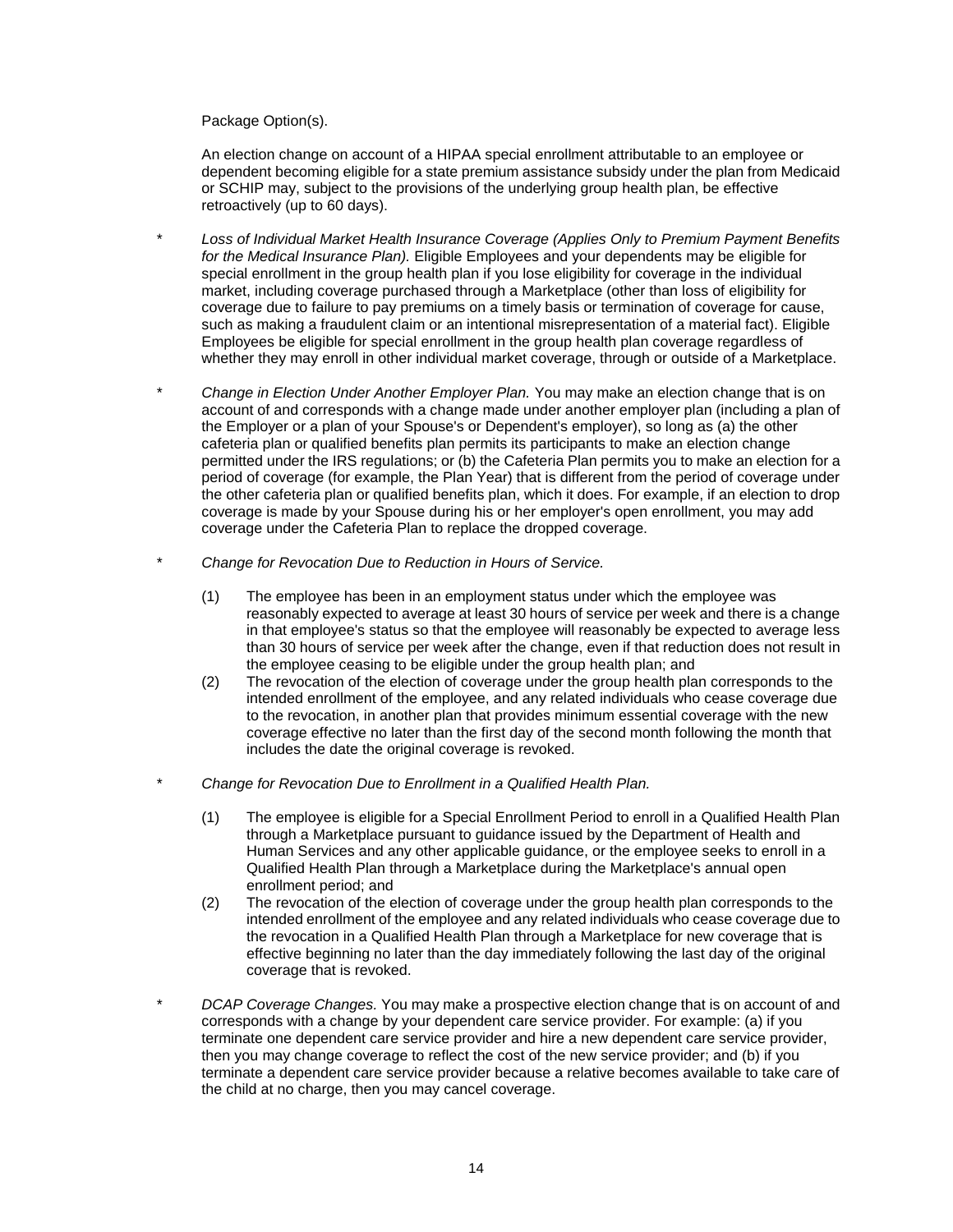## **Article IV WHAT BENEFITS ARE PROVIDED UNDER THE PLAN**

#### **What benefits may be elected under the Cafeteria Plan?**

The Cafeteria Plan includes the following benefit plans:

*Premium Payment Component (currently including Premium Insurance Benefits)* - permits an Employee to pay for his or her share of contributions for the Medical Insurance Plan with pre-tax dollars. "Medical Insurance Plan" means the major medical plan that your Employer maintains for Employees, their Spouses, and Dependents, providing major medical type benefits through a group insurance policy.

Here, these benefits include PPO, Dental, Vision, and AFLAC Indemnity Products options. Benefits provided under the Medical Insurance Plan are called "Premium Insurance Benefits." Benefits provided generally under the Premium Payment Component (including any benefits that may be added at a later date) are called "Premium Payment Benefits";

*Other Premium Benefits:* AFLAC Indemnity Products, as described herein "AFLAC provides various indemnity products. These products are described in detail in a separate packet of information provided by AFLAC. Premiums may be deducted on a pre-tax basis according to IRS regulations."

*Health Flexible Spending Arrangement (Health FSA)* also called a medical expense reimbursement plan permits an Employee to pay for his or her qualifying Medical Care Expenses (defined under '**What are Medical Care Expenses that may be reimbursed from the Health FSA?**') that are not otherwise reimbursed by insurance with pre-tax dollars. Benefits provided under the Health FSA are called "Health FSA Benefits." As described under '**What are Medical Care Expenses that may be reimbursed from the Health FSA?**', the Health FSA election may be for:

General-Purpose Health FSA Coverage.

*Dependent Care Assistance Program (DCAP)* also called a dependent care flexible spending account-permits an Employee to pay for his or her qualifying Dependent Care Expenses (defined under '**What are Dependent Care Expenses that may be reimbursed?**') with pre-tax dollars. Benefits provided under the DCAP are called "DCAP Benefits."

If you select one or more of the above benefits, you will pay all or some of the contributions; the Employer may contribute some or no portion of them. The applicable amounts will be described in documents furnished separately to you.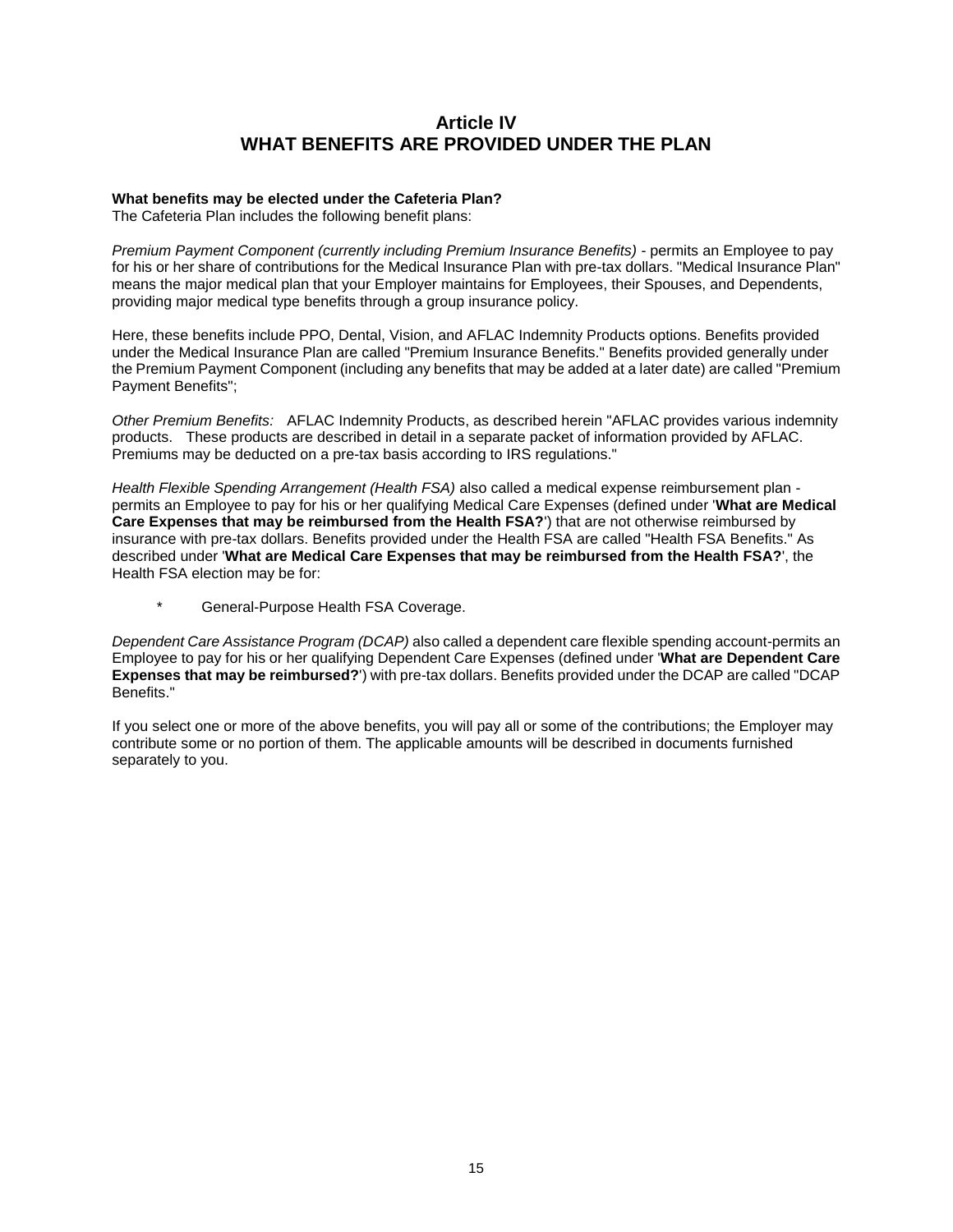## **Article V HOW BENEFITS ARE TAXED**

#### **What tax savings are possible under the Cafeteria Plan?**

You may save both federal income tax and FICA (Social Security) taxes by participating in the Cafeteria Plan. Here is an example of the possible tax savings of paying for your share of the contributions for Premium Insurance Benefits under the Cafeteria Plan. Suppose that you are married and have one child and that your share of the required contributions for Premium Insurance Benefits for family coverage is an annual total of \$4,400. Suppose also that your gross pay is \$75,000, your Spouse (a student) earns no income, and you file a joint tax return.

As illustrated in detail by the Table below, if you elect to salary-reduce \$4,400 to pay for the Premium Insurance contributions, then your annual take-home pay would be \$59,269. If instead you elect to pay the contributions on an after-tax basis, then your annual take-home pay would be only \$58,272. This is because by participating in the Cafeteria Plan for Premium Insurance contributions, you will be considered for tax purposes to have received \$70,600 in gross pay, so you save \$997 per year. How much an employee actually saves will depend on what family members are covered and the contributions for the coverage, the total family income, and the tax deductions and exemptions claimed. There may be state tax savings, too. And salary reductions also lower earned income, which can impact the earned income credit for eligible taxpayers.

**Caution:** The amount of the contributions used in this example is not meant to reflect your actual contributions—the actual contribution amounts will be determined by you.

|                                                                         | Cafeteria | <b>No</b> |
|-------------------------------------------------------------------------|-----------|-----------|
|                                                                         | Plan*     | Cafeteria |
|                                                                         |           | Plan      |
| 1. Adjusted Gross Income                                                | \$75,000  | \$75,000  |
| 2. Salary Reductions for Premiums                                       | (\$4,400) | \$0       |
| 3. W-2 Gross Wages                                                      | \$70,600  | \$75,000  |
|                                                                         |           |           |
| 4. Standard Deduction                                                   | \$12,700  | \$12,700  |
| 5. Exemptions                                                           | \$12,150  | (\$12,150 |
| 6. Taxable Income (line 3 minus lines 4 & 5)                            | \$45,750  | \$50,150  |
|                                                                         |           |           |
| 7. W-2 Gross Wages                                                      | \$70,600  | \$75,000  |
| 8. Federal Income Tax (line 6 @ tax schedule)                           | (\$5,930) | (\$6,590) |
| 9. FICA Tax (7.65% of line 3)                                           | (\$5,401) | (\$5,738) |
| 10. After-Tax Premium Payments                                          | \$0       | (\$4,400) |
|                                                                         |           |           |
| 11. Pay After Taxes and Premium Payments (line 7 minus lines 8, 9 & 10) | \$59,269  | \$58,272  |

\* Based on the standard deduction, exemptions, and federal income tax rates for 2017, as found in IRS Rev. Proc. 2016-55, 2016-45 I.R.B. 707.

#### **How will participating in the Cafeteria Plan affect my Social Security and other benefits?**

Participating in the Cafeteria Plan will reduce the amount of your taxable compensation. Accordingly, there could be a decrease in your Social Security benefits and/or other benefits (e.g., pension, disability, and life insurance), which are based on taxable compensation. However, the tax savings that you realize through Cafeteria Plan participation will often more than offset any reduction in other benefits.

#### **Will I be taxed on the Health FSA Benefits that I receive?**

Generally, you will not be taxed on your Health FSA Benefits, up to the limits set forth under '**What are the maximum and minimum Health FSA Benefits that I may elect?**'. However, the Employer cannot guarantee that specific tax consequences will flow from your participation in the Plan. The tax benefits that you receive depend on the validity of the claims that you submit. For example, to qualify for tax-free treatment, your Medical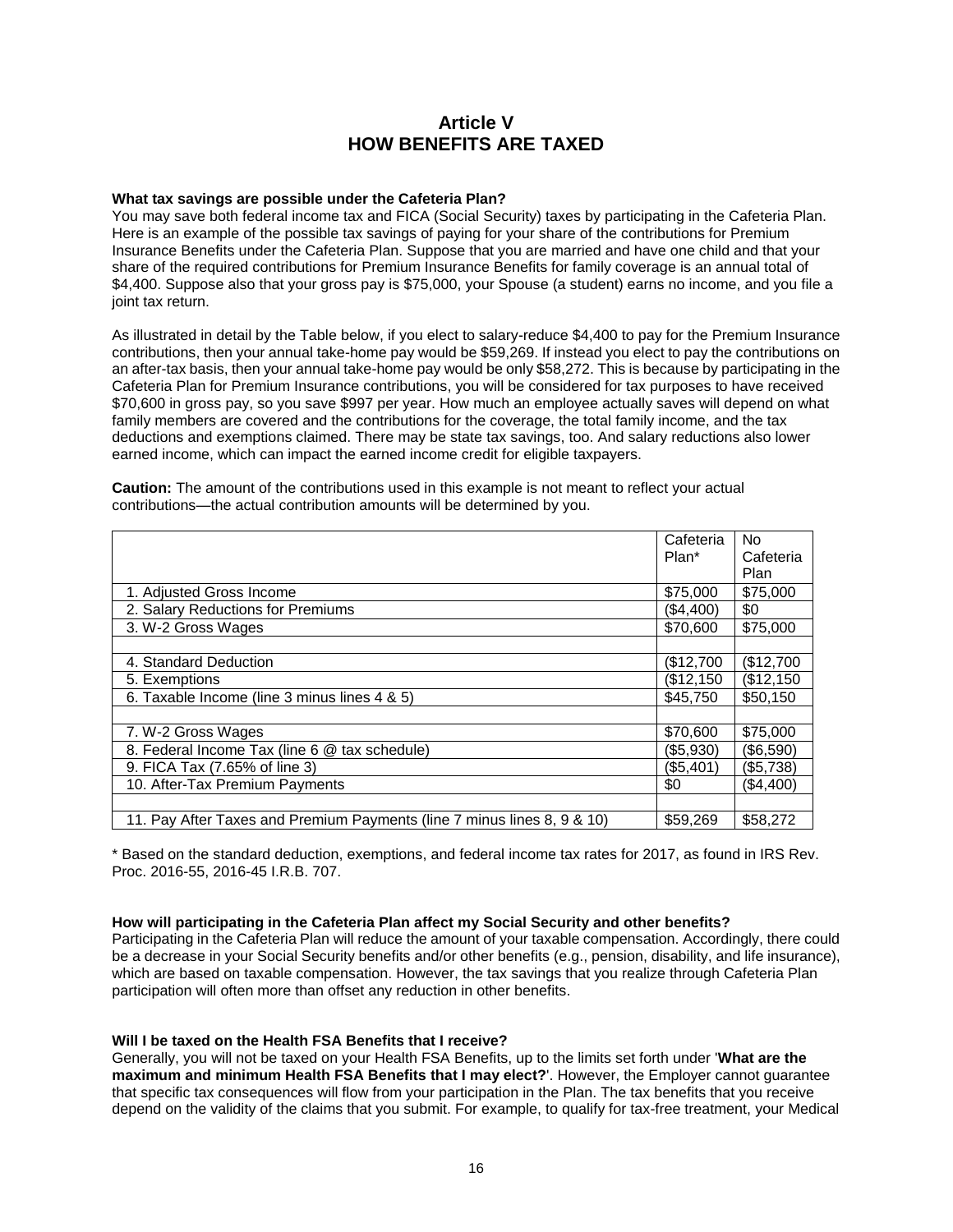Care Expenses must meet the definition of "medical care" as defined in the Code. If you are reimbursed for a claim that is later determined to not be for Medical Care Expenses, then you will be required to repay the amount.

#### **Will I be taxed on the DCAP Benefits I receive?**

Generally, you will not be taxed on your DCAP Benefits, up to the limits set forth under '**What are the maximum and minimum DCAP Benefits that I may elect under the Cafeteria Plan?**'. However, the Employer cannot guarantee that specific tax consequences will flow from your participation in the DCAP. The tax benefits that you receive depend on the validity of the claims that you submit. For example, to qualify for tax-free treatment, you will be required to file IRS Form 2441 ("Child and Dependent Care Expenses") with your annual tax return (Form 1040) or a similar form. You must list on Form 2441 the names and taxpayer identification numbers (TINs) of any entities that provided you with dependent care services during the calendar year for which you have claimed a tax-free reimbursement. If you are reimbursed for a claim that is later determined to not be for Dependent Care Expenses, then you will be required to repay the amount.

Ultimately, it is your responsibility to determine whether any reimbursement under the DCAP constitutes Dependent Care Expenses that qualify for the federal income tax exclusion. Ask the Plan Administrator if you need further information about which expenses are, and are not likely to be reimbursable.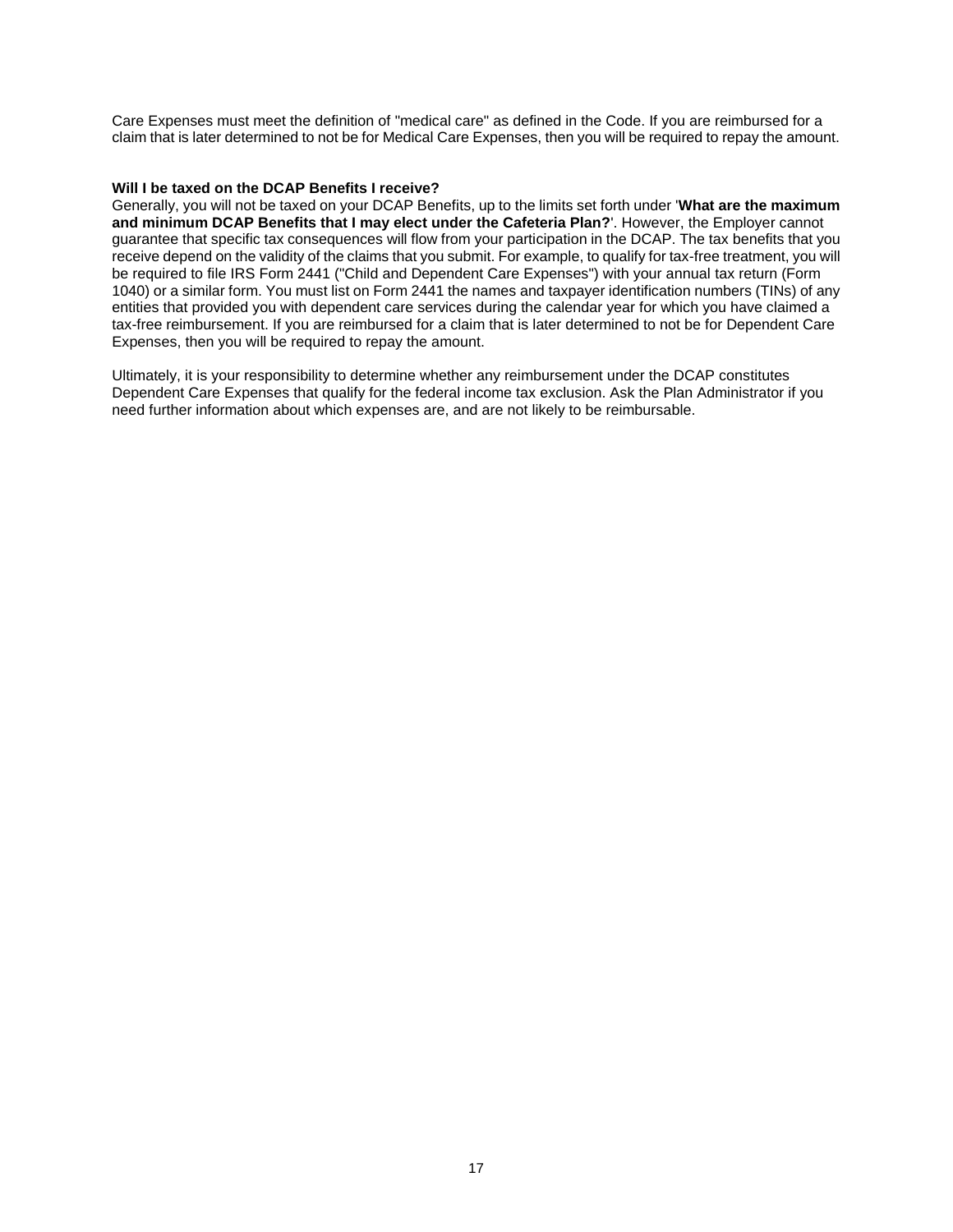## **Article VI PREMIUM INSURANCE BENEFIT ACCOUNT**

#### **What are "Premium Payment Benefits"?**

As described under **'How do employees pay for benefits on a pre-tax basis?',** if you elect Premium Payment Benefits you will be able to pay for your share of contributions for Premium Insurance Benefits with pre-tax dollars by entering into an Election Form/Salary Reduction Agreement with your Employer. Because the share of the contributions that you pay will be with pre-tax funds, you may save both federal income taxes and FICA (Social Security) taxes. See '**How Benefits Are Taxed?**'.

The only Premium Payment Benefits offered under your Plan are for Premium Insurance Benefits, this is major medical insurance, including PPO, Dental, Vision, and AFLAC Indemnity Products options.

#### **How are my Premium Payment Benefits paid?**

As described under '**How do employees pay for benefits on a pre-tax basis?**' and '**What are "Premium Payment Benefits?**', if you select the Medical Insurance Plan described under '**What are Premium Payment Benefits?**', then you may be required to pay a portion of the contributions. When you complete the Election Form/Salary Reduction Agreement, if you elect to pay for benefits on a pre-tax basis you agree to a salary reduction to pay for your share of the cost of coverage (also known as contributions) with pre-tax funds instead of receiving a corresponding amount of your regular pay that would otherwise be subject to taxes. From then on, you must pay a contribution for such coverage by having that portion deducted from each paycheck on a pre-tax basis (generally an equal portion from each paycheck, or an amount otherwise agreed to or as deemed appropriate by the Plan Administrator).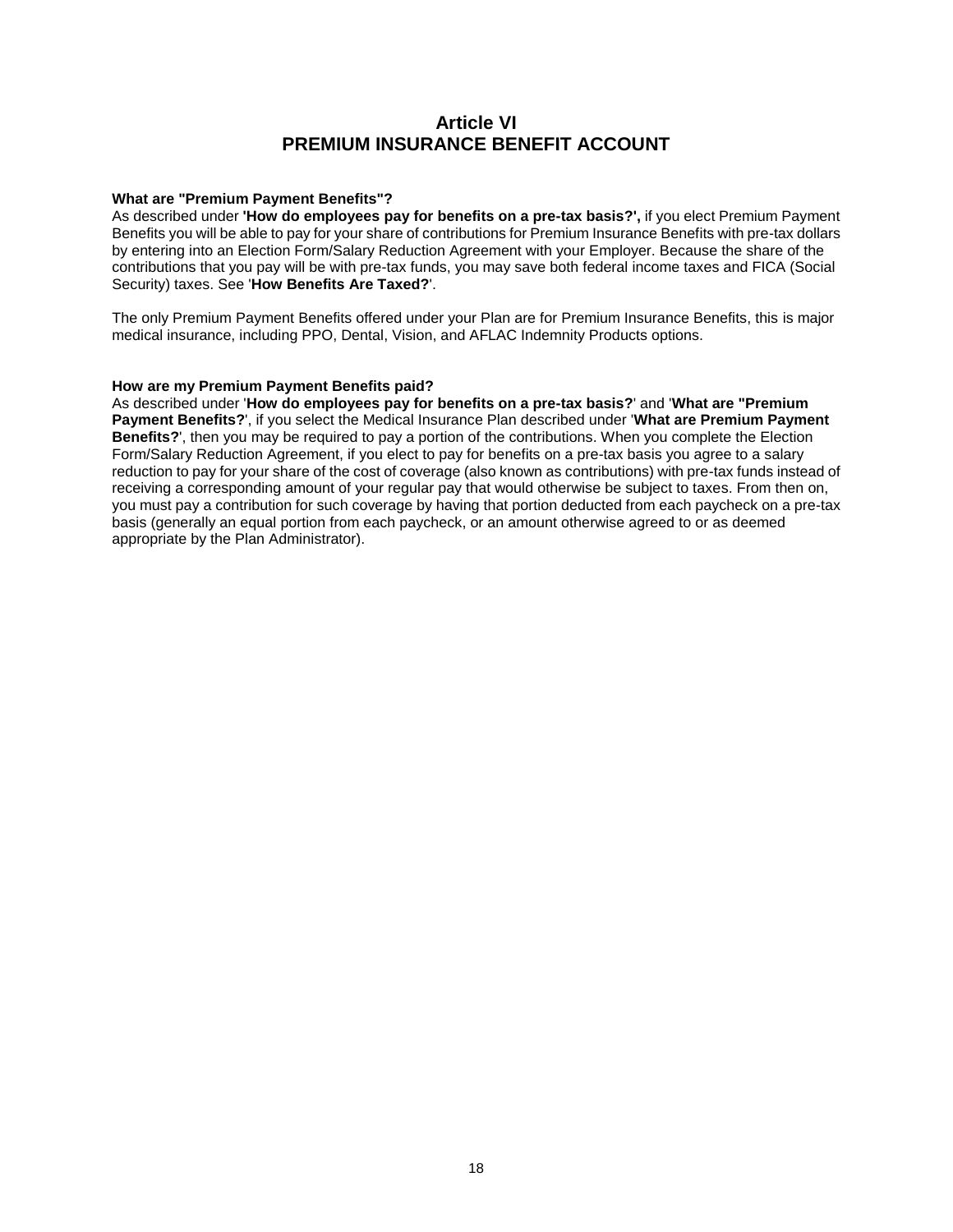## **Article VII HEALTH FSA ACCOUNT**

#### **What are "Health FSA Benefits"?**

As described under '**What benefits may be elected under the Cafeteria Plan?**', a Health FSA permits Eligible Employees to pay for coverage with pre-tax dollars that will reimburse them for Medical Care Expenses not reimbursed elsewhere (for example, you cannot be reimbursed for the same expense from the Medical Insurance Plan).

As described under '**How do employees pay for benefits on a pre-tax basis?**', if you elect Health FSA Benefits, then you will be able to provide a source of pre-tax funds to reimburse yourself for your eligible Medical Care Expenses by entering into an Election Form/Salary Reduction Agreement with your Employer. Because the share of the contributions that you pay will be with pre-tax funds, you may save both federal income taxes and FICA (Social Security) taxes. See '**What tax savings are possible under the Cafeteria Plan?**' for an example dealing with pre-tax payment of Premium Insurance contributions. Health FSA Benefits are intended to pay benefits solely for Medical Care Expenses not reimbursed elsewhere. Accordingly, the Health FSA shall not be considered to be a group health plan for coordination of benefits purposes, and Health FSA Benefits shall not be taken into account when determining benefits payable under any other plan.

After you satisfy the eligibility requirements described above, you may participate in the Health FSA on the same day as the Employer's group medical plan by signing an individual Election Form/Salary Reduction Agreement as described under '**How do I become a Participant and when is my Entry Date?**'

#### **What is my "Health FSA Account"?**

If you elect Health FSA Benefits, then an account called a "Health FSA Account" will be set up in your name to keep a record of the reimbursements that you are entitled to, as well as the contributions that you have paid for such benefits during the Plan Year. Your Health FSA Account is merely a recordkeeping account; it is not funded (all reimbursements are paid from the general assets of the Employer), and it does not bear interest.

A Health FSA election may be for:

General-Purpose Health FSA Coverage.

#### **How are my Health FSA Benefits paid for under the Cafeteria Plan?**

When you complete the Election Form/Salary Reduction Agreement, you specify the amount of Health FSA Benefits that you wish to pay for with your salary reduction. From then on, you must pay a contribution for such coverage by having that portion deducted from each paycheck on a pre-tax basis (generally an equal portion from each paycheck or an amount otherwise agreed to or as deemed appropriate by the Plan Administrator). For example, suppose that you have elected to be reimbursed up to \$1,000 per year for Medical Care Expenses and that you have chosen no other benefits under the Cafeteria Plan. If you pay all of your contributions, then your Health FSA Account would be credited with a total of \$1,000 during the Plan Year. If you are paid bi-weekly, then your Health FSA Account would reflect that you have paid \$38.46 (\$1,000 divided by 26) each pay period in contributions for the Health FSA Benefits that you have elected. The Employer makes no contribution to your Health FSA Account.

#### **What are the maximum and minimum Health FSA Benefits that I may elect?**

You may choose any amount of Medical Care Expenses reimbursement that you desire under the Health FSA, subject to the minimum reimbursement amount of \$120, the maximum salary reduction contributions of \$2,650 under the General-Purpose Health FSA per Plan Year. The maximum limit may increase from year-to-year pursuant to Section 125(i)(2) of the Internal Revenue Code.

You will be required to pay the annual Health FSA contribution equal to the coverage level that you have chosen.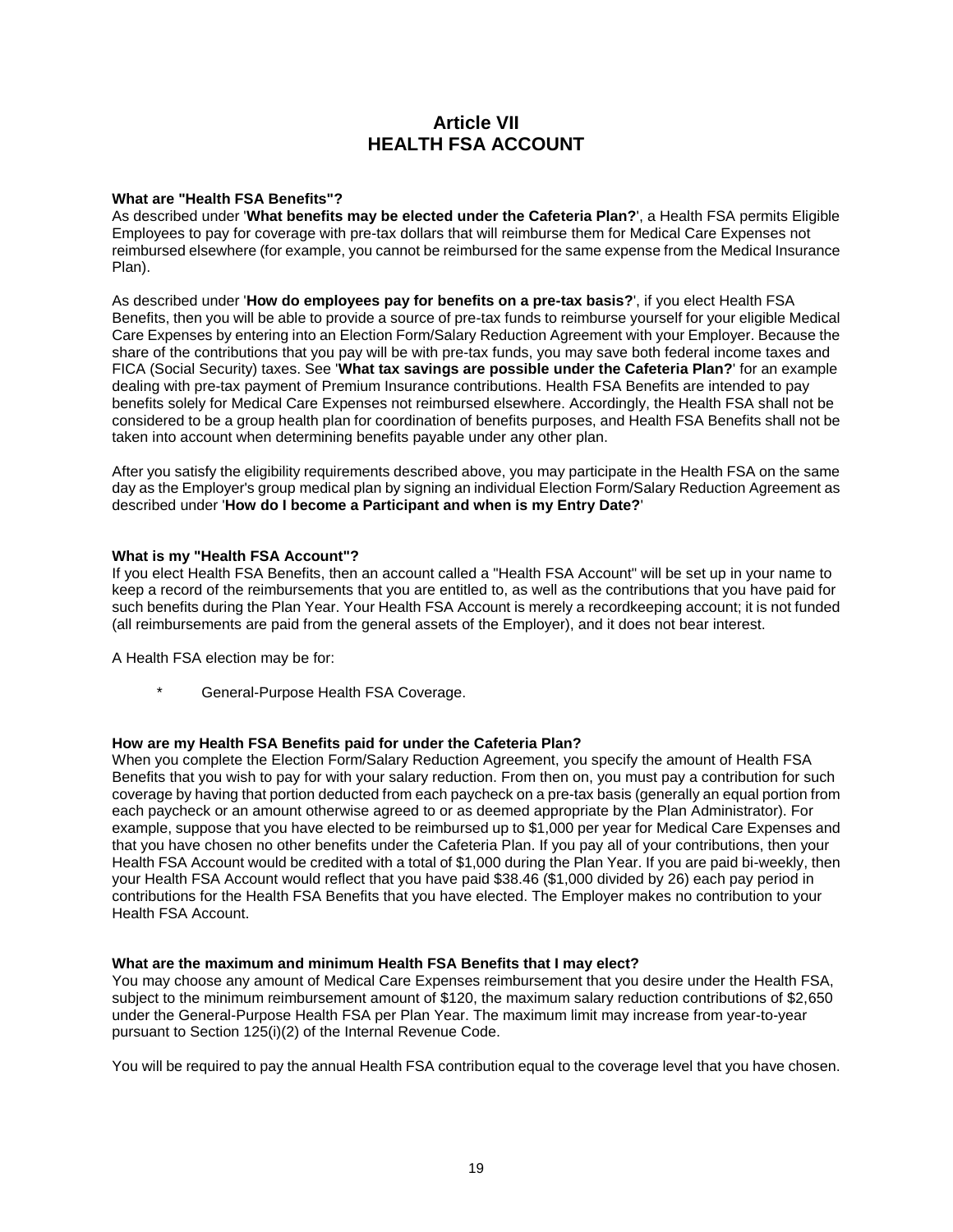#### **What are Health FSA carryovers?**

You may carry over up to \$500 of unused amounts remaining in your Health FSA at the end of a Plan Year to be used for Medical Care Expenses incurred during the next Plan Year, beginning with any unused amounts remaining at the end of the current Plan Year, if you re-enroll in the following Plan Year and make a new election. No more than \$500 of your unused Health FSA amount for a Plan Year may be carried over for use in the next Plan Year.

**Example:** At the end of the 2016 Plan Year, your unused health FSA amount is \$800. If you have re-enrolled in the following Plan Year, you may carry over up to \$500 to reimburse 2017 Plan Year expenses. However, the entire \$800 is also available to reimburse 2016 Plan Year expenses during the 2016 run-out period (see **'What must I do to be reimbursed for Medical Care Expenses from the Health FSA?'**) Assume that, during the run-out period for 2016, you submit and are reimbursed for 2016 expenses of \$350. This leaves you with a carryover of \$450 (\$800 - \$350), which can be used for 2017 expenses. On the other hand, if you do not submit 2016 expenses during the run-out period, you will be able to carry over the maximum permitted amount of \$500. The remaining amount will be forfeited. (See **'Is there any risk of losing or forfeiting the amounts that I elect for Health FSA Benefits?'**)

Carryovers may not be cashed out or converted to any other taxable or nontaxable benefit, and they will not count toward the maximum dollar limit on annual salary reductions under the Health FSA.

**Example:** Assume that for 2017, you elect the maximum Health FSA Benefit amount permitted under the Plan. Your election will not affect your carryover, and you can also carry over the maximum permitted amount of \$500 from 2016 to 2017.

#### **What amounts will be available for Health FSA reimbursement at any particular time during the Plan Year?**

The full amount of Health FSA coverage that you have elected (reduced by prior reimbursements made during the same Plan Year) will be available to reimburse you for qualifying Medical Care Expenses incurred during the Plan Year, regardless of the amount that you have contributed when you submitted the claim (so long as you have continued to pay the contributions). For example, suppose that you elected \$1,000 of coverage and contributed to your Health FSA Account (as described under '**How are my Health FSA Benefits paid for under the Cafeteria Plan?**') during January and February-that means that by February 24 you would have contributed \$153.84 (\$38.46 times four pay periods). You haven't made any prior claims for reimbursement during the calendar year, but on February 26 you incur a Medical Care Expense in the amount of \$300. You submit that claim for reimbursement on February 27. So long as the claim meets all applicable requirements, the \$300 would be available to you for that expense, even though you have only contributed \$153.84 to your Health FSA Account at that point. In future years, the amount of Health FSA coverage that is available to you will be increased by the amount of your carryovers, if any.

*Example:* Suppose that for 2016, you elected \$1,000 of coverage and contributed to your Health FSA Account during January and February—that means that by February 24 you would have contributed \$153.84 (\$38.46 multiplied by 4 pay periods). On February 26 you incur a Medical Care Expense in the amount of \$300. You submit that claim for reimbursement on February 27. So long as the claim meets all applicable requirements, the \$300 would be available to you for that expense, even though you have only contributed \$153.84 to your Health FSA Account at that point.

Note that only reasonable quantities of prescribed over-the-counter (OTC) drugs will be reimbursed from your Health FSA account in a single calendar month, even if the drugs otherwise meet the requirements for reimbursement, including that they are for medical care under Code §213(d) and have been prescribed. Stockpiling is not permitted.

#### **What are "Medical Care Expenses" that may be reimbursed from the Health FSA?**

Your Health FSA election may be for:

General-Purpose Health FSA Coverage.

The eligible "Medical Care Expenses" vary according to the type of Health FSA coverage option that is elected,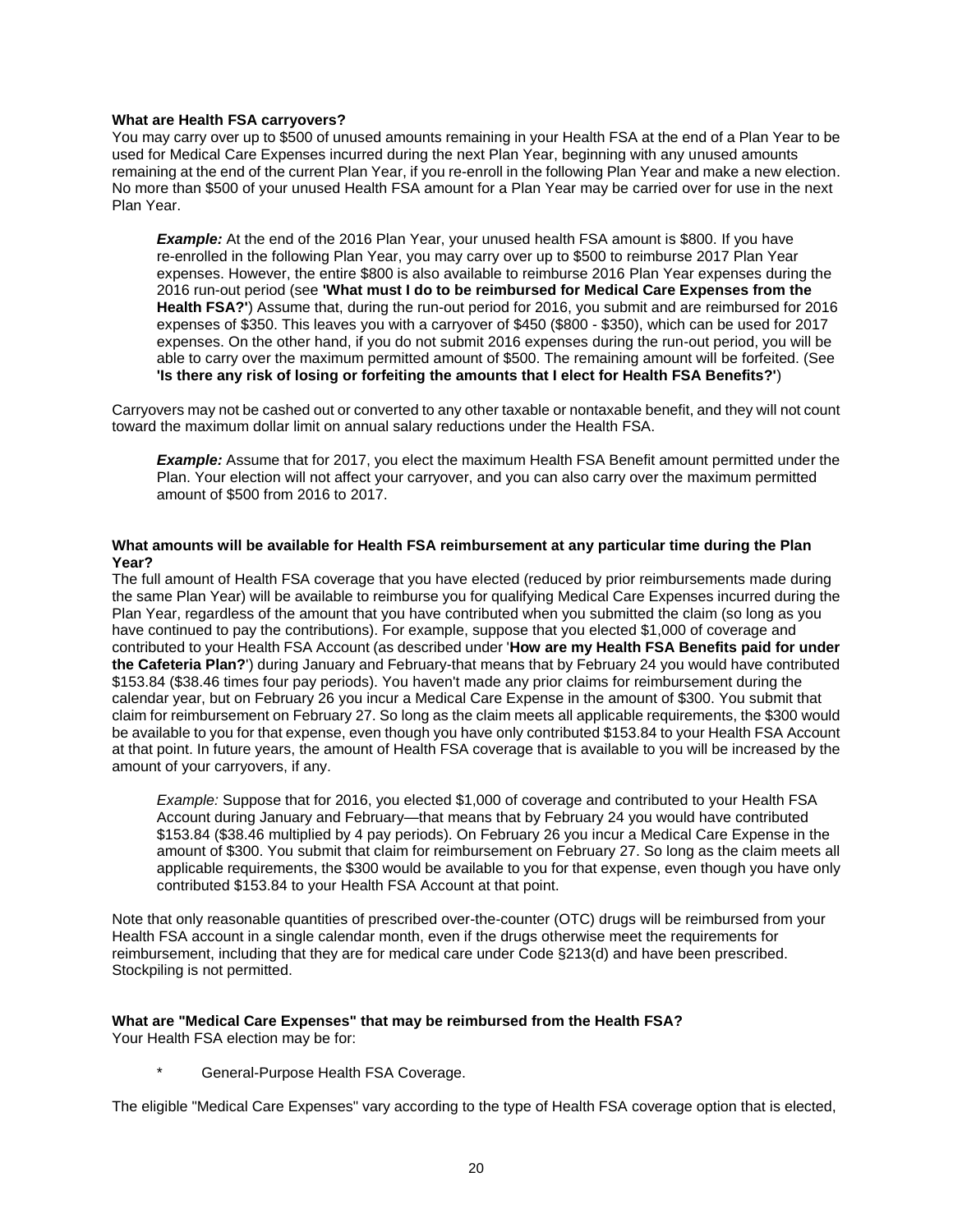as described below.

\* *General-Purpose Health FSA Coverage Option.*

For purposes of the General-Purpose Health FSA Coverage Option, "Medical Care Expense" means expenses incurred by you, your Spouse, or your Dependents for "medical care" as defined in Code § 213(d), and shall include amounts paid for medicines or drugs only if (1) the medicine or drug requires a prescription, (2) is available without a prescription (an over-the-counter medicine or drug) and the individual obtains a prescription, or (3) is insulin, as described in Code section 106(f). Additionally, the following list specifies certain expenses that are not reimbursable, even if they meet the definition of "medical care" under Code § 213(d) and may otherwise be reimbursable under regulations governing Health FSAs. Note that many expenses that are not on the list of exclusions below will still not be reimbursable if such expenses do not meet the definition of "medical care" under Code § 213(d) and other requirements for reimbursement under the Health FSA.

#### EXCLUSIONS:

- health insurance premiums for any other plan (including premiums for a plan sponsored by the Employer, such as the Medical Insurance Plan);
- long-term care services;
- cosmetic surgery or other similar procedures, unless the surgery or procedure is necessary to ameliorate a deformity arising from or directly related to a congenital abnormality, a personal injury resulting from an accident or trauma, or a disfiguring disease. "Cosmetic surgery" means any procedure that is directed at improving the patient's appearance and that does not meaningfully promote the proper function of the body or prevent or treat illness or disease;
- the salary expenses of a nurse to care for a healthy newborn at home;
- funeral and burial expenses;
- household and domestic help (even if recommended by a qualified physician due to an Employee's or Dependent's inability to perform physical housework);
- custodial care;
- costs for sending a problem child to a special school for benefits that the child may receive from the course of study and disciplinary methods;
- social activities, such as dance lessons (even if recommended by a physician for general health improvement);
- bottled water;
- cosmetics, toiletries, toothpaste, etc.;
- uniforms or special clothing, such as maternity clothing;
- automobile insurance premiums;
- marijuana and other controlled substances that are in violation of federal law, even if prescribed by a physician;
- any item that doesn't constitute "medical care" under Code § 213(d); and
- any item that isn't reimbursable under applicable regulations.

Ask the Plan Administrator if you need further information regarding which expenses are reimbursable under your plan.

*Note:* For purposes of the new income exclusions under Code sections 105(b) and 106, the term "child" includes adult children under the age of 27 that is the employee's son, daughter, stepson, stepdaughter, legally adopted individual (or an individual placed with the employee for adoption), and eligible foster child. Under Notice 2010-38, such a child does not have to satisfy the age limits, residency, support and other tests described in Section 152 of the Code in order to be considered an employee's child for purposes of these new income exclusions.

#### **When must the Medical Care Expenses be incurred for the Health FSA?**

For Medical Care Expenses to be reimbursed to you from your Health FSA Account for the Plan Year, they must have been incurred during that Plan Year. The Plan Year for the Health FSA is the same as the Plan Year for the Cafeteria Plan, a 12-month period beginning on July 1st and ending on June 30th.

A Medical Care Expense is incurred when the service that causes the expense is provided, not when the expense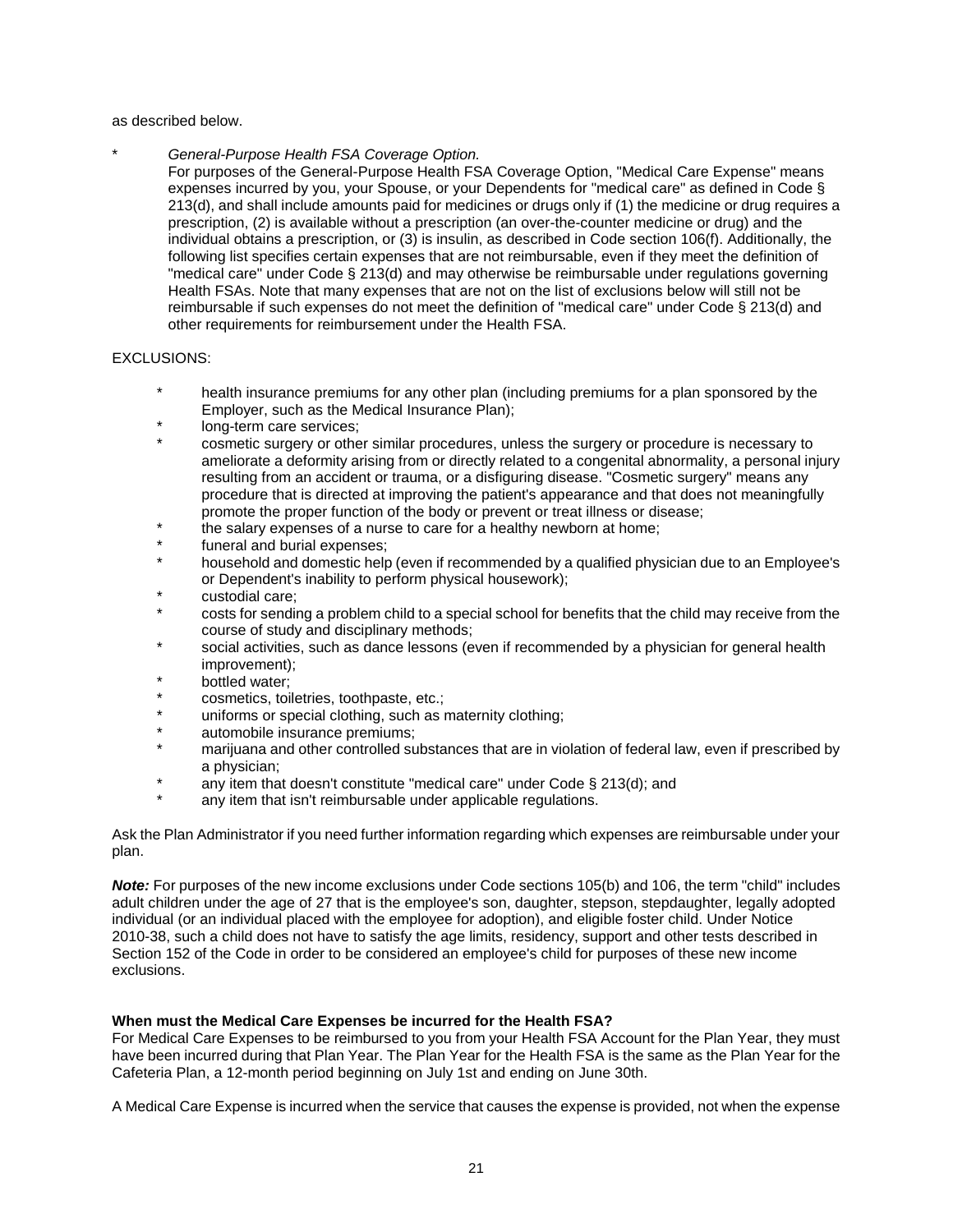was paid. If you have paid for the expense but the services have not yet been rendered, then the expense has not been incurred. For example, if you prepay on the first day of the month for medical care that will be given during the rest of the month, the expense is not incurred until the end of that month (and cannot be reimbursed until after the end of that month). You may not be reimbursed for any expenses arising before the Health FSA or the Cafeteria Plan became effective, before your Election Form/Salary Reduction Agreement became effective, for any expense incurred after the close of the Plan Year, or after a separation from service (except for Continuation Coverage, as described under '**What is "Continuation Coverage" and how does it work?**').

#### **Can I Continue Health FSA Coverage After Terminating Employment or Incurring a COBRA Event?**

The only way a Participant and his or her Spouse and Dependents, as applicable, may continue the same coverage that he or she had under the Health FSA Benefit before the qualifying event, is to elect COBRA either on a self-pay basis or, if applicable, or to continue with salary reductions.

Please note that this only applies if you have a positive Health FSA Account balance at the end of the applicable Period of Coverage (taking into account all claims submitted before the date of the qualifying event).

Such individuals will be notified if they are eligible for COBRA continuation coverage. If COBRA is elected, it will be available only for the remainder of the applicable Period of Coverage. COBRA coverage generally ends for the Health FSA Benefit at the end of the Plan Year and cannot be continued for the next Plan Year. Such continuation coverage shall be subject to all conditions and limitations under COBRA. Please refer to your COBRA Notice for further explanation regarding your specific situation.

Contributions for COBRA continuation for Health FSA Benefits may be paid on a pre-tax basis for current Employees receiving taxable compensation, but may not be prepaid from contributions in one Plan Year to provide coverage that extends into a subsequent Plan Year. Generally for Employees who have incurred a COBRA qualifying event as a result of no longer being actively employed, payments must be made on an after-tax basis.

#### **What must I do to be reimbursed for Medical Care Expenses from the Health FSA?**

When you incur an expense that is eligible for payment, you must submit a claim to the Plan Administrator on a Health FSA Reimbursement Request Form that will be supplied to you. You must include written statements and/or bills from independent third parties stating that the Medical Care Expenses have been incurred and stating the amount of such Medical Care Expenses, along with the Health FSA Reimbursement Request Form. Generally, this requires including an Explanation of Benefits (EOB) Form from the insurance provider (or a bill from a doctor's office) indicating the amounts that you are obligated to pay. Further details about what must be provided are contained in the Health FSA Reimbursement Request Form. You will be reimbursed for your eligible Medical Care Expenses within 30 days after the date you submitted the Health FSA Reimbursement Request Form (subject to a 15 day extension for matters beyond the Plan Administrator's control-see '**What happens if my claim for benefits is denied?**'). Claims will be paid in the order in which they are approved. Remember, though, that you can't be reimbursed for any total expenses above the annual reimbursement amount that you have elected.

You will have until the 90th day after the end of the Plan Year in which to submit a claim for reimbursement for Medical Care Expenses incurred during the previous Plan Year. If you have ceased to be eligible as a Participant, you will have until 90 days after the end of the Plan Year in which to submit claims for reimbursement for Medical Care Expenses incurred prior to the date on which you ceased to be eligible.

Medical Care Expenses incurred during a Plan Year will be reimbursed first from your unused amounts credited for that Plan Year and then from amounts carried over from the preceding Plan Year. Carryovers that are used to reimburse a current Plan Year expense will reduce the amount available to pay your preceding Plan Year expenses, cannot exceed \$500, and will count against the \$500 maximum carryover amount. Once paid, a claim will not be reprocessed or otherwise recharacterized so as to change the Plan Year from which funds are taken to pay it.

*Example:* At the end of the 2016 Plan Year, your unused health FSA amount is \$800. You elect Health FSA salary reductions of \$2,400 for 2017. In January 2017, you submit 2017 Medical Care Expenses of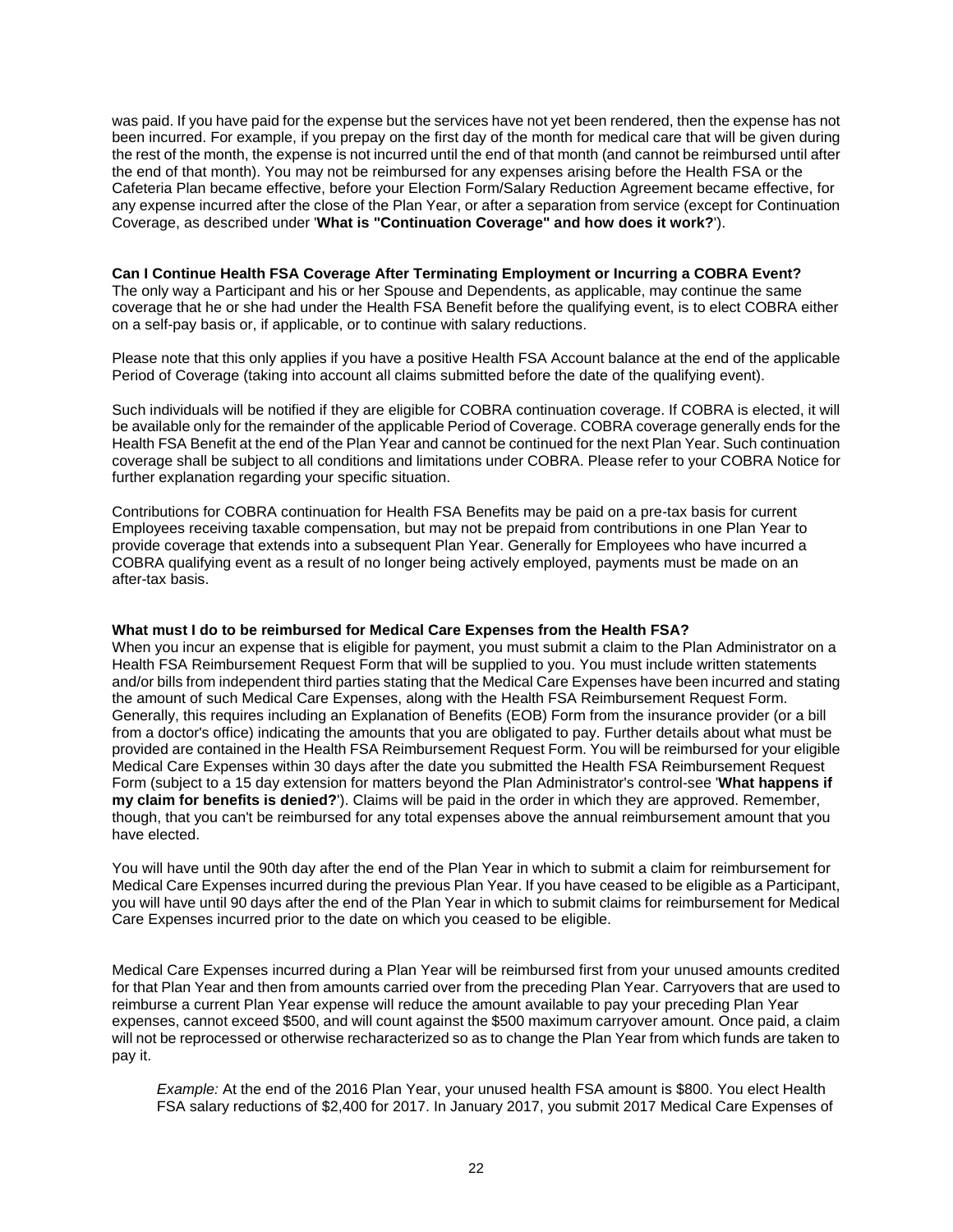\$2,700. The entire \$2,700 will be reimbursed with the \$2,400 you elected for 2017 and \$300 of the \$800 remaining from 2016. You will then have \$500 remaining to reimburse any 2016 Medical Care Expenses submitted during the 90-day run-out period (January 1, 2017–April 30, 2017), and you may carry over up to \$200 (\$500 maximum less the \$300 already reimbursed). Thus, if you submit 2016 run-out expenses of \$750 in February of 2017, only \$500 of these expenses can be reimbursed, and you will have no amounts remaining to reimburse 2017 expenses.

To have your claims processed as soon as possible, please read '**What happens if my claim for benefits is denied?**'. Note that it is not necessary for you to have actually paid the amount due for a Medical Care Expense, only for you to have incurred the expense (as defined under '**When must the Medical Care Expenses be incurred for the Health FSA?**') and that it is not being paid for or reimbursed from any other source.

If the Employer implements an electronic payment card program (debit card, credit card, or similar method) to pay expenses from the Health FSA, some expenses may be validated at the time the expense is incurred (like co-pays for medical care). For other expenses, the card payment is only conditional and you will still have to submit supporting documents.

#### **Is there any risk of losing or forfeiting the amounts that I elect for Health FSA Benefits?**

Yes. If the Medical Care Expenses that you incur during the Plan Year are less than the annual amount that you elected for Health FSA Benefits (increased by any carryovers from the previous Plan Year, if applicable), you will forfeit any amounts that are not eligible for carryover to the following Plan Year (as defined under **'What are Health FSA carryovers?'**). This is called the use-or-lose rule under applicable tax laws. The difference between what you elected (increased by any carryovers from the previous Plan Year, if applicable) and the Medical Care Expenses that were reimbursed will be forfeited at the end of the time limits (as defined under **'What are the time limits that affect forfeiture of my Health FSA Benefits (and what happens to amounts that are forfeited)?'** to the extent not carried over (as described under **'What are Health FSA carryovers?)'**.

Unused amounts relating to a health FSA may not be cashed out or converted to any other taxable or nontaxable benefit.

#### **USERRA**

Uniformed Services Employment and Reemployment Rights Act (USERRA)

If you are going into or returning from military service, you may have special rights to health care coverage under your Health FSA under the Uniformed Services Employment and Reemployment Rights Act of 1994. These rights can include extended health care coverage. If you may be affected by this law, ask your Administrator for further details.

#### **Qualified Reservist Distribution**

Under the Health FSA Component, a Participant may receive a distribution of all or a portion of the balance in their account if the distribution qualifies as a "Qualified Reservist Distribution".

In order for a distribution to be a "qualified reservist distribution", a number of requirements must be satisfied. First, a "qualified reservist distribution" can be made only to a member of a "reserve component" (as defined in section 101 of title 37 of the United States Code), which means a member of the Army National Guard; U.S. Army, Navy, Marine Corps, Air Force, or Coast Guard Reserve; Air National Guard of the United States; or the Reserve Corps of the Public Health Service. Second, the distributions can be made only to a reservist that, by reason of being a member of a "reserve component", has been ordered or called into active duty (i) in excess of 179 days or more or (ii) for an indefinite period. Third, the amount of the distribution must be for "all or a portion of the balance in the employee's account". Fourth, the distribution must be made within a certain timeframe. The period for making a qualified reservist distribution must be made on or before the last day of the coverage period that includes the date of the reservist's call to active duty and ends on the last day that reimbursements could otherwise be made for the plan year that includes the first day of the distribution period.

A Qualified Reservist will be allowed to cash out the unused benefits and not forfeit them under the "use it or lose it" rule that applies to health FSAs. Specifically, the HEART Act allows for a taxable, penalty-free "qualified reservist distributions" from a health FSA without subjecting other amounts in the cafeteria plan or health FSA to immediate taxation.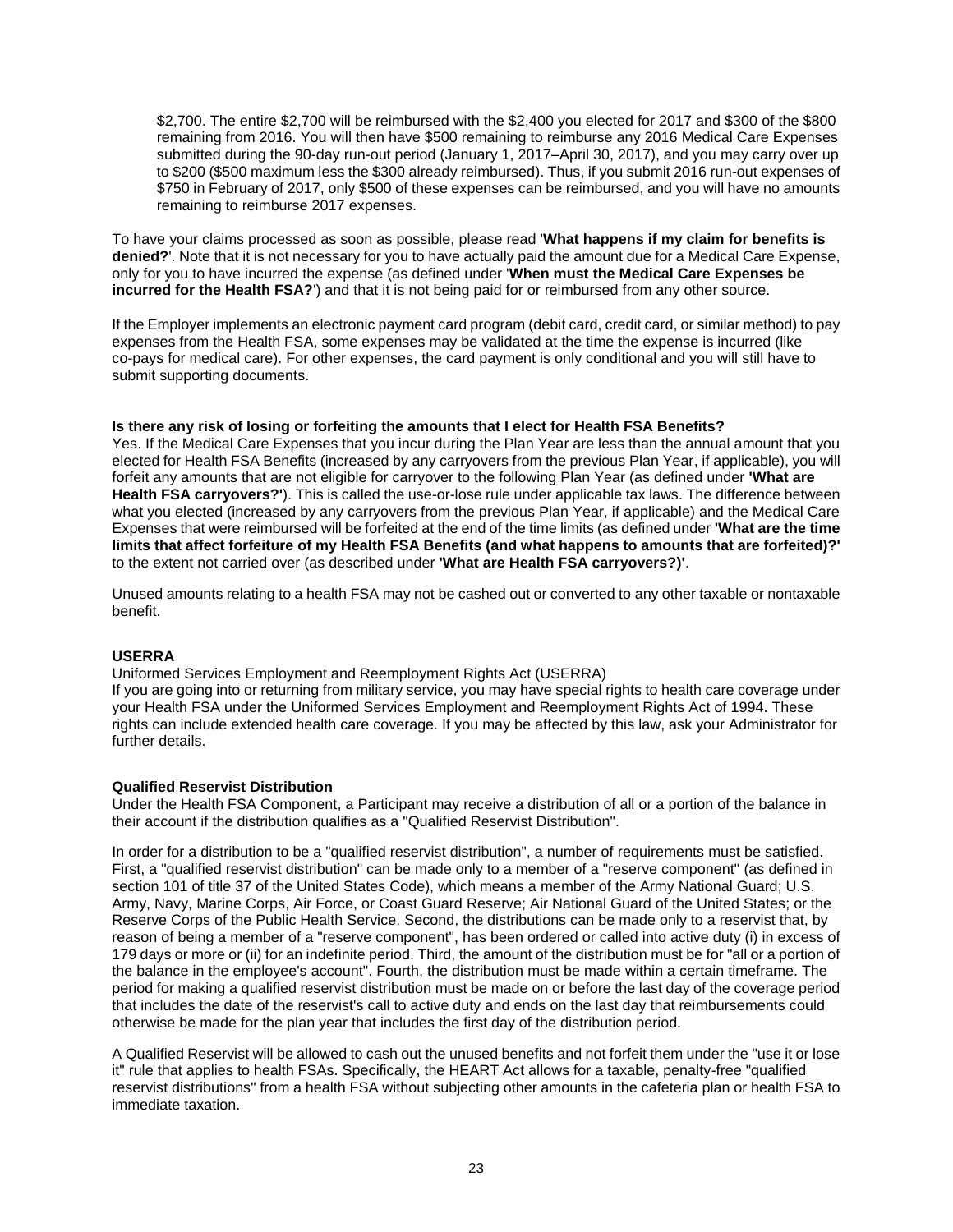#### **What are the time limits that affect forfeiture of my Health FSA Benefits (and what happens to amounts that are forfeited)?**

You will forfeit any amounts in excess of \$500 in your Health FSA Account that are not applied to pay expenses submitted by the 90th day following the end of the Plan Year for which the election was effective.

Forfeited amounts will be used as follows: first, to offset any losses experienced by the Employer as a result of making reimbursements in excess of contributions paid by all Participants; second, to reduce the cost of administering the Health FSA during the Plan Year and subsequent Plan Year; and third, to provide increased benefits or compensation to Participants in subsequent years in any weighted or uniform fashion that the Plan Administrator deems appropriate, consistent with applicable regulations. Also, any Health FSA Account benefit payments that are unclaimed (for example, uncashed benefit checks) by the close of the Plan Year following the Plan Year in which the Medical Care Expense was incurred shall be forfeited and applied as described above.

**Will I be taxed on the Health FSA Benefits that I receive?** Generally, you will not be taxed on your Health FSA Benefits, up to the limits set forth under '**What are the maximum and minimum Health FSA Benefits that I may elect?**'. However, the Employer cannot guarantee that specific tax consequences will flow from your participation in the Plan. The tax benefits that you receive depend on the validity of the claims that you submit. For example, to qualify for tax-free treatment, your Medical Care Expenses must meet the definition of "medical care" as defined in the Code. If you are reimbursed for a claim that is later determined to not be for Medical Care Expenses, then you will be required to repay the amount.

Ask the Plan Administrator if you need further information about which expenses are and are not likely to be reimbursable.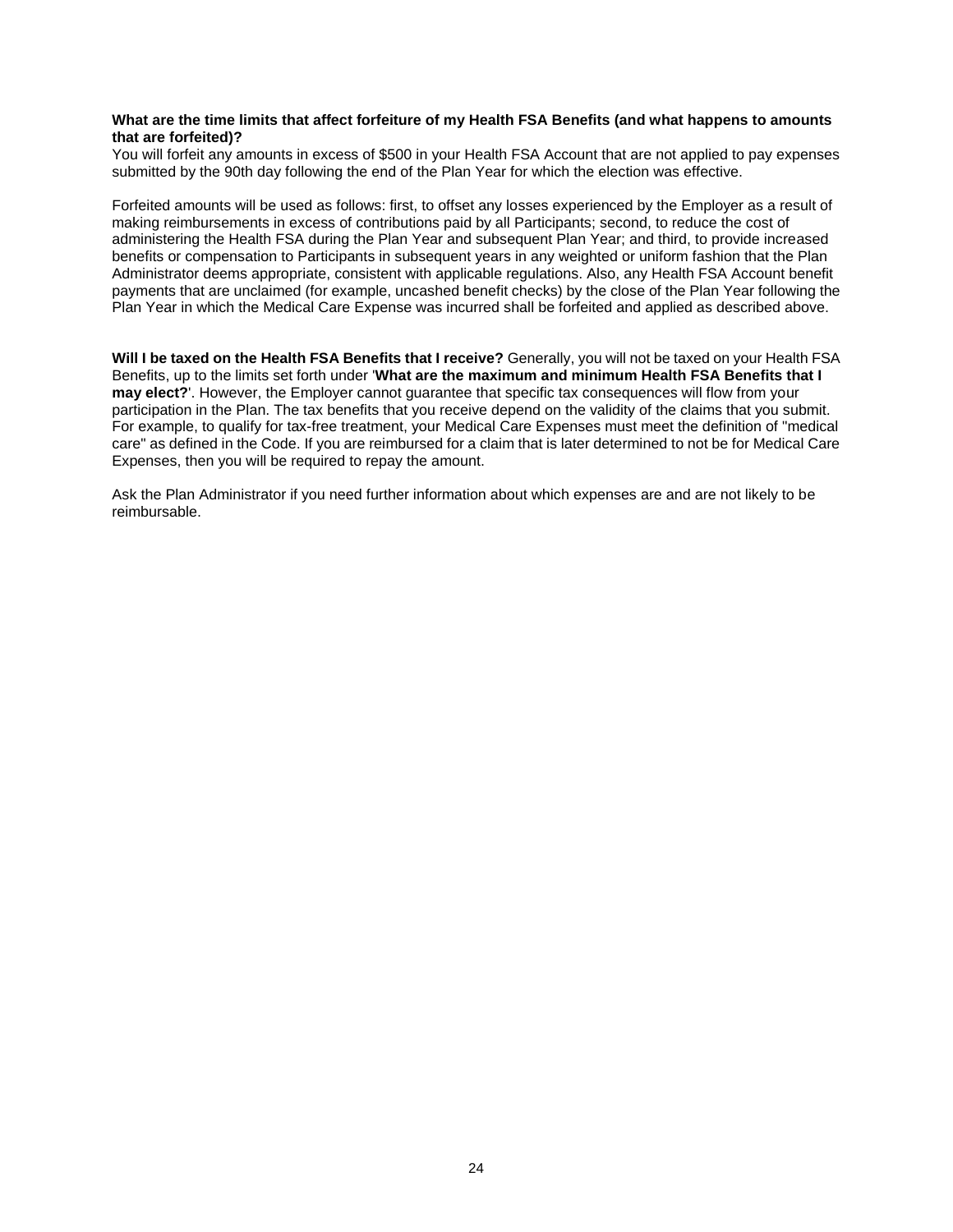## **Article VIII DEPENDENT CARE REIMBURSEMENT ACCOUNT**

#### **What are "DCAP Benefits"?**

As described under '**What benefits may be elected under the Cafeteria Plan?**', a DCAP permits eligible Employees to pay for coverage with pre-tax dollars that will reimburse them for Dependent Care Expenses not reimbursed elsewhere (for example, you cannot be reimbursed for the same expense from your Spouse's DCAP). As described under '**How do employees pay for Benefits on a pre-tax basis?**', if you elect DCAP Benefits, then you will be able to provide a source of pre-tax funds to reimburse yourself for your eligible Dependent Care Expenses by entering into an Election Form/Salary Reduction Agreement with your Employer. Because the share of the contributions that you pay will be with pre-tax funds, you may save both federal income taxes and FICA (Social Security) taxes. See '**What tax savings are possible under the Cafeteria Plan?**' for an example dealing with pre-tax payment of Premium Insurance contributions.

After you satisfy the eligibility requirements described above, you may participate in the DCAP on the same day as the Employer's group medical plan by signing an individual Election Form/Salary Reduction Agreement as described under '**How do I become a Participant and when is my Entry Date?**'

### **What is my "DCAP Account"?**

If you elect DCAP Benefits, an account called a "DCAP Account" will be set up in your name to keep a record of the reimbursements that you are entitled to, as well as the contributions that you have paid for such benefits during the Plan Year. Your DCAP Account is merely a recordkeeping account; it is not funded (all reimbursements are paid from the general assets of the Employer), and it does not bear interest.

#### **What are the maximum DCAP Benefits that I may elect under the Cafeteria Plan?**

You may choose any amount of Dependent Care Expenses reimbursement that you desire under the DCAP, subject to the maximum reimbursement amount described below. You must commit to a salary reduction to pay the annual DCAP contribution equal to the coverage level that you have chosen (e.g., if you elect \$3,000 in DCAP Benefits, you'll pay for the benefits with a \$3,000 salary reduction). The amount of Dependent Care Expense reimbursement that you choose cannot exceed \$5,000 for a calendar year or, if lower, the maximum amount that you have reason to believe will be excludable from your income under Code § 129 when your election is made. The \$5,000 maximum will apply to you if:

- you are married and file a joint federal income tax return;
- \* you are married and file a separate federal income tax return, and meet the following conditions: (1) you maintain as your home a household that constitutes (for more than half of the taxable year) the principal place of abode of a Qualifying Individual (i.e., the Dependent for whom you are eligible to receive reimbursements under the DCAP); (2) you furnish over half of the cost of maintaining such household during the taxable year; and (3) during the last six months of the taxable year, your
- Spouse is not a member of such household (i.e., your Spouse maintained a separate residence); or you are single or the head of the household for federal income tax purposes. If you are married and reside with your Spouse but you file a separate federal income tax return, then the maximum DCAP Benefit that you may exclude from your income under Code § 129 is \$2,500 for a calendar year. These maximums (\$5,000 or \$2,500 for a calendar year, as applicable) are just the largest amount that is possible; the maximum amount that you are able to exclude from your income may be less because of other limitations, as described under 'What are "Dependent Care Expenses" that may be reimbursed?' (for example, note that you cannot exclude more than the amount of your or your Spouse's earned income for the calendar year).

#### **How are my DCAP Benefits paid for under the Cafeteria Plan?**

When you complete the Election Form/Salary Reduction Agreement, you specify the amount of DCAP Benefits that you wish to pay with your salary reduction. From then on, you must pay a contribution for such coverage by having that portion deducted from each paycheck on a pre-tax basis (generally an equal portion from each paycheck or an amount otherwise agreed to or as deemed appropriate by the Plan Administrator). If you pay all of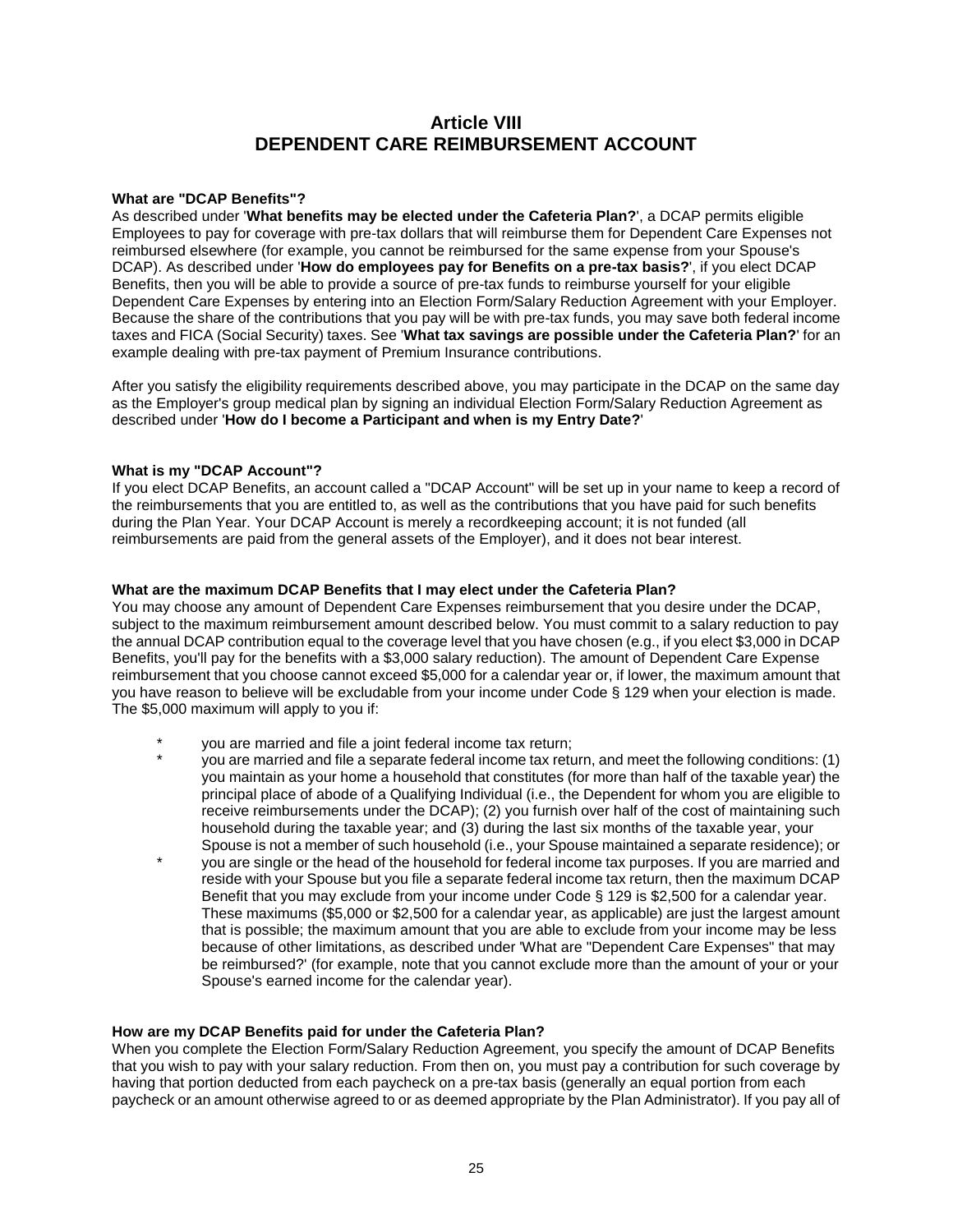your contributions, then your DCAP Account will be credited with the portion of your gross income that you have elected to give up through salary reduction. These portions will be credited as of each pay period.

For example, suppose that you have elected to be reimbursed for \$2,600 per year for Dependent Care Expenses and that you have chosen no other benefits under the Cafeteria Plan. Your DCAP Account would be credited with a total of \$2,600 by the end of the Plan Year. If you are paid bi-weekly, then your DCAP Account would reflect that you have paid \$100 (\$2,600 divided by 26) each pay period in contributions for the DCAP Benefits that you have elected. The Employer makes no contribution to your DCAP Account.

#### **What amounts will be available for DCAP reimbursement at any particular time during the Plan Year?**

The amount of coverage that is available for reimbursement of qualifying Dependent Care Expenses at any particular time during the Plan Year will be equal to the amount credited to your DCAP Account at the time your claim is paid, reduced by the amount of any prior reimbursements paid to you during the Plan Year.

Using the example under 'How are my DCAP Benefits paid for under the Cafeteria Plan?', suppose that you incur \$1,500 of Dependent Care Expenses by the end of March. At that time, your DCAP Account would only have been credited with \$700 (\$100 times seven pay periods), so only \$700 would be available for reimbursement at the end of March (assuming that you had not received any prior reimbursements).

#### **What are "Dependent Care Expenses" that may be reimbursed?**

"Dependent Care Expenses" means employment-related expenses incurred on behalf of a person who meets the requirements to be a "Qualifying Individual," as defined in the first bulleted item below. All of the following conditions must be met for such expenses to qualify as Dependent Care Expenses that are eligible for reimbursement:

- Each person for whom you incur the expenses must be a Qualifying Individual, that is, he or she must be:
	- a person under age 13 who is your "qualifying child" under the Code (in general, the person must: (1) have the same principal abode as you for more than half the year; (2) be your child or stepchild (by blood or adoption), foster child, sibling or stepsibling, or a descendant of one of them; and (3) not provide more than half of his or her own support for the year);
	- your Spouse who is physically or mentally incapable of caring for himself or herself and has the same principal place of abode as you for more than half of the year; or
	- a person who is physically or mentally incapable of caring for himself or herself, has the same principal place of abode as you for more than half of the year, and is your tax dependent under the Code (for this purpose, status as a tax dependent is determined without regard to the gross income limitation for a "qualifying relative" and certain other provisions of the Code's definition).

Under a special rule for children of divorced or separated parents, a child is a Qualifying Individual with respect to the custodial parent when the noncustodial parent is entitled to claim the dependency exemption for the child. See the Plan Administrator for more information on which individuals will qualify as your Qualifying Individuals.

- No reimbursement will be made to the extent that such reimbursement would exceed the balance in your DCAP Account.
- The expenses are incurred for services rendered after the date of your election to receive DCAP Benefits and during the Plan Year to which the election applies.
- The expenses are incurred in order to enable you (and your Spouse, if you are married) to be gainfully employed, which generally means working or looking for work. There is an exception: If your Spouse is not working or looking for work when the expenses are incurred, he or she must be a full-time student or be physically or mentally incapable of self-care.
- The expenses are incurred for the care of a Qualifying Individual or for household services attributable in part to the care of a Qualifying Individual.
- If the expenses are incurred for services outside of your household for the care of a Qualifying Individual other than a person under age 13 who is your qualifying child, then the Qualifying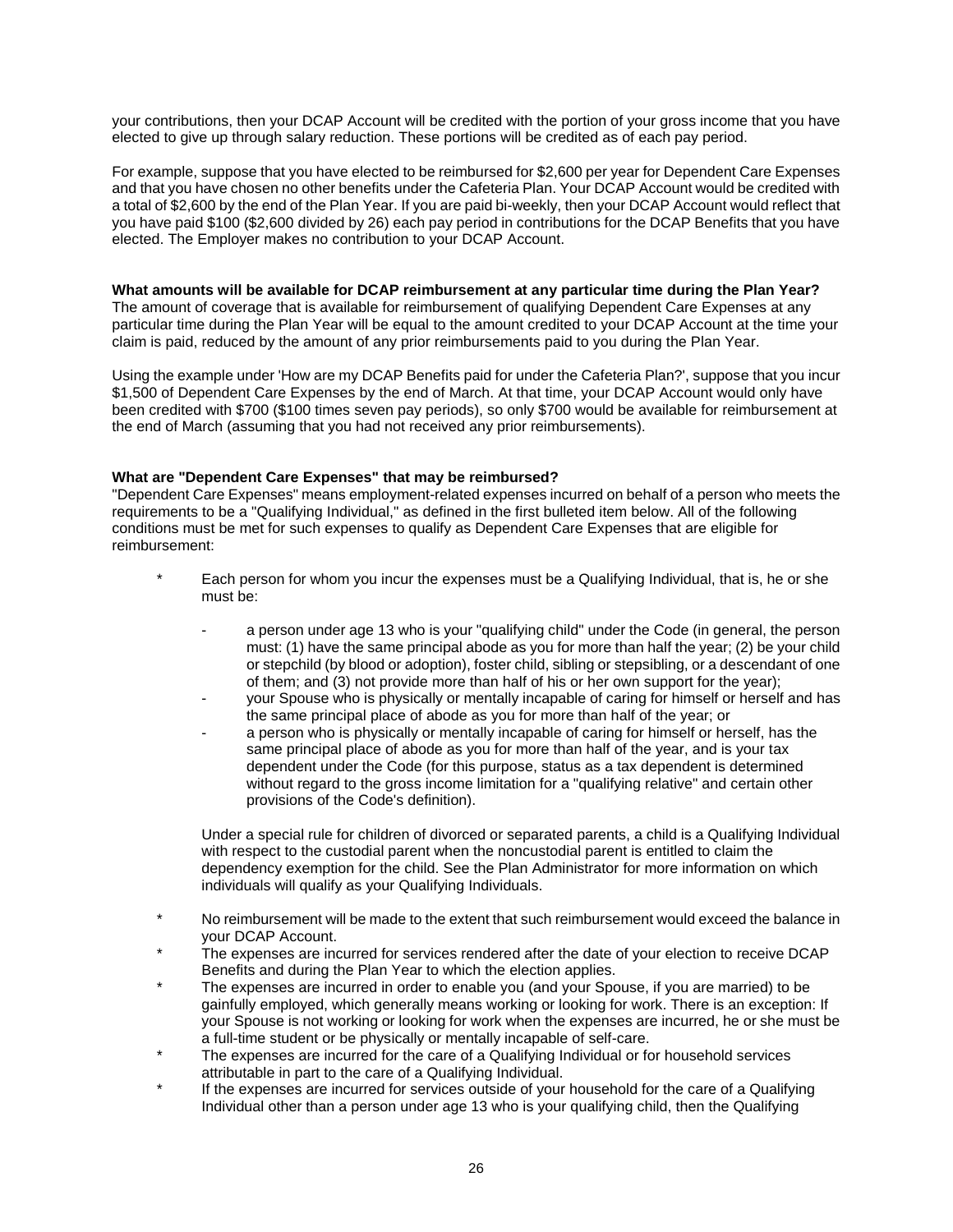Individual must regularly spend at least eight hours per day in your household.

- If the expenses are incurred for services provided by a dependent care center (that is, a facility that provides care for more than six individuals not residing at the facility), the center complies with all applicable state and local laws and regulations.
- The person who provided care was not your Spouse, a parent of your under-age-13 qualifying child, or a person for whom you (or your Spouse) are entitled to a personal exemption under Code §151(c) . If your child provided the care, then he or she must be age 19 or older at the end of the year in which the expenses are incurred.
- The expenses are not paid for services outside of your household at a camp where the Qualifying Individual stays overnight.

For more information about what items are—and are not—deductible Dependent Care Expenses, consult IRS Publication 503 ("Child and Dependent Care Expenses") under the heading "Tests to Claim the Credit." But use the Publication with caution, because it was meant only to help taxpayers figure out whether they can claim the household and dependent care services tax credit under Code §21 ("the Dependent Care Tax Credit," discussed further below), not what is reimbursable under a DCAP. In fact, some of the statements in the Publication aren't correct when determining whether that same expense is reimbursable under your DCAP. This is because there are several fundamental differences between what expenses qualify for the Dependent Care Tax Credit (under Code §21) and what expenses are reimbursable under a DCAP (under Code §129). Not all expenses that qualify for the Dependent Care Tax Credit are reimbursable under a DCAP. (For example, for an expense to qualify for the Dependent Care Tax Credit in a given year, it must have been paid during that year, but to be reimbursed from the DCAP, the expense must have been incurred during the Plan Year for which reimbursement is sought. (See F1B'When must the Dependent Care Expenses be incurred?').)

Ask the Plan Administrator if you need further information about which expenses are, and are not, likely to be reimbursable. You will also be asked to certify that you have no reason to believe that the requested reimbursement, when added to your other reimbursements to date for Dependent Care Expenses incurred during the same calendar year, will exceed the applicable statutory limit. Your statutory limit is the smallest of the following amounts:

- your earned income for the calendar year (after your salary reductions under the Cafeteria Plan);
- the earned income of your Spouse for the calendar year (your Spouse will be deemed to have earned income of \$250 (\$500 if you have two or more Qualifying Individuals) for each month in which your Spouse is (a) physically or mentally incapable of self-care; or (b) a full-time student); or
- either \$5,000 or \$2,500 for the calendar year, depending on your marital and tax filing status, as described further under **'What are the maximum and minimum DCAP Benefits that I may elect under the Cafeteria Plan?'.**

Any reimbursements that the Employer has reason to believe will exceed your statutory limit will be subject to FICA and income tax withholding. Note that if you are married and your Spouse also participates in a DCAP, the maximum amount that you and your Spouse together can exclude from income is \$5,000.

#### **When must the Dependent Care Expenses be incurred?**

For Dependent Care Expenses to be reimbursed to you from your DCAP Account for the Plan Year, the expenses must have been incurred during that Plan Year. The Plan Year for the DCAP is the same as the Plan Year for the Cafeteria Plan, a 12-month period beginning on July 1st and ending on June 30th.

#### **Can I Continue DCAP Coverage After Terminating Employment?**

When you cease to be a Participant under the DCAP Benefit, your salary reductions and election to participate will terminate also. However, the Participant will be able to receive reimbursements for Dependent Care Expenses incurred during the Period of Coverage following termination through the end of the Plan Year.

#### **What must I do to be reimbursed for my Dependent Care Expenses?**

When you incur an expense that is eligible for payment, you must submit a claim to the Plan Administrator on a DCAP Reimbursement Request Form that will be supplied to you. You must include written statements and/or bills from independent third parties stating that the Dependent Care Expenses have been incurred and stating the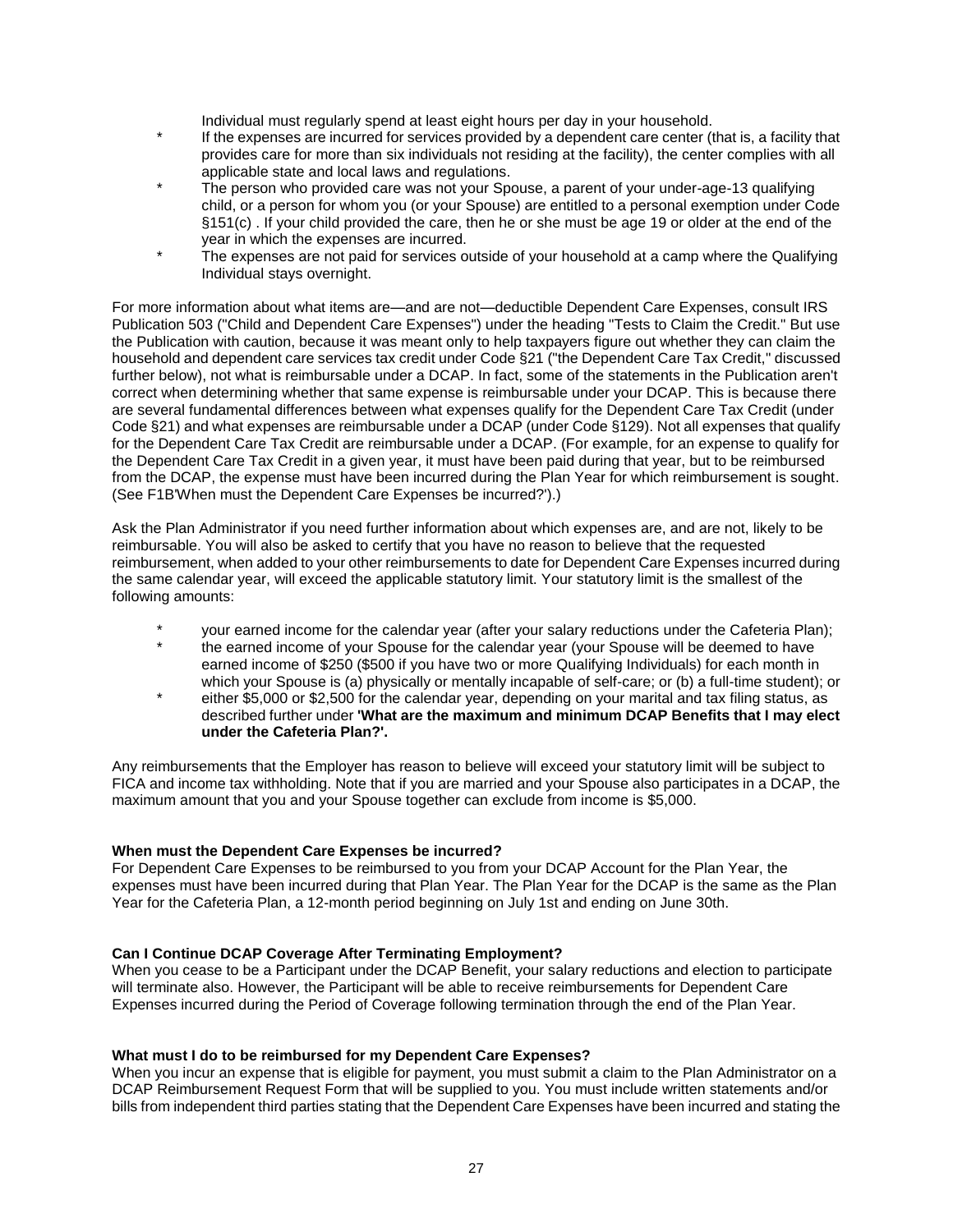amount of such Dependent Care Expenses, along with the DCAP Reimbursement Request Form. Further details about what must be provided are contained in the DCAP Reimbursement Request Form.

If there are enough credits to your DCAP Account, then you will be reimbursed for your eligible DCAP Expenses within 30 days after the date you submitted the DCAP Reimbursement Request Form (subject to a 15-day extension for matters beyond the Plan Administrator's control-see '**What happens if my claim for benefits is denied?**'). If a claim is for an amount larger than that remaining in your current DCAP Account balance, then the excess part of the claim will be carried over into the following months, to be paid out as your balance becomes adequate. Remember, though, that you can't be reimbursed for any total expenses above your available annual credits to your DCAP Account.

You will have until 90 days after the end of the Plan Year in which to submit a claim for reimbursement for Dependent Care Expenses incurred during the previous Plan Year. If you have ceased to be eligible as a Participant, you will have until 90 days after the end of the Plan Year in which to submit a claim for reimbursement for Dependent Care Expenses incurred prior to the date you ceased to be eligible; you can also be reimbursed for expenses incurred following your termination of participation—that is through the balance of the current Plan Year and your claim is submitted by the 90-day deadline. You will be notified in writing if any claim for benefits is denied. (See '**What happens if my claim for benefits is denied?**'.)

To have your claims processed as soon as possible, please read '**What happens if my claim for benefits is denied?**'. Note that it is not necessary for you to have actually paid the bill in an amount due for a Dependent Care Expense, only for you to have incurred the expense (as defined under '**When must the Dependent Care Expenses be incurred?**') and that it is not being paid for or reimbursed from any other source.

If the Employer implements an electronic payment card program (debit card, credit card, or similar method) to pay expenses from the Dependent Care Account, some expenses may be validated at the time the expense is incurred. For other expenses, the card payment is only conditional and you will still have to submit supporting documents.

#### **Is there any risk of losing or forfeiting the amounts that I elect for DCAP Benefits?**

Yes. If the Dependent Care Expenses that you incur during the Plan Year are less than the annual amount that you elected for DCAP Benefits, you will forfeit the rest of that amount in your DCAP Account-this is called the "use-it-or-lose-it" rule under applicable tax laws.

In other words, you cannot be reimbursed for (or receive any direct or indirect payment of) any amounts that were not incurred for Dependent Care Expenses during the Plan Year, even if amounts are still left in your DCAP Account. The difference between what you elected and what Dependent Care Expenses were reimbursed will be forfeited at the time periods described under '**What are the time limits that affect forfeiture of my DCAP Benefits?**'.

#### **What are the time limits that affect forfeiture of my DCAP Benefits?**

You will forfeit any amounts in your DCAP Account that are not applied to DCAP Benefits for any Plan Year by the 90th day following the end of the Plan Year for which the election was effective (except that if you have ceased to be eligible as a Participant, you will forfeit such amounts if they have not been applied within 90 days after the date you ceased to be eligible-see '**What must I do to be reimbursed for my Dependent Care Expenses?**'). Forfeited amounts will be used as follows: first, to offset any losses experienced by the Employer as a result of making reimbursements in excess of contributions paid by all Participants; second, to reduce the cost of administering the DCAP during the Plan Year and the subsequent Plan Year; and third, to provide increased benefits or compensation to Participants in subsequent years in any weighted or uniform fashion that the Plan Administrator deems appropriate, consistent with applicable regulations. Also, any DCAP Account benefit payments that are unclaimed (for example, uncashed benefit checks) by the close of the Plan Year following the Plan Year in which the Dependent Care Expense was incurred shall be forfeited and applied as described above.

#### **Will I be taxed on the DCAP Benefits I receive?**

Generally, you will not be taxed on your DCAP Benefits, up to the limits set forth under '**What are the maximum and minimum DCAP Benefits that I may elect under the Cafeteria Plan?**'. However, the Employer cannot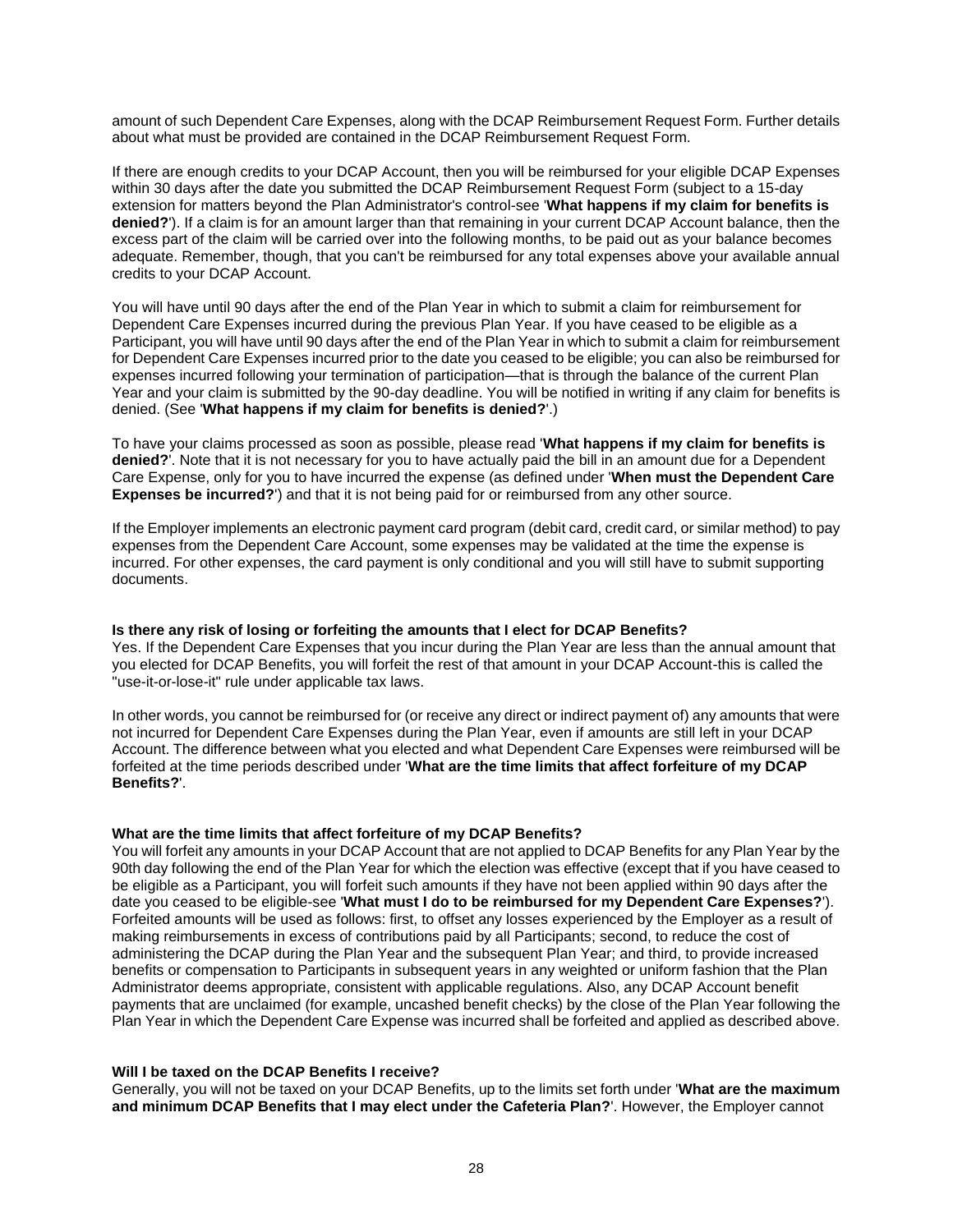guarantee that specific tax consequences will flow from your participation in the DCAP. The tax benefits that you receive depend on the validity of the claims that you submit. For example, to qualify for tax-free treatment, you will be required to file IRS Form 2441 ("Child and Dependent Care Expenses") with your annual tax return (Form 1040) or a similar form. You must list on Form 2441 the names and taxpayer identification numbers (TINs) of any entities that provided you with dependent care services during the calendar year for which you have claimed a tax-free reimbursement. If you are reimbursed for a claim that is later determined to not be for Dependent Care Expenses, then you will be required to repay the amount.

Ultimately, it is your responsibility to determine whether any reimbursement under the DCAP constitutes Dependent Care Expenses that qualify for the federal income tax exclusion. Ask the Plan Administrator if you need further information about which expenses are, and are not likely to be reimbursable, but remember that the Plan Administrator is not providing legal advice.

**If I elect DCAP Benefits, can I still claim the Dependent Care Tax Credit on my federal income tax return?**  You may not claim any other tax benefit for the amount of your pre-tax salary reductions under the DCAP, although your Dependent Care Expenses in excess of that amount may be eligible for the Dependent Care Tax Credit (see '**What is the Dependent Care Tax Credit?**'). For example, if you elect \$3,000 in coverage under the DCAP and are reimbursed \$3,000, but you had Dependent Care Expenses totaling \$5,000, then you could count the excess \$2,000 when calculating the Dependent Care Tax Credit if you have two or more Dependents.

#### **What is the Dependent Care Tax Credit?**

The Dependent Care Tax Credit is a credit against your federal income tax liability under the Code. It is a non-refundable tax credit, which means that any portion of it that exceeds your federal income tax liability will be of no value to you. The credit is calculated as a percentage of your annual Dependent Care Expenses. In determining what the tax credit would be, you may take into account \$3,000 of such expenses for one Dependent or \$6,000 for two or more Dependents. Depending on your adjusted gross income, the percentage could be as much as 35% of your qualifying expenses (to a maximum credit amount of \$1,050 for one Dependent or \$2,100 for two or more Dependents), to a minimum of 20% of such expenses (producing a maximum credit of \$600 for one Dependent or \$1,200 for two or more Dependents). The maximum 35% rate is reduced by 1% (but not below 20%) for each \$2,000 portion (or any fraction of \$2,000) by which your adjusted gross incomes exceeds \$15,000.

Example: Assume that you have one Dependent for whom you have incurred Dependent Care Expenses of \$3,600, and that your adjusted gross income is \$20,000. Since only one Dependent is involved, the credit will be calculated by applying the appropriate percentage to the first \$3,000 of the expenses. The percentage is 32%. Thus, your tax credit would be  $$3,000 \times 32\% = $960$ . If you had incurred the same expenses for two or more Dependents, your credit would have been  $$3,600 \times 32\% = $1,152$ , because the entire expense would have been taken into account, not just the first \$3,000.

For more information about how the Dependent Care Tax Credit works, see IRS Publication No. 503 ("Child and Dependent Care Expenses").

#### **Would it be better to include the DCAP Benefits in my income and claim the Dependent Care Tax Credit, instead of treating the reimbursements as tax free?**

For most individuals, participating in a DCAP will produce the greater federal tax savings, but there are some for whom the opposite is true. Because the preferable method for treating benefits payments depends on certain factors such as a person's tax filing status (e.g., married, single, head of household), number of Dependents, earned income, etc., each Participant will have to determine his or her tax position individually in order to make the decision. Use IRS Form 2441 ("Child and Dependent Care Expenses") to help you.

Ask the Plan Administrator if you need further information about the DCAP or the Dependent Care Tax Credit, but remember that the Plan Administrator is not providing legal advice. Your Employer may also be able to provide you with a worksheet or tax calculator to help you make the comparison, ask the Human Resources Manager if you would like to use one or both of these.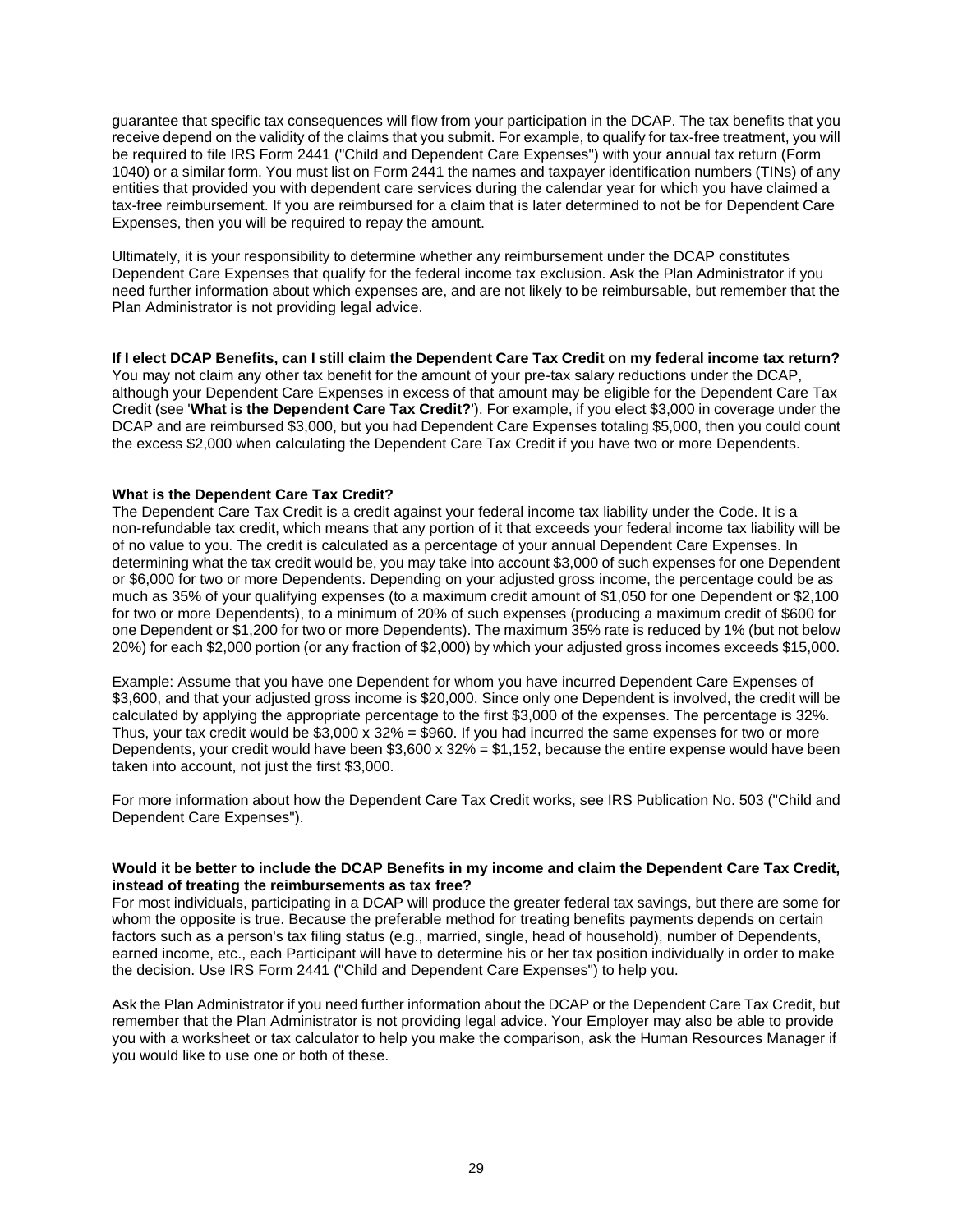## **Article IX CLAIMS PROCEDURE**

#### **What happens if my claim for benefits is denied?**

#### *Premium Insurance Benefits*

The applicable insurance company will decide your claim in accordance with its claims procedures. If your claim is denied, you may appeal to the insurance company for a review of the denied claim. If you don't appeal on time, you will lose your right to file suit in a state or federal court, as you will not have exhausted your internal administrative appeal rights (which generally is a prerequisite to bringing a suit in state or federal court). Note that under certain circumstances, you may also have the right to obtain external review (review outside of the plan). For more information about how to file a claim and for details regarding the medical insurance company's claims procedures, consult the claims procedure applicable under that plan or policy, as described in the plan document or summary plan description for the Medical Insurance Plan.

#### *Claims Under the Cafeteria Plan*

However, if (a) a claim for reimbursement under the Health FSA or DCAP Components of the Cafeteria Plan is wholly or partially denied, or (b) you are denied a benefit under the Cafeteria Plan (such as the ability to pay for Premium insurance benefits, Health FSA, and DCAP benefits on a pre-tax basis) due to an issue germane to your coverage under the Cafeteria Plan (for example, a determination of a Change in Status; a "significant" change in contributions charged; or eligibility and participation matters under the Cafeteria Plan document), then the claims procedure described below will apply. If your claim is denied in whole or in part, you will be notified in writing by the Plan Administrator within 30 days (45 days for Disability claims) after the date the Plan Administrator received your claim. (This time period may be extended for an additional 15 days for matters beyond the control of the Plan Administrator, including in cases where a claim is incomplete. The Plan Administrator will provide written notice of any extension, including the reasons for the extension and the date by which a decision by the Plan Administrator is expected to be made. Where a claim is incomplete, the extension notice will also specifically describe the required information, will allow you 45 days from receipt of the notice in which to provide the specified information and will have the effect of suspending the time for a decision on your claim until the specified information is provided.)

#### Notification of a denied claim will set out:

- \* a statement of the specific reason(s) for the denial;
- \* the specific Plan provision on which the denial is based;<br>
2. description of any additional material or information poor
- a description of any additional material or information necessary for you to validate the claim and an explanation of why such material or information is necessary;
- appropriate information on the steps to be taken if you wish to appeal the Plan Administrator's decision, including your right to submit written comments and have them considered, your right to review (upon request and at no charge) relevant documents and other information.

#### *Appeals*

If your claim is denied in whole or part, then you (or your authorized representative) have the right to an internal appeal and, if applicable, an external review to an independent review organization. You may request review upon written application to the "Appeals Committee" for an internal review.

You will not be allowed to take legal action against the Plan, the Employer, the Administrator, or any other entity to whom administrative or claims processing functions have been delegated unless you exhaust your internal appeal rights. But you do not have to pursue external review in order to preserve your right to file a lawsuit. In fact, as explained later in this summary, you may be unable to take further legal action if you pursue an external appeal because the external appeal process results in a binding determination.

#### *Requirements for an Internal Appeal*

Your internal appeal must be in writing, must be provided to the Administrator, and must include the following information:

- Your name and address:
- The fact that you are disputing a denial of a claim or the Administrator's act or omission;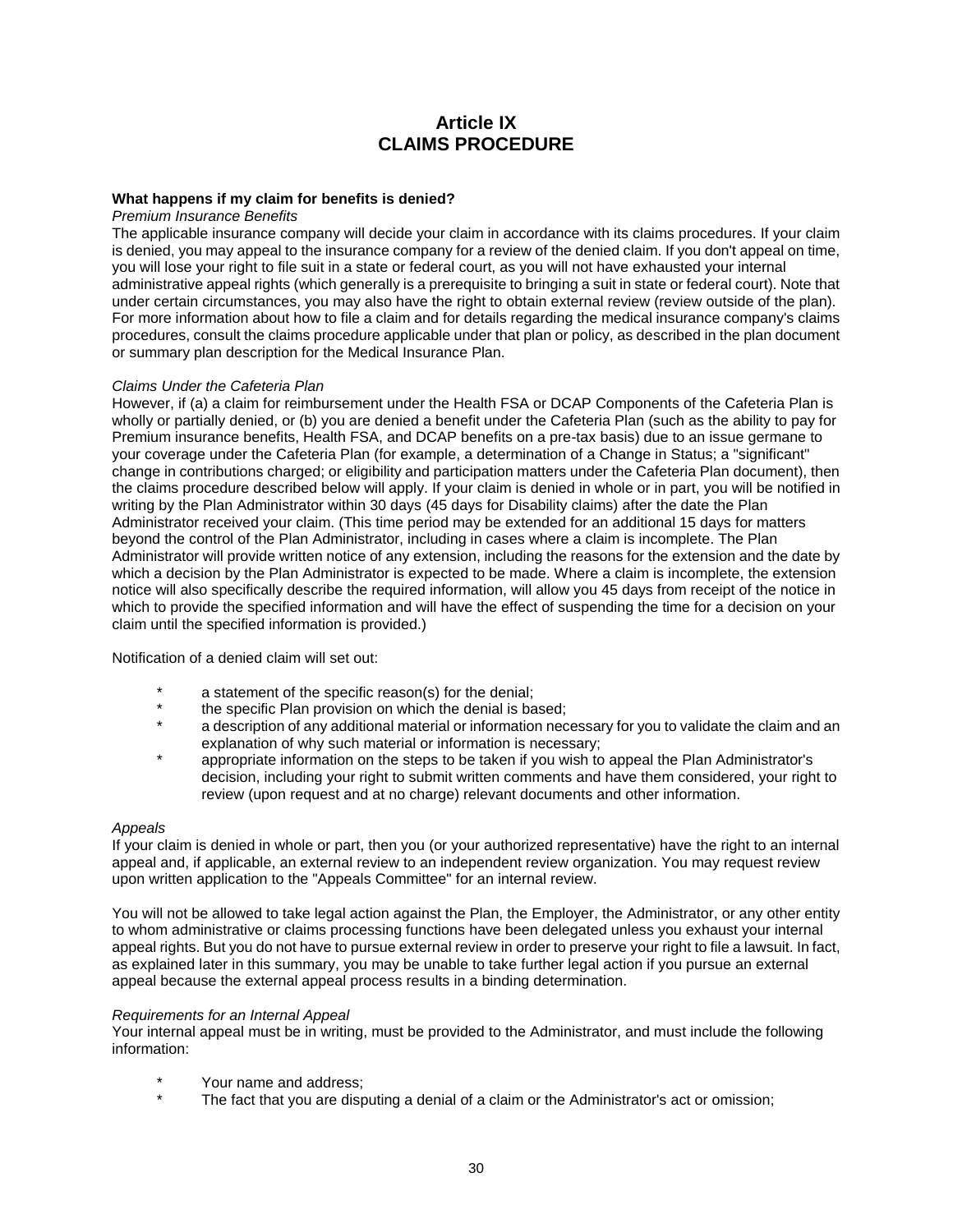- The date of the notice that the Administrator informed you of the denied claim; and
- The reason(s), in clear and concise terms, for disputing the denial of the claim or the Administrator's act or omission.

You should also include any documentation that you have not already provided to the Administrator.

#### *Deadline for Filing an Internal Appeal*

Your internal appeal must be delivered to the Administrator within 180 days after receiving the denial notice or the Administrator's act or omission. If you do not file your internal appeal within this 180 day period, you lose your right to appeal. Your internal appeal will be heard and decided by the Committee.

#### *Decision on Review*

Any time before the internal appeal deadline, you may submit copies of all relevant documents, records, written comments, testimony, and other information to the Committee. The Cafeteria Plan is required to provide you with reasonable access to and copies of all documents, records, and other information related to the claim. When reviewing your internal appeal, the Administrator will take into account all relevant documents, records, comments, and other information that you have provided with regard to the claim, regardless of whether or not such information was submitted or considered in the initial determination.

If the Administrator receives new or additional evidence that it considered, relied upon, or generated in connection with the claim, other than evidence that you have provided to it, you will be provided with this information and given a reasonable opportunity to respond to the evidence before the due date for the Administrator's notice of final internal adverse benefit determination. Similarly, if the Administrator identifies a new or additional reason for denying your claim, that new or additional reason will be disclosed to you and you will be given a reasonable opportunity to respond to that new rationale before the due date for the Administrator's notice of final internal adverse benefit determination.

Your appeal will be reviewed and decided by the Committee or other entity designated in the Plan in a reasonable time not later than 60 days after the Committee receives your request for review. The Committee may, in its discretion, hold a hearing on the denied claim. Any medical expert consulted in connection with your appeal will be different from and not subordinate to any expert consulted in connection with the initial claim.

If your internal appeal is denied, the notice that you receive from the Committee will include the following information:

- Information about your claim, including the date of service, health care provider, claim amount, and any diagnosis and treatment code and their corresponding meanings, to the extent such information is available;
- The specific reason for the denial upon review;
- A reference to the specific Plan provision(s) on which the denial is based;
- Any denial code (and its corresponding meaning) that was used in denying the claim;
- A statement providing that you are required to receive, upon request and free of charge, reasonable access to and copies of all documents, records, and other information relevant to your claim for benefits;
- If an internal rule, guideline, protocol, or similar criterion was relied upon in making the review determination, either the specific rule, guideline, or protocol, or a statement that such a rule, guideline, protocol, or similar criterion was relied upon in making the review determination and that a copy of such rule, guideline, protocol, or similar criterion will be provided to you free of charge upon request or a statement that such a rule, guideline, protocol, or other similar criterion does not exist; and
- A statement of your right to bring an external appeal or a civil action under ERISA §502(a), where applicable.

If the denial involves a Disability benefit claim or a group health plan claim, the following additional information will be included on the notice of adverse benefit determination:

The following statement: "You and your Plan may have other voluntary alternative dispute resolution options, such as mediation. One way to find out what may be available is to contact your local U.S. Department of Labor Office and your State insurance regulatory agency."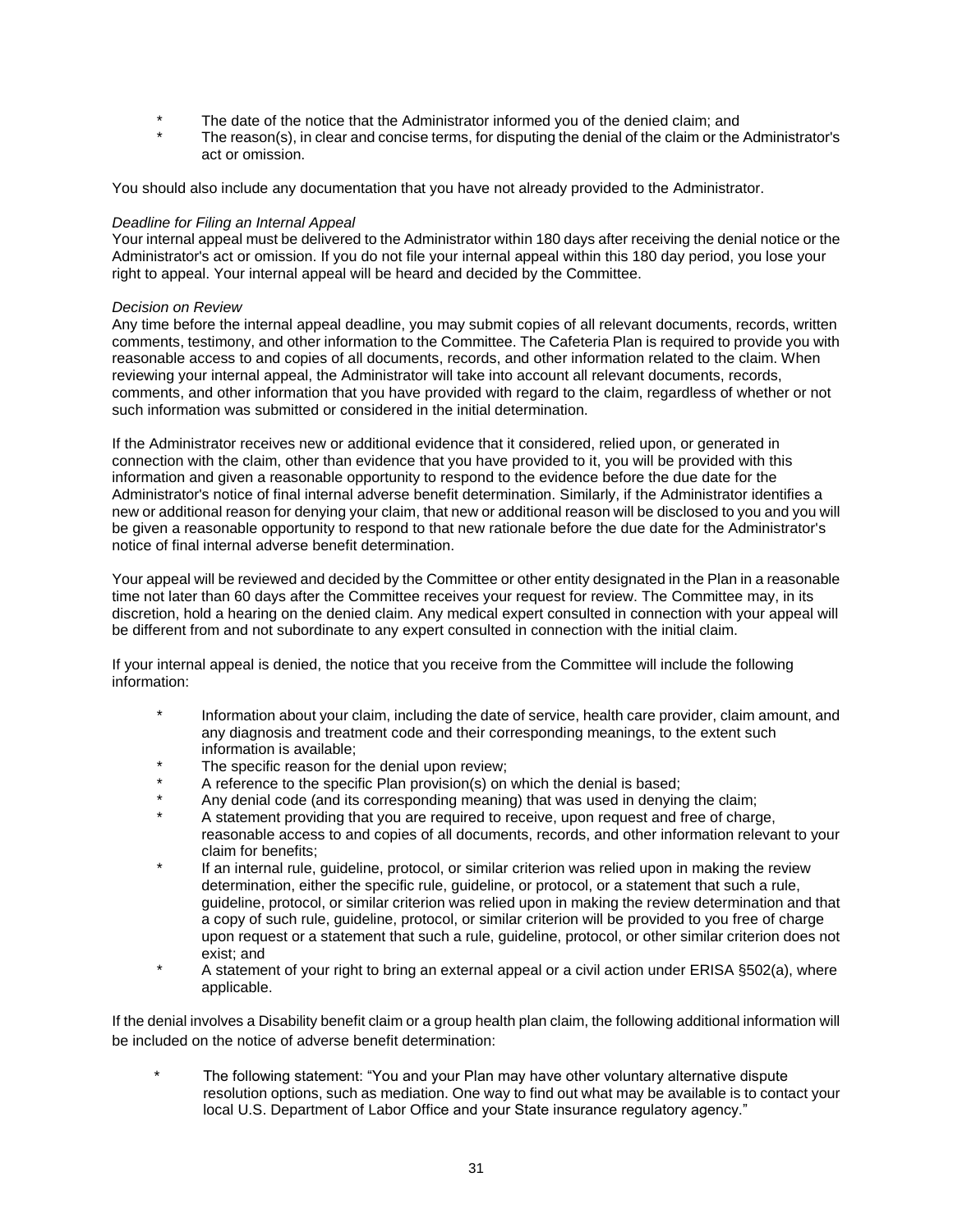- If the adverse benefit determination is based on a medical necessity or experimental treatment or similar exclusion or limit, either an explanation of the scientific or clinical judgment for the determination, applying the terms of the Plan to the specific medical circumstances, or a statement that such explanation will be provided free of charge upon request;
- A discussion of the decision, including an explanation of the basis for disagreeing with or not following (a) the views presented by health care professionals treating the covered person and vocational professionals who evaluated the covered person; (b) the views of medical or vocational experts whose advice was obtained on behalf of the Plan in connection with your adverse benefit determination, without regard to whether the advice was relied upon in making the benefit determination; and (c) a disability determination regarding presented to the Plan made by the Social Security Administration; and

You have the right to an external review of the Administrator's denial of your internal appeal of the Health FSA claim unless the Benefit denial was based on your (or your Spouse's or Dependent's) failure to meet the Plan's eligibility requirements.

#### *Requirements for an External Appeal*

You may request an external appeal by completing the form provided to you by the Administrator which must include the following information:

- Your name, address, daytime telephone number and email address; and
- A brief description of why you disagree with the decision, along with any additional information,
- such as a physician's letter, bills, medical records, or other documents to support your claim.
- Return the Request for External Review and your denial notice as instructed on the form.

You should also include any documentation that you have not already provided to the Administrator.

#### *Deadline for filing an External Appeal*

Your external appeal must be filed with the external reviewer within four (4) months of the date you were served with the Administrator's response to your internal appeal request. If you do not file your appeal within this 4-month period, you lose your right to appeal. For example, if you received the internal appeal decision on January 3, 2018, you must appeal the decision by May 3, 2018 (or, if that is not a business day, the next business day thereafter).

The plan must complete a preliminary review within five (5) business days upon receipt of your external review request to determine if you were covered under the plan, you provided all of the necessary information to process the external review and that you have exhausted the internal appeals process. The plan must provide you with a written notice of its preliminary review determination within one (1) business day after completing its review. If your request is complete, but not eligible for external review, the notice must state the reasons for the ineligibility and provide you with the Employee Benefits Security Administration (EBSA) contact information. If your request is incomplete, the notice must describe the information or materials needed to complete the request. The plan must permit you to "perfect" (i.e., complete) the external review request within the four-month filing period or, if later, 48 hours after receipt of the notice.

#### *Decision on Review of External Appeal*

The plan must assign an accredited Independent Review Organization to perform the external review. The external reviewer must notify you and the Administrator of its decision on your external appeal within 45 days after its receipt of your request for external review. The external reviewer's decision is binding upon the parties unless other State or Federal law remedies are available. Such remedies may or may not exist. Therefore, unless another legal right exists under your claim, use of the external review process may terminate your right to bring a lawsuit on your claim.

#### *Duty of Beneficiary/Third Party Recoveries*

Any Beneficiary under the Plan that receives a payment, whether by lawsuit, settlement, or otherwise, from third parties for costs associated with sickness or injury resulting from the acts or omissions of another person or party must reimburse the Plan to the extent the Beneficiary has received payments from the Plan for such sickness or injury. The Plan has a first lien upon any such recovery. Any recovery by the Plan Administrator from such payments is subject to a deduction for reasonable attorney fees and court costs incurred by the Beneficiaries in securing the third-party payments, and shall be prorated, to reflect that portion of the total recovery reimbursed to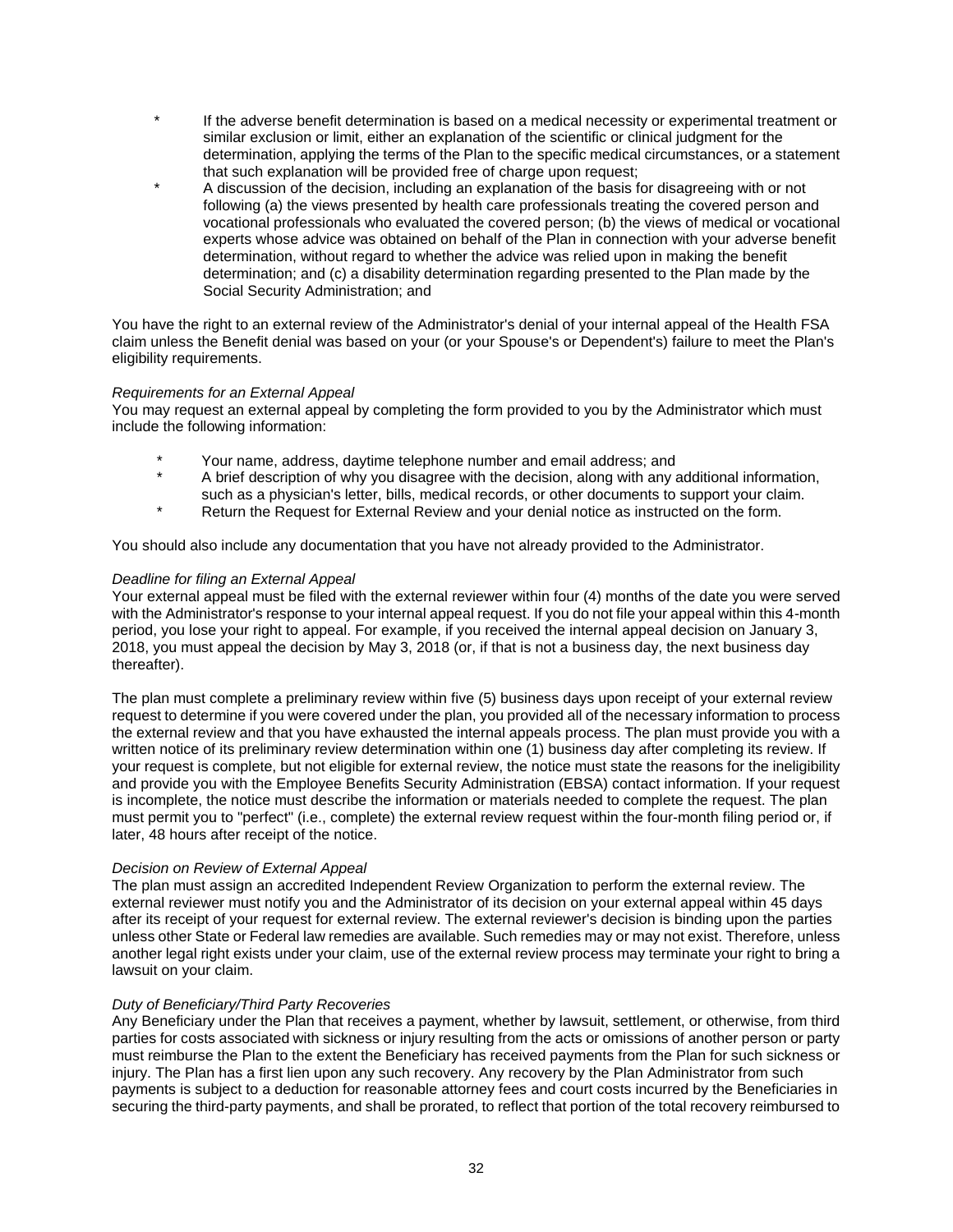the Plan Administrator for the benefits it had paid from the Plan. However, the Plan's share of the recovery will not be reduced because the Beneficiary has not received the full damages claimed, unless the Plan Administrator agrees in writing to such a reduction.

The Plan further requires covered Beneficiaries promptly advise the Plan Administrator of third-party claims and to execute any assignments, liens, or other documents the Plan Administrator requests. The Plan may withhold Benefits until such documents are received.

#### *Subrogation/Acts of Third Parties*

The Plan Administrator, on behalf of the Plan, has the right to recover any payments made to Beneficiaries, whether by lawsuit, settlement, or otherwise, by third parties for costs associated with sickness or injury resulting from the acts or omissions of another person or party. The Plan has a first lien upon any such recovery. Any recovery by the Plan Administrator from such payments is subject to a deduction for reasonable attorney fees and court costs incurred by the Beneficiaries in securing the third-party payments, and shall be prorated, to reflect that portion of the total recovery reimbursed to the Plan Administrator for the benefits it had paid from the Plan. However, the Plan's share of the recovery will not be reduced because the Beneficiary has not received the full damages claimed, unless the Plan Administrator agrees in writing to such a reduction.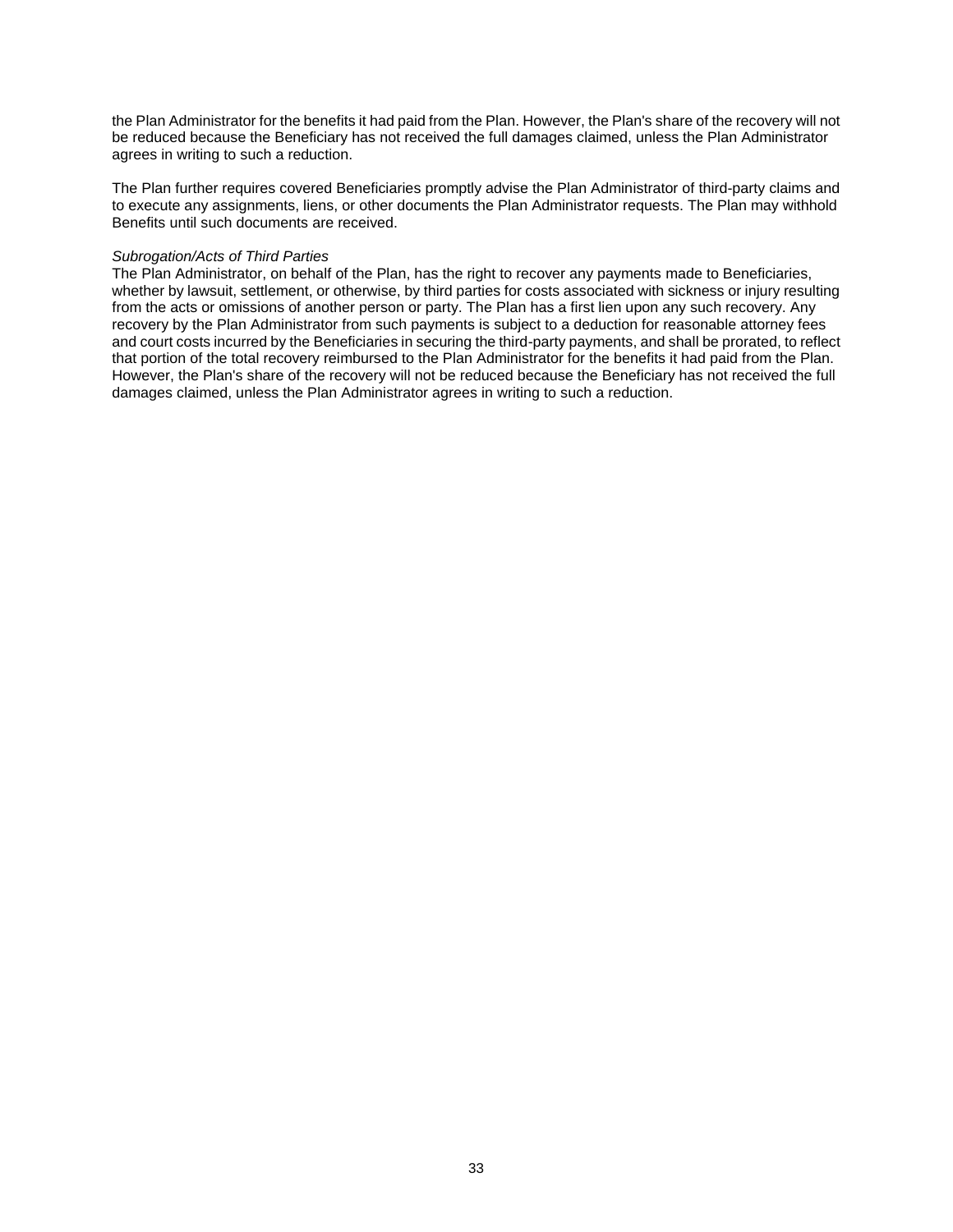## **Article X FUNDING**

#### **Funding This Plan**

All of the amounts payable under this Plan may be paid from the general assets of the Employer, but Premium Payment Benefits are paid as provided in the applicable insurance policy. Nothing herein will be construed to require the Employer or the Plan Administrator to maintain any fund or to segregate any amount for the benefit of any Participant, and no Participant or other person shall have any claim against, right to, or security or other interest in any fund, account, or asset of the Employer from which any payment under this Plan may be made. There is no trust or other fund from which Benefits are paid. While the Employer has complete responsibility for the payment of Benefits out of its general assets (except for Premium Payment Benefits paid as provided in the applicable insurance policy), it may hire an unrelated third-party paying agent to make Benefit payments on its behalf.

#### **How long will the Cafeteria Plan remain in effect?**

Although the Employer expects to maintain the Cafeteria Plan indefinitely, it has the right to amend or terminate all or any part of the Cafeteria Plan at any time for any reason. It is also possible that future changes in state or federal tax laws may require that the Cafeteria Plan be amended accordingly.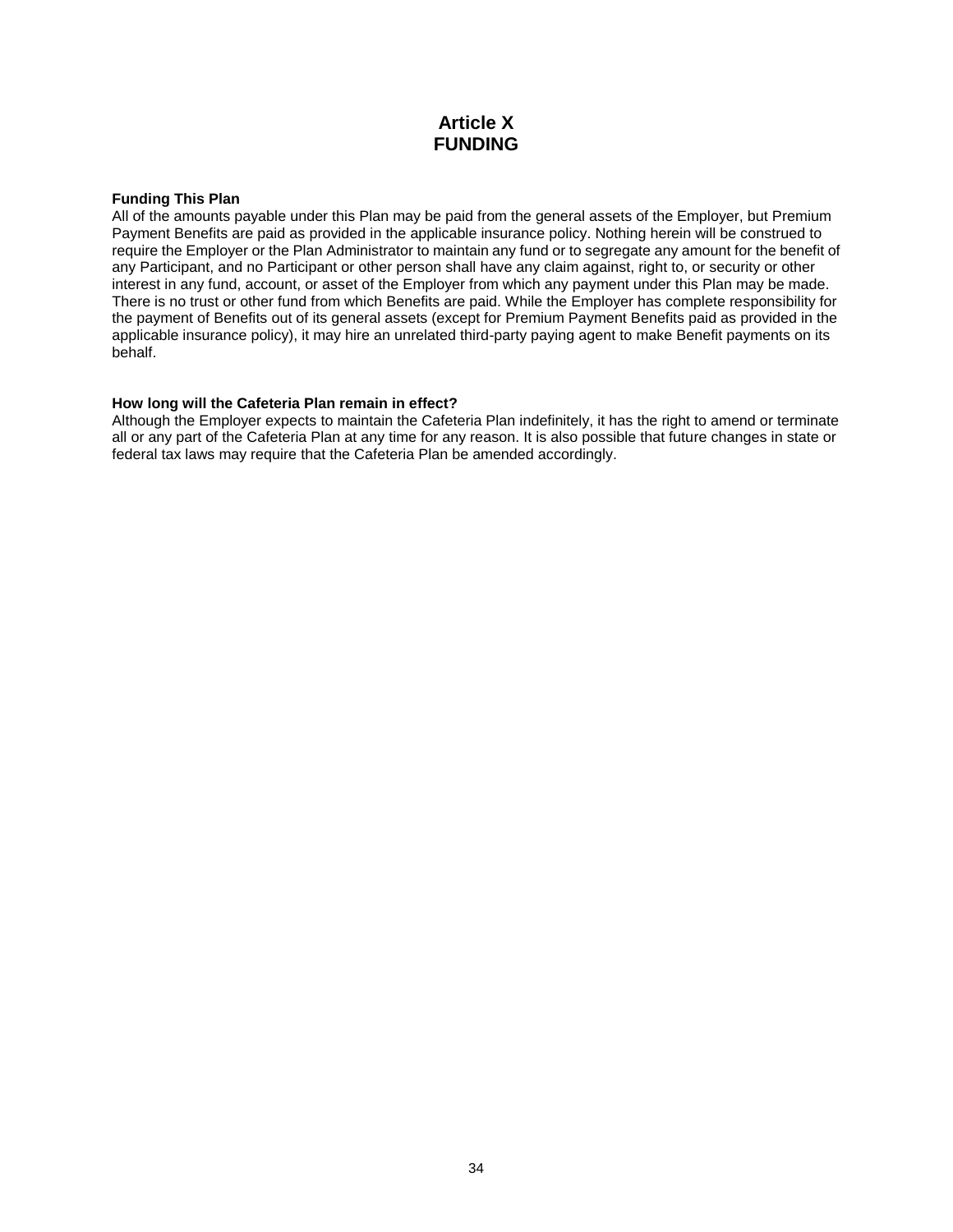## **Article XI GENERAL INFORMATION**

#### **What other general information should I know?**

This question contains certain general information that you may need to know about the Plan. **Note:** This Summary Plan Description does not describe the Medical Insurance Plan. Consult the Medical Insurance Plan documents and the separate Summary Plan Description for the Medical Insurance Plan.

#### **General Plan Information**

- \* Name: City of Bristol, Virginia Cafeteria Plan
- Plan Number: 501
- Effective Date: July 1, 2018
- Original Effective Date: January 1, 2013
- Plan Year: July 1st to June 30th. Your Plan's records are maintained on this 12-month period of time, except in the case of a short plan year representing the initial Plan Year beginning January 1, 2016 and ending on June 30, 2016.
- Type of Plan: Fringe Benefit and Welfare plan providing Benefits
- Your plan shall be governed by the Laws of the State of Virginia

#### **Employer/Plan Sponsor Information**

- \* Name and Address: City of Bristol, Virginia
	- 300 Lee Street Bristol, VA 24201 (276) 645-7358
- \* Federal Employer Tax Identification Number (EIN): 54-6001159

#### **Plan Administrator Information**

Name, address, and business telephone number:

City of Bristol, Virginia 300 Lee Street Bristol, VA 24201 (276) 645-7358

The Plan Administrator appoints the Benefits Administrator to keep the records for the Plan and to be responsible for the administration of the Plan. However, the Appeals Committee acts on behalf of the Plan Administrator with respect to appeals. The Benefits Administrator will answer any questions that you may have about our Plan. You may contact the Benefits Administrator at the above address for any further information about the Plan.

#### **Funding and Type of Plan Administration**

This is a contract administration plan. A third-party administrator processes claims for the Plan. A health insurance issuer is not responsible for the financing or administration (including payment of claims) of the Plan. All of the amounts payable under this Plan may be paid from the general assets of the Employer, but Premium Payment Benefits are paid as provided in the applicable insurance policy.

Nothing herein will be construed to require the Employer or the Plan Administrator to maintain any fund or to segregate any amount for the benefit of any Participant, and no Participant or other person shall have any claim against, right to, or security or other interest in any fund, account, or asset of the Employer from which any payment under this Plan may be made. There is no trust or other fund from which Benefits are paid. While the Employer has complete responsibility for the payment of Benefits out of its general assets (except for Premium Payment Benefits paid as provided in the applicable insurance policy), it may hire an unrelated third-party paying agent to make Benefit payments on its behalf.

#### **Named Fiduciary**

The named fiduciary for the Health FSA Component is: Trish Henderson